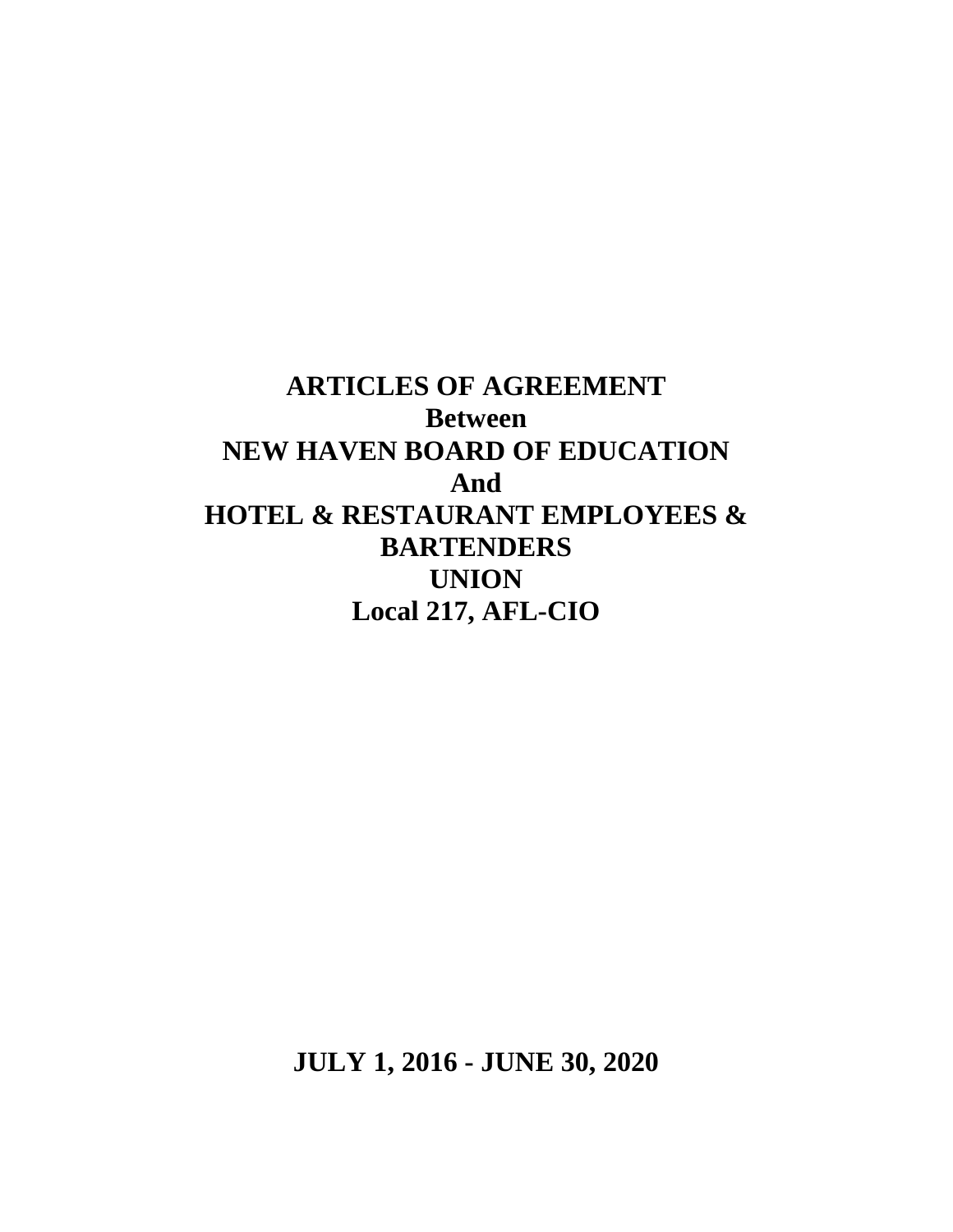# **Table of Contents**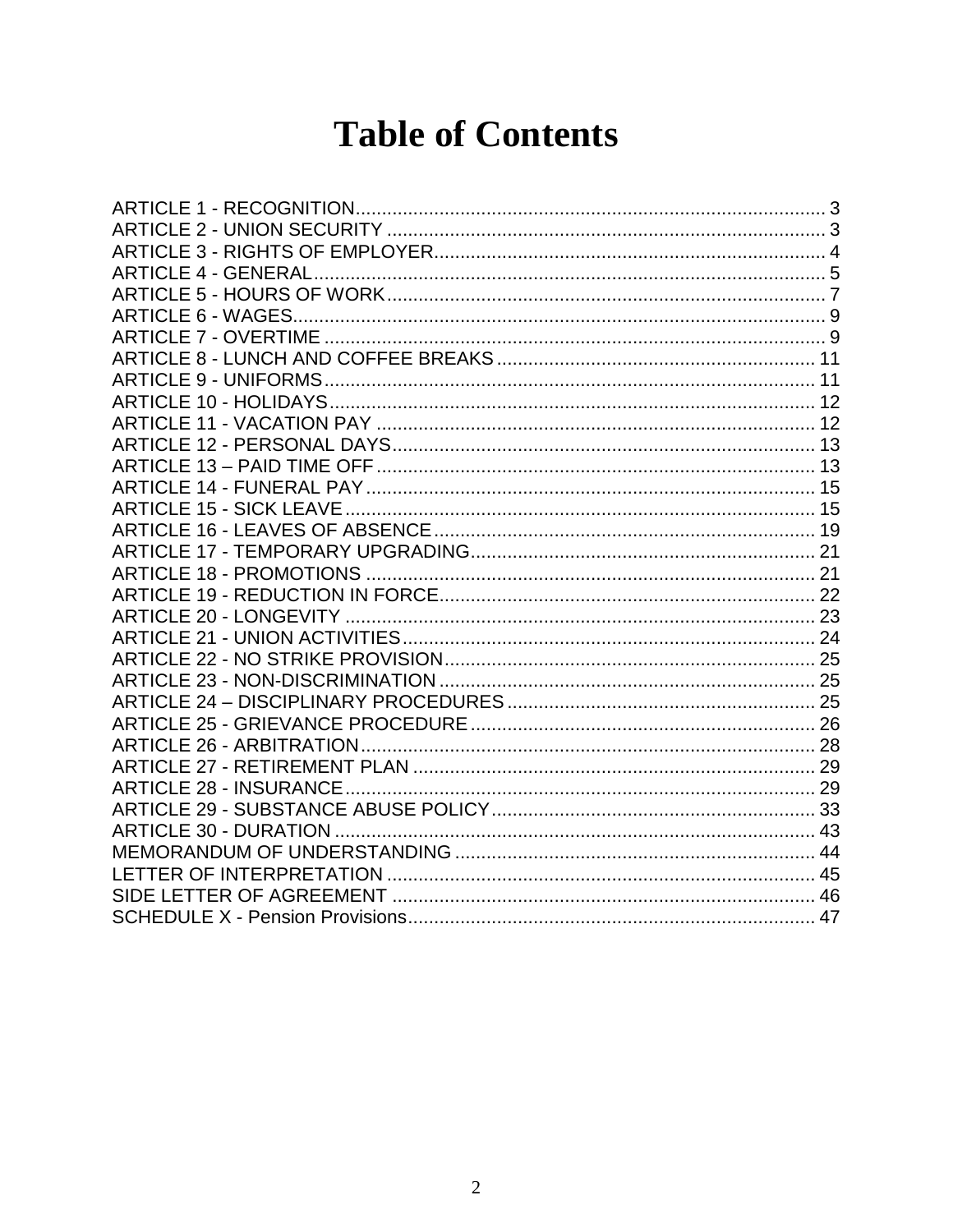# **ARTICLE 1 - RECOGNITION**

## <span id="page-2-0"></span>Section 1

The Board of Education, as the employer, and hereinafter called the BOARD, hereby recognizes the Hotel and Restaurant Employees Local 217, hereinafter called the UNION, as the exclusive collective bargaining representative in relation to wages, hours of work and working conditions.

#### Section 2

The bargaining unit is composed of all non-professional Board of Education cafeteria employees. The bargaining unit shall not include any employee who has the authority, inherent or delegated, to hire, suspend or fire, or recommend such action, or the supervisory Central Office staff of the Department of Education. A full-time, regular (defined as non-probationary) employee shall be defined as one who works twenty (20) hours or more per week. A regular (defined as non-probationary) part-time employee shall be defined as one who works less than twenty (20) hours per week.

## **ARTICLE 2- UNION SECURITY**

#### <span id="page-2-1"></span>Section 1

All employees, if not already members, shall within thirty (30) days following the effective date of this Agreement, as a condition of continued employment, become and remain a member of the Union in good standing or pay to the Union an agency fee in recognition of the services performed by the Union.

## Section 2

A. The Employer shall make weekly deductions for union dues and fees as instructed by the Secretary-Treasurer of the Union. Dues deductions begin in the month that the employer receives the dues deduction authorization card. If the dues deduction authorization card is received on the 20th of the month or before, then deduction begins in the month that the dues deduction authorization card is received. If the dues deduction authorization card is received after the 20th of the month, then dues deduction shall begin in the following month.

If the wages are insufficient to make the deduction, the Employer shall make the deduction that month from the next paycheck which has sufficient wages for the deduction. If no deduction is made for union dues in the month, the Employer will make up the deduction in the following month from the paycheck following the paycheck from which deductions for current dues were made.

Except for the deduction of the initiation fee, reinstatement fee or other special fee, as instructed by the Secretary-Treasurer of the Union, in no case shall the Employer deduct more than two month's dues during any one month. Deductions for missed dues payments shall be made at the rate of one extra deduction per month until the missed deductions are paid.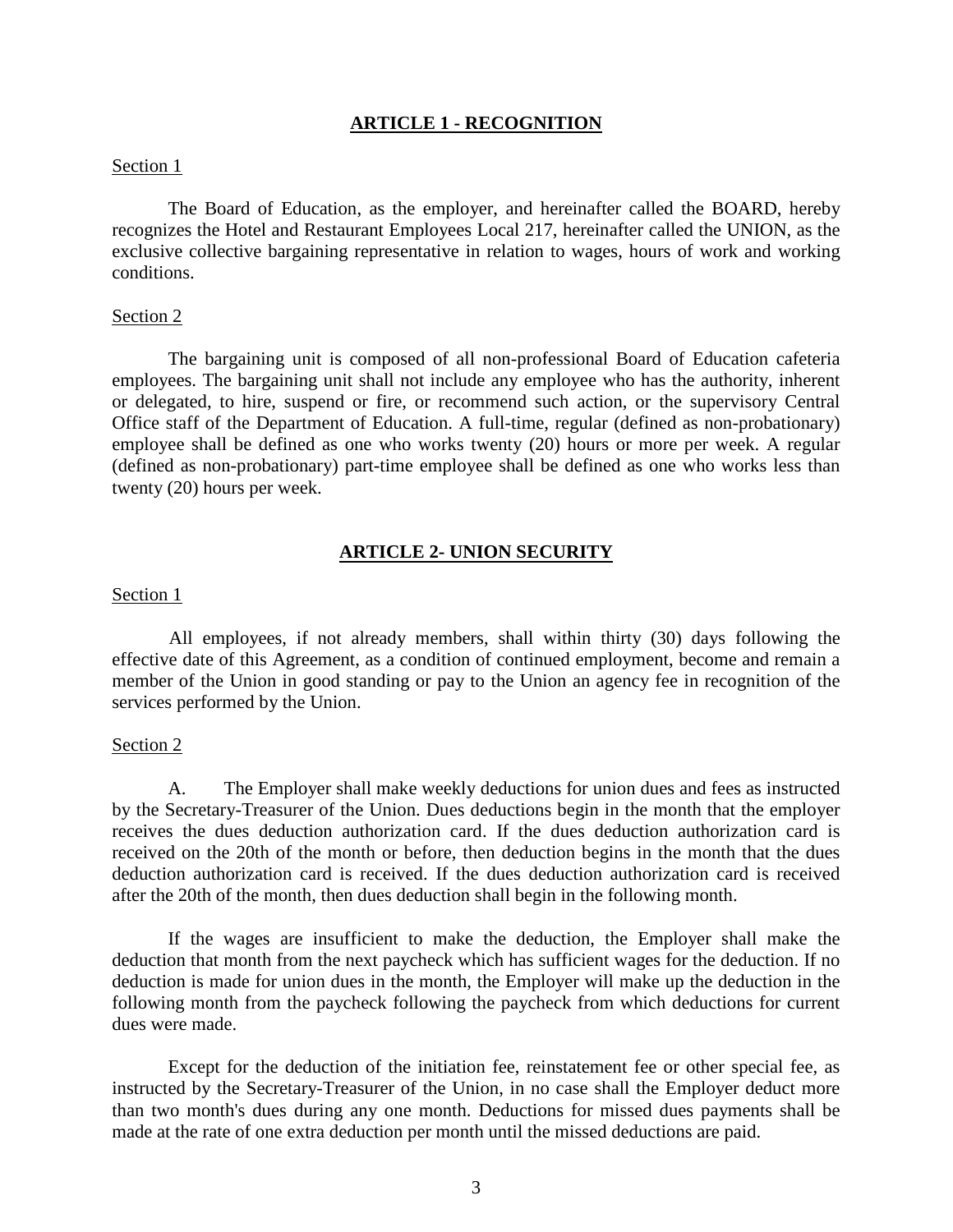B. No later than the tenth day of each month, the Employer shall submit a check for the previous months dues deductions together with a list, in a format and on an electronic media specified by the Union, of all bargaining unit employees, showing their names, their social security numbers, their dates of hire, the total amount deducted from each employee that month, the reason if no deduction was made (including leaves of absences and reinstatements with dates). The total amount deducted for each employee should be followed by an itemization of the deductions if deductions for more than current dues were made during the month. If the employer is unable to provide the information on disk, the information must be provided on a double-spaced list sorted alphabetically by last name, in a point size no less than 10.

C. Each month together with the check and the bargaining unit list described above, the Employer will provide two additional lists: first a list of the previous month's hires showing name, social security number, address, date of hire, hourly wage, job classification, and hours of work per week; second a list of the previous month's terminations, including name, social security number and date of termination.

D. If the provisions of this clause are in the future found to not conform to applicable federal law, the parties agree to amend the provision to comply with federal law.

It is specifically agreed that the Board assumes no obligation, financial or otherwise, arising out of the provisions of this Article, and the Union hereby agrees that it will indemnify and hold the Board and the City harmless in connection with all claims, actions or proceedings brought by employee and arising from the deductions made by the Board hereunder. Once the funds have been remitted to the Union, their disposition thereof shall be the sole and exclusive obligation and responsibility by the Union.

# **ARTICLE 3 - RIGHTS OF EMPLOYER**

# <span id="page-3-0"></span>Section 1

The employer maintains the exclusive right to direct the work force. This right shall include, but shall not be limited to: (a) Direct employees either directly through its supervisory/ managerial employees or through contracted supervisors /managers; (b) hire, promote, transfer, and assign; (c) suspend, demote, discharge, or take disciplinary action either directly through its supervisory/ managerial employees or through contracted supervisors /managers; (d) relieve employees from duty due to lack of work or for other legitimate reasons; (e) take any action necessary in order to maintain the efficiency of the School System; (f) either directly through its supervisory /managerial employees or through contracted supervisors/ managers, determine the methods, means, manner and personnel by which services shall be rendered; (g) to implement time clocks or other methods to monitor time worked; and (h) to take any actions necessary in situations of emergency, regardless of prior commitments, to carry out the responsibility of the BOARD to the citizens of New Haven. This section shall not be inconsistent with other provisions of this Agreement. This section, as all other sections, is subject to the Grievance Procedure.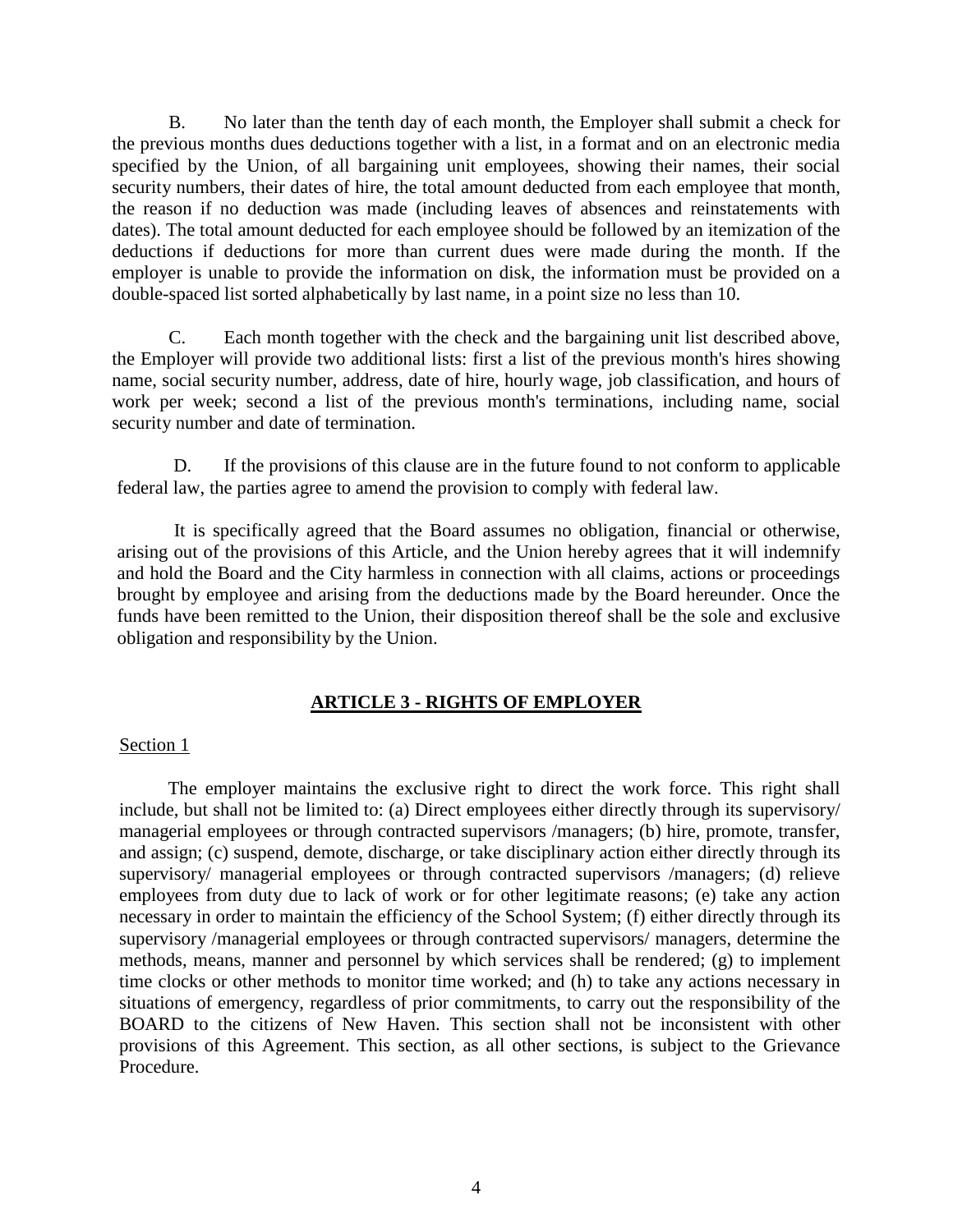The right to make reasonable rules and regulations shall be considered an acknowledged function of the BOARD. In making rules and regulations relating to personnel policy procedures, practices, and matters of working conditions, the BOARD shall be bound by the obligations imposed by law, as well as the responsibilities set forth in this Agreement. The Board shall post such rules and regulations in each school at the beginning of each school year.

# **ARTICLE 4 - GENERAL**

#### <span id="page-4-0"></span>Section 1

It is agreed that any newly hired employee shall be considered as probationary for the first one hundred (100) working days of employment. It is further agreed that a probationary employee may be dismissed at the discretion of the BOARD at any time during his/her probationary period. It is understood by the parties that, as a condition of continued employment, a new employee must possess or obtain the certification of Qualified Food Service Operator (QFO) during his/her first year of employment. The Board will pay the cost (class and overtime) for one (1) QFO class. If the employee does not pass, he/she is responsible for paying for any additional classes. The Board shall maintain QFO study materials which shall be available at the central kitchen, or such other place that is determined to be appropriate by the Board, for the use of employees. The Board shall make reasonable efforts to facilitate QFO class and test within six (6) months of employment for new hires.

## Section 2

The benefits, economic and otherwise, set forth in this Agreement shall be final and binding on both parties for the life of this Agreement effective July 1, 2013 - June 30, 2016. With the exception of any federal, state, or local legislation to the contrary, the provisions and conditions of this Agreement shall not be changed or altered in any way whatsoever for the life of this Agreement effective July 1, 2013 – June 30, 2016. Consummation of this Agreement shall preclude any further negotiations unless mutually agreed to by both parties.

#### Section 3

An employee hired for or transferred into the Head Start food preparation program, or any similar program operated by the Department of Cafeterias from special funds, shall be considered part of the bargaining unit and shall be treated the same as other bargaining unit employees with respect to seniority and accumulated benefits as well as the other provisions of this Agreement, except that employees newly hired for such special programs shall not participate in the pension plan.

#### Section 4

Should an individual, hired for the Head Start food preparation program or any other similar specially funded program, be transferred to a BOARD cafeteria position, his/her seniority date shall be his/her original date of hire.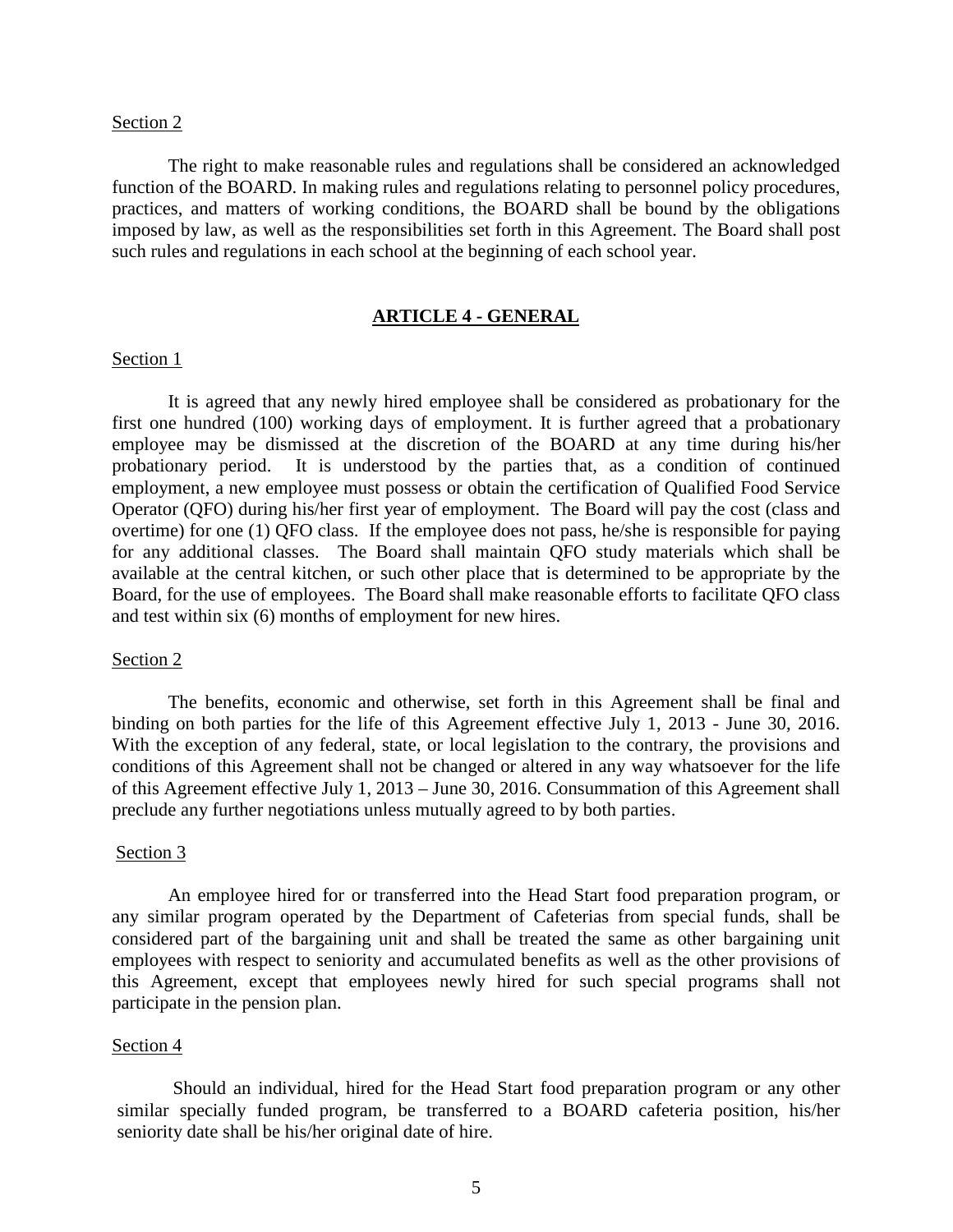The BOARD will insure that each work site shall have all materials, consistent with BOARD policy, necessary to do the work required.

## Section 6

If an employee is to be permanently transferred to another school, the BOARD will, whenever practicable, give a minimum of two (2) weeks notice of such transfer.

## Section 7

A substitute employee who works in the cafeteria system for thirty (30) working days or more shall thereafter beginning on day thirty-one (31) of said assignment and for the duration of same, such substitute employees shall be covered by the terms of the contract except they shall not be covered by Article 7 (promotions), Article 9 (sick leave), Article 11 (holidays), Article 12 (vacation pay), Article 13 (funeral pay), Article 15 (retirement plan), Article 18 (insurance), Article 19 (overtime), Article 23 (uniforms), Article 25 (longevity) and Article 26 (personal days). An assignment shall not be discontinued for the sole purpose of avoiding the effect of this provision. Substitute employees who become permanent shall have a seniority date measured from the 31st day of their continuous employment and shall carry over no seniority from the time as a substitute employee. Substitute employees hired before implementation of the Agreement shall instead, have a seniority date measured from the 31st day of their continuous employment.

#### Section 8

If any kitchen is not in proper condition after summer use, the employees in such kitchen shall be called in two (2) working days earlier than otherwise normal, at their regularly scheduled number of hours, for cleanup before service begins in the fall.

## Section 9

Seniority is defined as system-wide continuous service and shall govern layoff and recall. An employee's seniority shall begin with the first day of bargaining unit employment unless the employee's seniority is covered by Article 4, Section 7.

An employee's seniority status and employment shall terminate for any of the following reasons: (a) the employee resigns or retires; (b) the employee is discharged for cause; (c) the employee is laid off for twenty-four (24) months or the employee does not report for work within five (5) calendar days of a recall notice sent to his/her last residence on file- with the Board; (d) the employee is continuously absent from work for any other reason for a period of eighteen (18) calendar months or for any two hundred seventy (270) work days within any three hundred sixty (360) work day period; (e), the employee fails to report for work for five (5) consecutive days without prior notice to the immediate supervisor; or (f) the employee does not successfully pass his or her probationary period.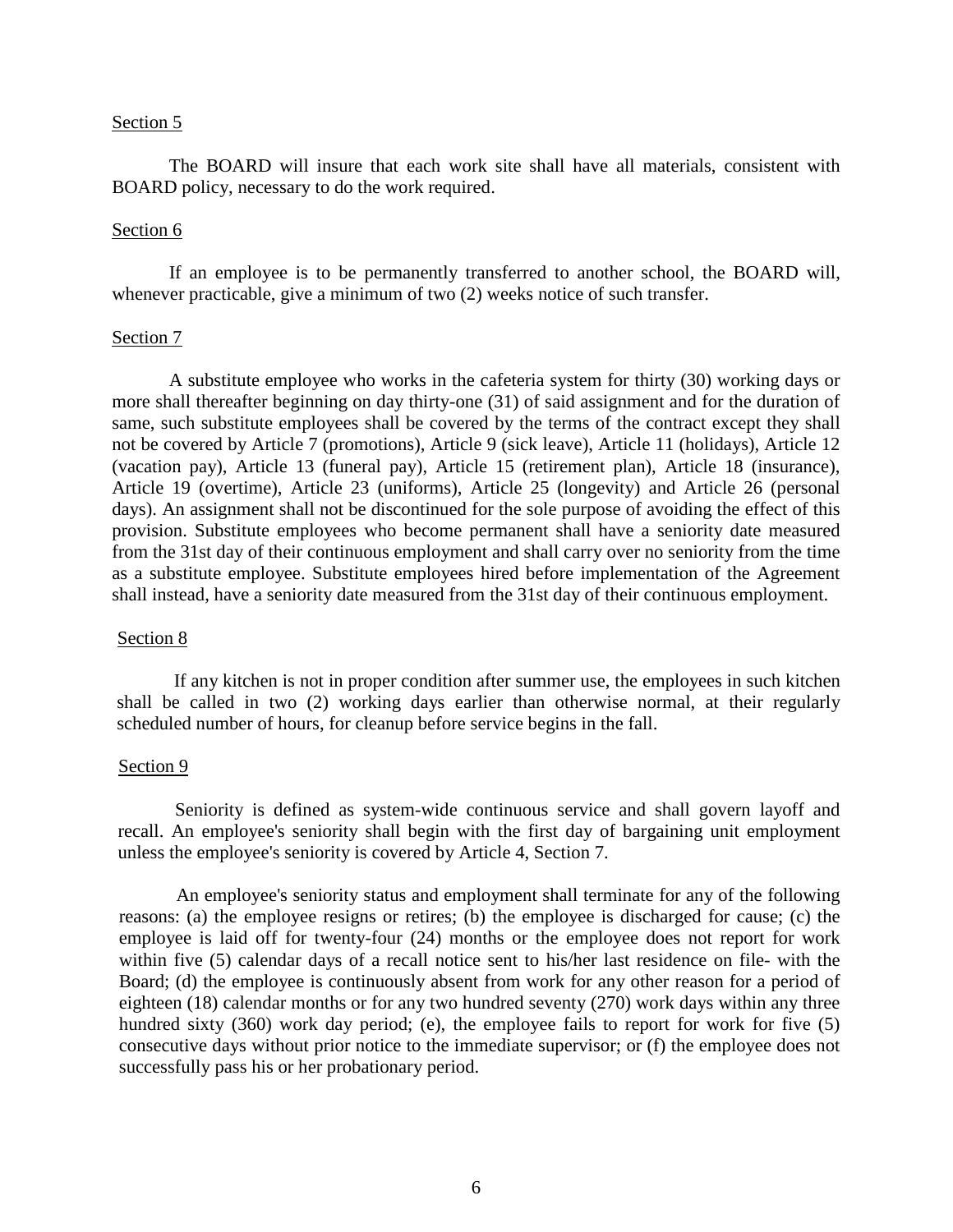The Board shall mail paychecks when employees are scheduled not to work on a Thursday and the following Friday.

## Section 11

Longevity payments and vacation payments shall be taxed in the same manner as regular paychecks.

#### Section 12

Formal training shall be provided by Management for new employees, and for current employees who are working in new schools and/or schools with new equipment.

## Section 13

There shall be a five (5) minute grace period for punching in early and/or late, before discipline shall be issued.

# **ARTICLE 5 - HOURS OF WORK**

## <span id="page-6-0"></span>Section 1

It is agreed that so long as the conditions affecting the operations in each cafeteria, whatever those conditions might be, remain constant, the number of personnel and the hours currently worked by said personnel in said cafeterias shall remain unchanged from the present.

# Section 2

It is further agreed that if a change and/or alteration of operations is contemplated which would have the effect of altering either the number of personnel in a given cafeteria, or the hours of work of said personnel that the parties will meet and negotiate regarding the impact that such changes would have.

#### Section 3

It is understood that the intent of this Article is to provide protection against an arbitrary or capricious reduction of hours and/or personnel, while at the same time not preventing management from altering hours and/or personnel for legitimate business or operational reasons. However, it is clearly understood that the impact of any such change shall be a matter of negotiations between the parties.

## Section 4

No employee shall be regularly scheduled for less than four (4) hours per day, except that the Board may set-regular schedules of less than four (4) hours per day at a school in which the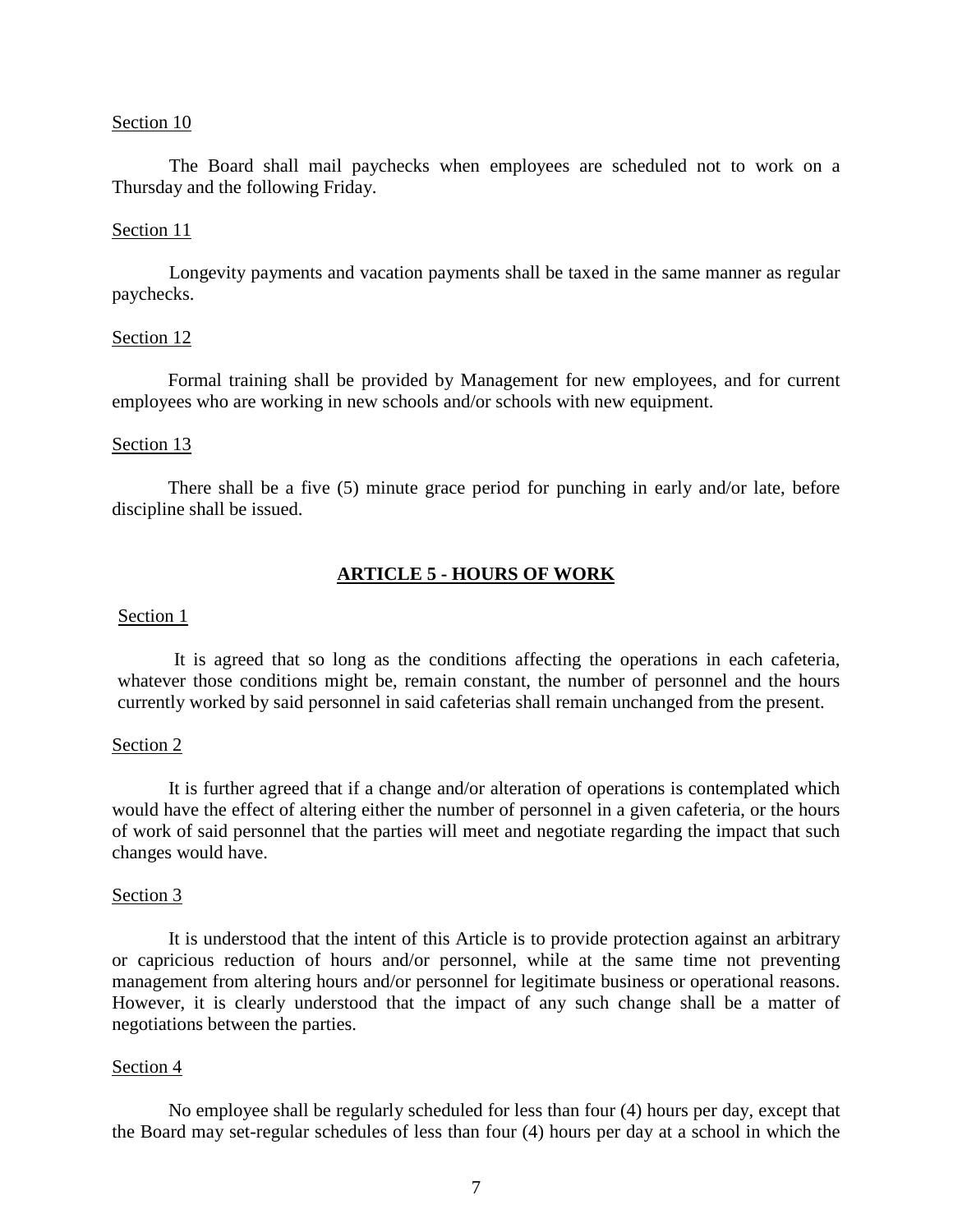size of the program warrants a reduced schedule. In addition, the parties agree that the Board may create up to fifteen (15) positions regularly scheduled for two (2) or more hours per day (in addition to those one (1) through three (3) hour positions established prior to May 23, 1994); said positions to be either new positions or positions designed to replace full-time positions made vacant by termination, resignation, retirement or death, not by an employee bidding out of a work site. If the Hyde Leadership School and Transitional High School positions are increased to four (4) or more hours, the fifteen (15) positions set forth above may be increased by the Board to seventeen (17) positions.

# Section 5

Except for the end of the year early dismissal day, minimum work schedules on school calendar early dismissal days shall be as follows:

- a. Employees in schools serving prepacked meals shall be scheduled for a minimum of two (2) hours.
- b. Other employees shall report to work at their regularly scheduled time, unless an earlier reporting time is necessary to achieve a minimum of four (4) hours.

If the number of early dismissal days in which the BOARD determines that lunches will not be served in some or all schools increases beyond six (6) days excluding the end of the year early dismissal day, during any school year then the BOARD shall pay all employees for any hours that they lose because of early dismissal days that exceed six (6) in any school year excluding the end of the year early dismissal day.

Notwithstanding the above, the Board reserves the right to restructure High School positions to work a 164 day work schedule based on the lack of food service during testing periods, year-end activities and other similar activities. Upon completion of the post-service cleaning prior to all service interruptions, all affected High School bargaining unit members shall be afforded by seniority any and all available work in the cafeteria's system (including central kitchen) before non-bargaining unit employees.

# Section 6

Where there is a reasonable possibility that schools will be closed due to inclement weather, employees who are scheduled to report to work at 7:00 a.m. shall be granted a grace period of thirty (30) minutes, if in fact schools are open for the day in question. Such employees shall not lose pay if they report to work within the thirty (30) minute grace period. If schools are closed due to inclement weather, and the school day is not made up, then employees shall receive pay for all hours missed on account of any such closing.

# Section 7

When a substitute employee is called in for an employee scheduled to work more hours than a regular employee who is working that day, regular employee(s) working in the same kitchen shall be given the opportunity, in order of seniority within each kitchen to work the longer schedule of the absent employee and the substitute shall then work the shorter schedule.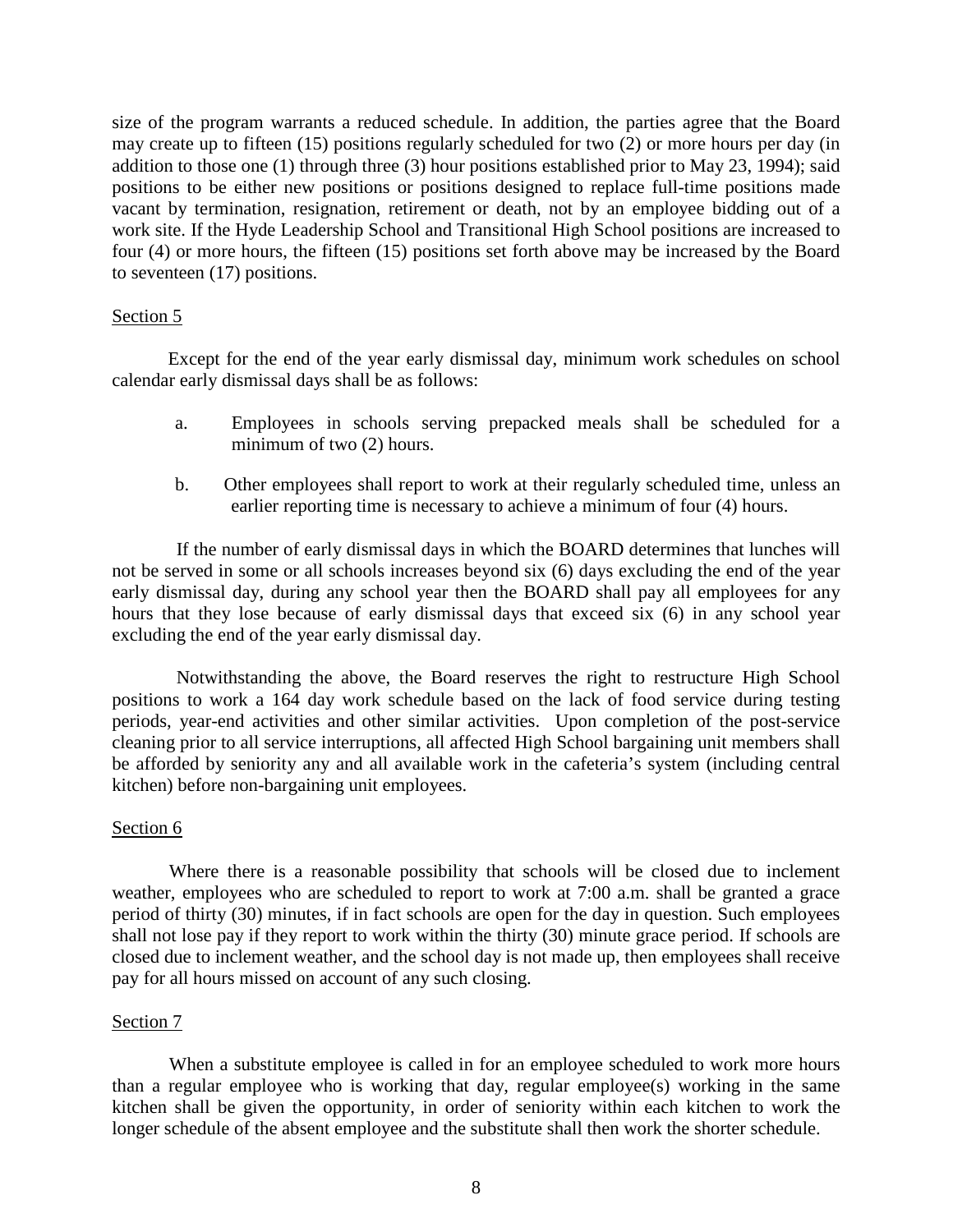In the event a worker employed four hours per day or more goes out on a contractually approved leave of absence under Article 22, or any absence longer than two weeks, of which Management has been informed, the Board shall apply Section 7 above. Thereafter, should a temporary vacancy of four hours or more remain, the Board shall send out a notice to each school seeking volunteers to fill the position on a temporary basis. The position will be filled from the pool of applicants who respond to the notice in writing, by seniority. It is understood by the parties that any position filled under this section shall be temporary positions and no change in benefit status shall apply. At the conclusion of the temporary vacancy all affected employees shall return to their former positions.

#### Section 9

If, under Sections 1 and 2 above, the Board and Union agree to a change in the number of personnel and/or the hours currently worked by said personnel in a given cafeteria, the Board shall notify such affected personnel no less than two (2) weeks before the change is meant to take effect.

## **ARTICLE 6 - WAGES**

#### <span id="page-8-0"></span>Section 1

The hourly rates and the effective dates are as follows:

| Classification | $7/1/15 - 6/30/16$ | 7/1/16-6/30/17 | 7/1/17-6/30/18 | $7/1/18 - 6/30/19$ | 7/1/18-6/30/20 |
|----------------|--------------------|----------------|----------------|--------------------|----------------|
| General        |                    |                |                |                    |                |
| Worker         | 17.79              | 18.15          | 18.51          | 18.88              | 19.26          |
| Cook/Lead      | 20.73              | 21.14          | 21.56          | 21.99              | 22.43          |
| Production     |                    |                |                |                    |                |
| Lead           | 23.15              | 23.61          | 24.08          | 24.56              | 25.05          |

## Section 2

The hourly rates indicated above shall remain in effect until the termination of this Agreement and shall not be subject to negotiation, alteration, fact finding, or arbitration during the life of this Agreement.

# **ARTICLE 7 - OVERTIME**

#### <span id="page-8-1"></span>Section 1

It is agreed that when overtime work is required, such work shall be assigned to employees working in the classification in which the overtime is required. Such classifications shall be (1) Cook and Assistant Cook; (2) General Worker. In order to be considered for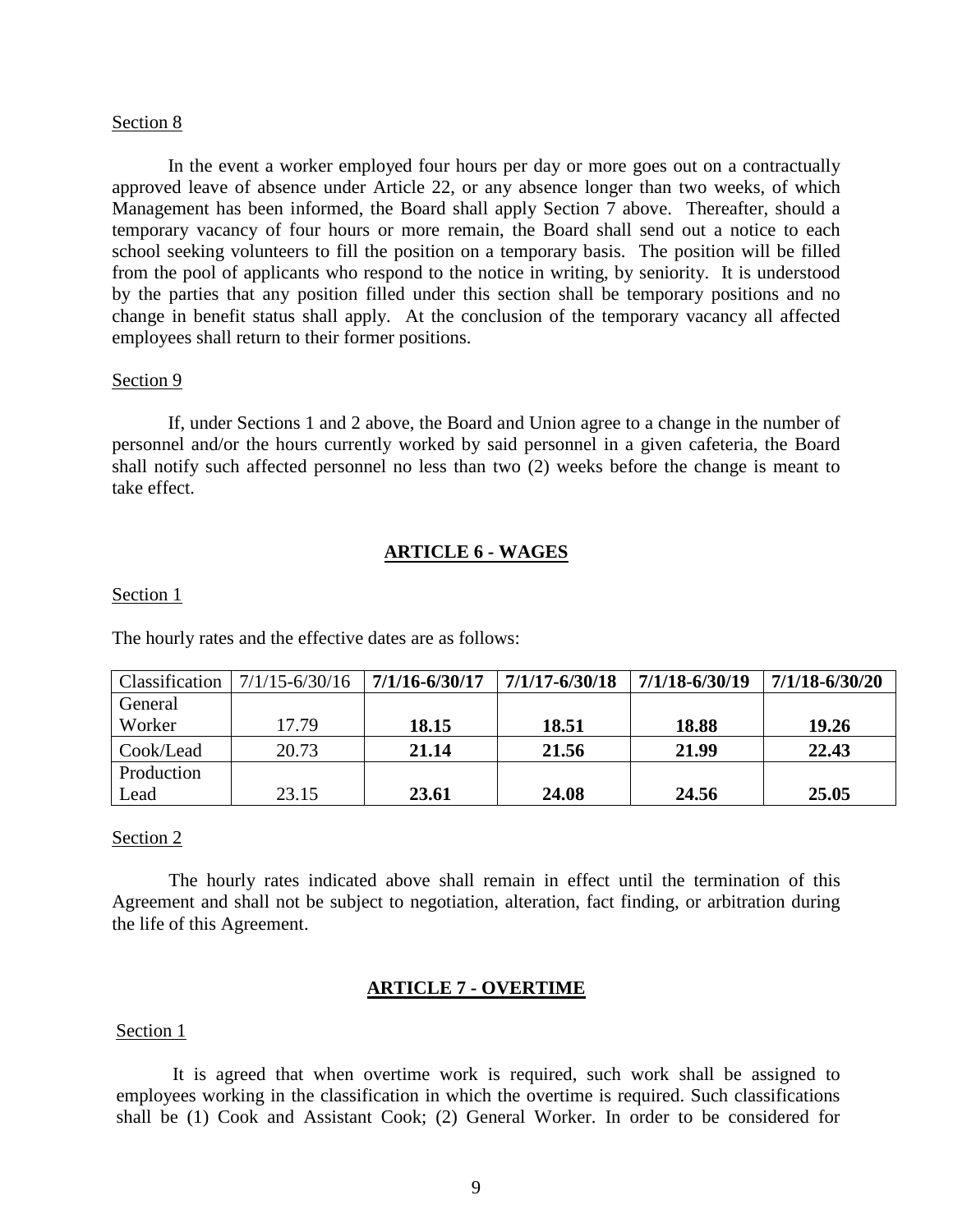overtime assignments, employees shall notify the Board of Education or its designee in writing by the last Friday before the start of school of their availability to work overtime during the school year. For the purposes of overtime "school year" shall begin with the first day of the school's year and run through the day prior to the beginning of the subsequent school year. Employees who have provided such notice by the deadline set by the Board shall have their names maintained on an overtime wheel for their respective classification to which the Board shall refer in making assignments during the year. The initial assignment of overtime shall be made by offering the first overtime assignment to the most senior employee in the classification. Thereafter, overtime shall be distributed on a rotating basis.

Employees who have been scheduled for overtime and do not arrive for work at the scheduled time, and have not followed proper call-in procedures, shall forfeit their eligibility to work overtime for the remainder of the year. Additionally, any employee who refuses overtime hours when contacted three (3) consecutive times shall forfeit their eligibility to work overtime for the remainder of the year.

# Section 2

Employees shall be paid overtime at the rate of one and one-half (1.5) times their hourly rate for all time worked over forty (40) hours per week and for "catering" assignments which occur at times other than normally scheduled hours of work, provided that there shall be no pyramiding of overtime rates.

# Section 3

Should any employee fail to work overtime when requested, the time which the employee would have worked will be recorded on the overtime distribution records as time worked only for the purpose of maintaining equitable distribution of overtime. If all employees in a school where overtime is required decline such overtime, the overtime shall be assigned. to the least senior employee(s).

# Section 4

Assignment of personnel to work overtime shall be made in accordance with the procedures of this Article, however, it is understood and agreed by both parties that in order to be assigned overtime work any employee must be able, in the opinion of supervision, to effectively and efficiently perform the task involved.

# Section 5

<span id="page-9-0"></span>Overtime records shall begin anew at the beginning of each school year with the institution of a sign-up sheet to be maintained by the Board.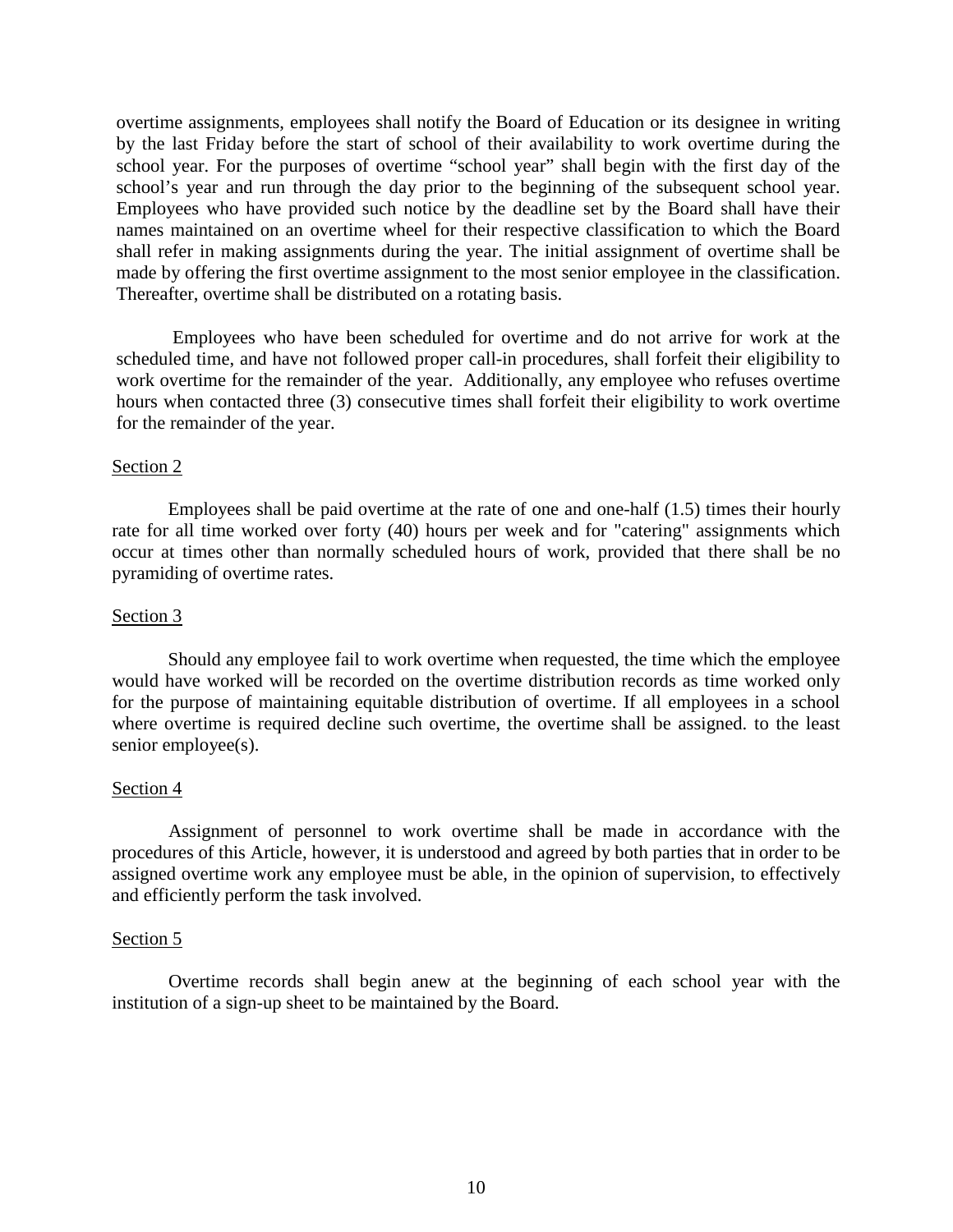# **ARTICLE 8 - LUNCH AND COFFEE BREAKS**

## Section 1

All employees shall be granted a lunch period not to exceed thirty (30) minutes. The Department of Education agrees to provide the meal during said lunch period, however, the employee shall not be paid for said time.

## Section 2

Those employees scheduled to work four (4) hours per day shall be eligible for a paid ten (10) minute break during the course of the work day.

# **ARTICLE 9 - UNIFORMS**

<span id="page-10-0"></span>Each employee shall be provided with the following articles of clothing which shall be of a color and style to be determined by the Board, in the amount and manner provided for in accordance with the following:

- (a) Initial issue for employees effective upon implementation and all new employees:
	- 1. 5 shirts
	- 2. 5 aprons
	- 3. 1 visor
	- 4. 1 pair of slid and oil resistant shoes \*
- (b) Annual issue:
	- 1. 2 shirts
	- 2. 2 aprons
	- 3. 1 pair of slip and oil resistant shoes \*

(c) Uniform articles damaged or destroyed while on duty shall be replaced by the Board on a trade-in basis.

(d) Employees shall be required to wear slip and oil resistant closed toe shoes. In the event an employee does not wear slip and oil resistant closed toe shoes such employee shall wear overshoes as supplied by the Board. Employees shall be able to continue wearing dresses or skirts unless the Board in its sole discretion determines that such dress and/or skirt presents a safety or health hazard. All employees wearing pants shall wear pants of a solid, neutral color.

\* In the event that a documented medical condition exists which does not allow an employee to wear the shoes provided, such employee shall receive an annual allowance of \$75 to be used for skid/oil resistant shoes. In the event that the Board does not arrange for the distribution of the annual shoe issue by October 1, then the Board shall issue a \$75.00 shoe allowance in the next payroll cycle and shall be relieved of its responsibility for the annual issue for that year. Upon receipt of the shoe allowance, employees shall purchase slip and oil resistant closed toe shoes within one week.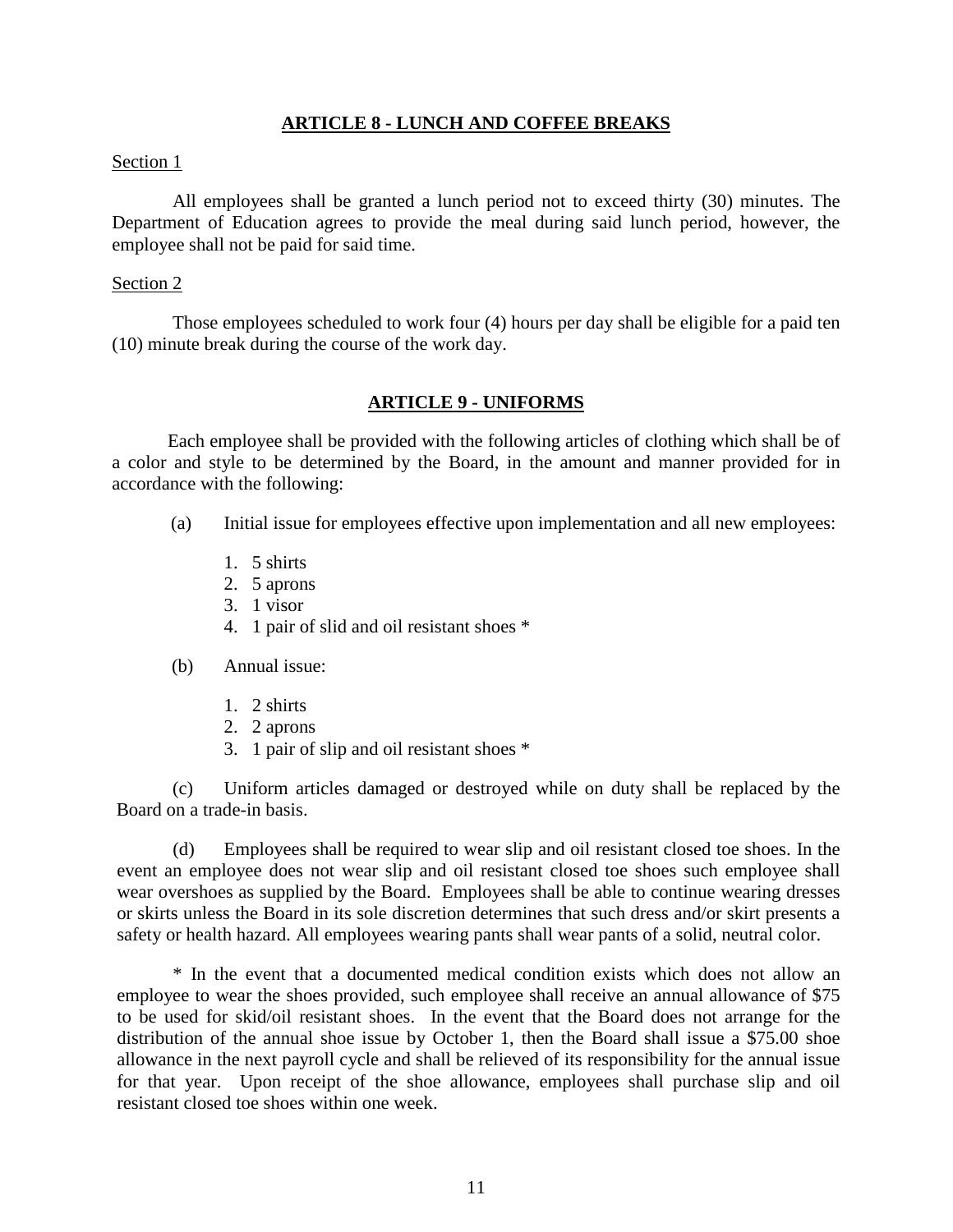## **ARTICLE 10 - HOLIDAYS**

## <span id="page-11-0"></span>Section 1

All permanent employees shall receive ten (10) paid holidays per year. The BOARD shall submit to the UNION within a reasonable length of time subsequent to September 1 of each year a list of the ten (10) holidays for which the employees will be paid.

## Section 2

Any day declared a holiday by the Mayor of the City and which results in a paid holiday for all City departments shall be also observed as a holiday under this Article, if such is a normal work day.

## Section 3

In the event an employee utilizes a sick day on the work day prior to or immediately following a holiday such employee will not receive holiday pay for such holiday.

An employee may petition the Director of Personnel and Labor Relations in writing for a waiver of the penalty based on extenuating circumstances. A medical certificate acceptable to the Director of Personnel and Labor Relations shall count as evidence of extenuating circumstances.

## **ARTICLE 11 - VACATION PAY**

# <span id="page-11-1"></span>*(Effective 7/1/17 this article will be replaced with Article 13 – Paid time Off)*

#### Section 1

Permanent employees hired prior to May 25, 1994, shall accumulate vacation pay in accordance with the following schedule: (a) Employees with less than one full year of service will receive one (1) days vacation per month of service to a maximum of nine (9) days; (b) Employees who have completed one (1) year of service but less than ten (10) years of service will receive nine (9) days vacation with pay; (c) Employees who have completed ten (10) years of service but less than fifteen (15) years of service or more shall receive thirteen (13) days vacation with pay; Employees who have completed fifteen (15) years of service or more shall receive eighteen (18) days vacation with pay.

Permanent employees hired on or after May 25, 1994, shall accumulate vacation pay in accordance with the following schedule: (a) Employees who have completed one (1) year of service but less than six (6) years of service will receive five (5) days vacation with pay; (b) Employees who have complete six (6) years of service but less than ten (10) years of service shall receive seven (7) days vacation with pay; (c) Employees who have completed ten (10) years of service but less than fifteen (15) years of service shall receive ten (10) days vacation with pay; and, (d) Employees who have completed fifteen (15) years of service or more shall receive fifteen (15) days vacation with pay.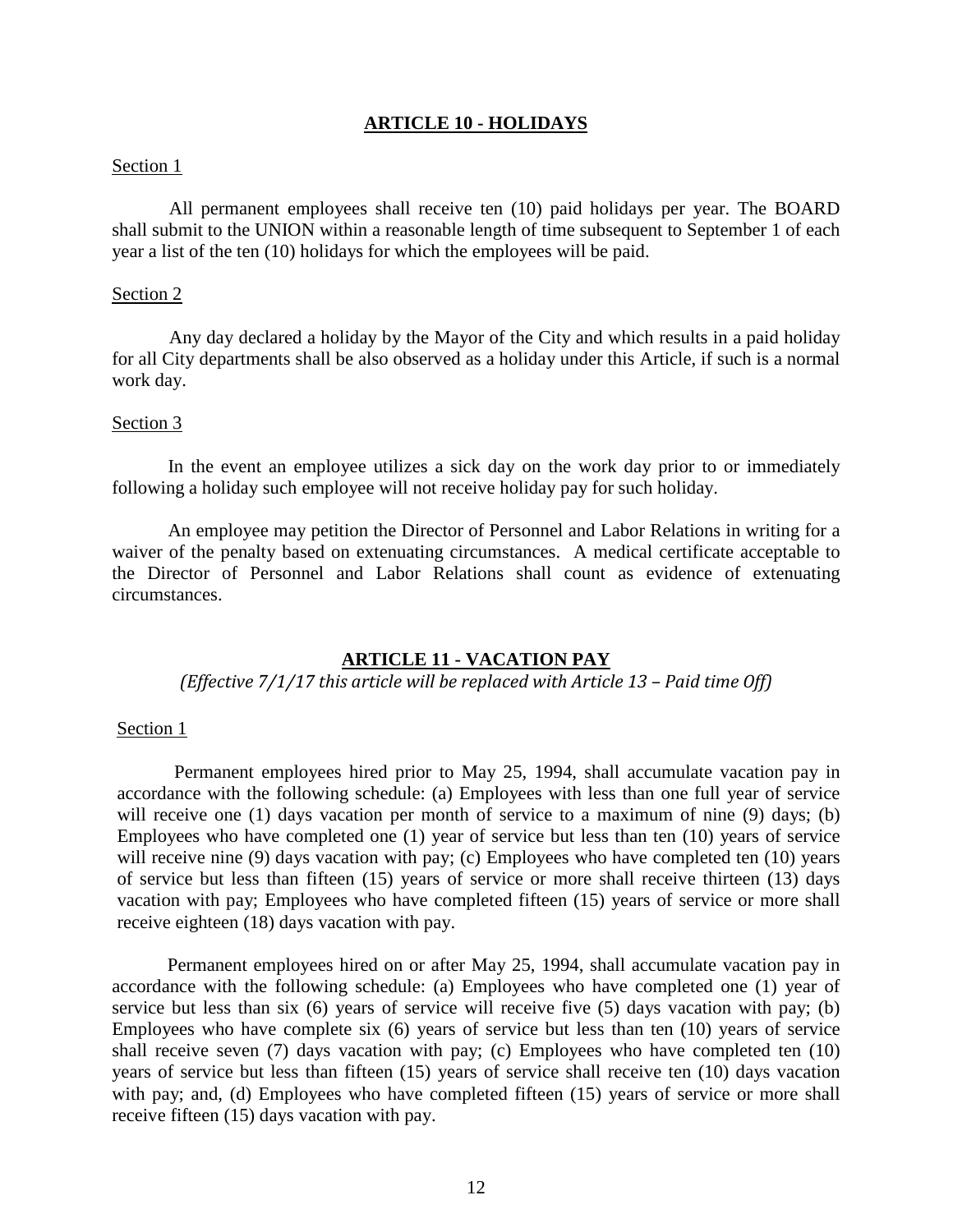Vacation shall be taken as vacation pay, but not as time off. Payment for the appropriate number of days shall be made at the close of the school year.

# Section 2

In no event may an employee earn more than eighteen (18) days in any school year.

# Section 3

To be eligible for vacation pay an employee must be on the active payroll, on an authorized paid leave of absence, or absent and receiving sick leave pay on account of illness or injury at the close of the school year. Any employee who quits, retires, or is terminated prior to the close of the school year shall be paid vacation pay on a pro-rata basis for the portion of the school year worked up to termination; provided, however, than an employee who is terminated for disciplinary reasons shall not be entitled to any vacation pay.

# **ARTICLE 12 - PERSONAL DAYS**

<span id="page-12-0"></span>*(Effective 7/1/17 this article will be replaced with Article 13 – Paid time Off)*

Each employee shall be entitled to two (2) days per school year to be known as personal leave. Such leave shall be with pay and not charged against sick leave.

An employee intending to utilize personal leave shall notify his/her supervisor at least twenty-four (24) hours prior to taking such leave unless such notification is impossible due to circumstances beyond the employee's control. Employees are not required to specify the nature of the personal day request. Employees who desire to utilize such personal days before and/or after a holiday must request to do so in writing and receive advanced approval of such request. Such approval will not be unreasonably denied.

Employees shall be allowed to carry over personal days from one year to another, however, employees shall not be allowed to have more than four (4) days on the books at any given time. Employees must use such days prior to retirement or resignation and employees shall not be entitled to compensation for unused personal days.

# **ARTICLE 13 – PAID TIME OFF** *(Effective July 1, 2017)*

<span id="page-12-1"></span>All employees shall be entitled to a bank of Paid Time Off days each year. This bank shall include two classes of days: Personal PTO and Vacation PTO. Such Personal and Vacation PTO days may be used for instances of observed City/Board of Education Holidays, snow days or other weather or emergency related instances when schools are closed for the day. Such days not used during the School year shall be paid out at the end of the school year. All payments and pay outs shall be at the rate applicable at the time of the pay-out based on the shift and hours of the employee at the time of the payment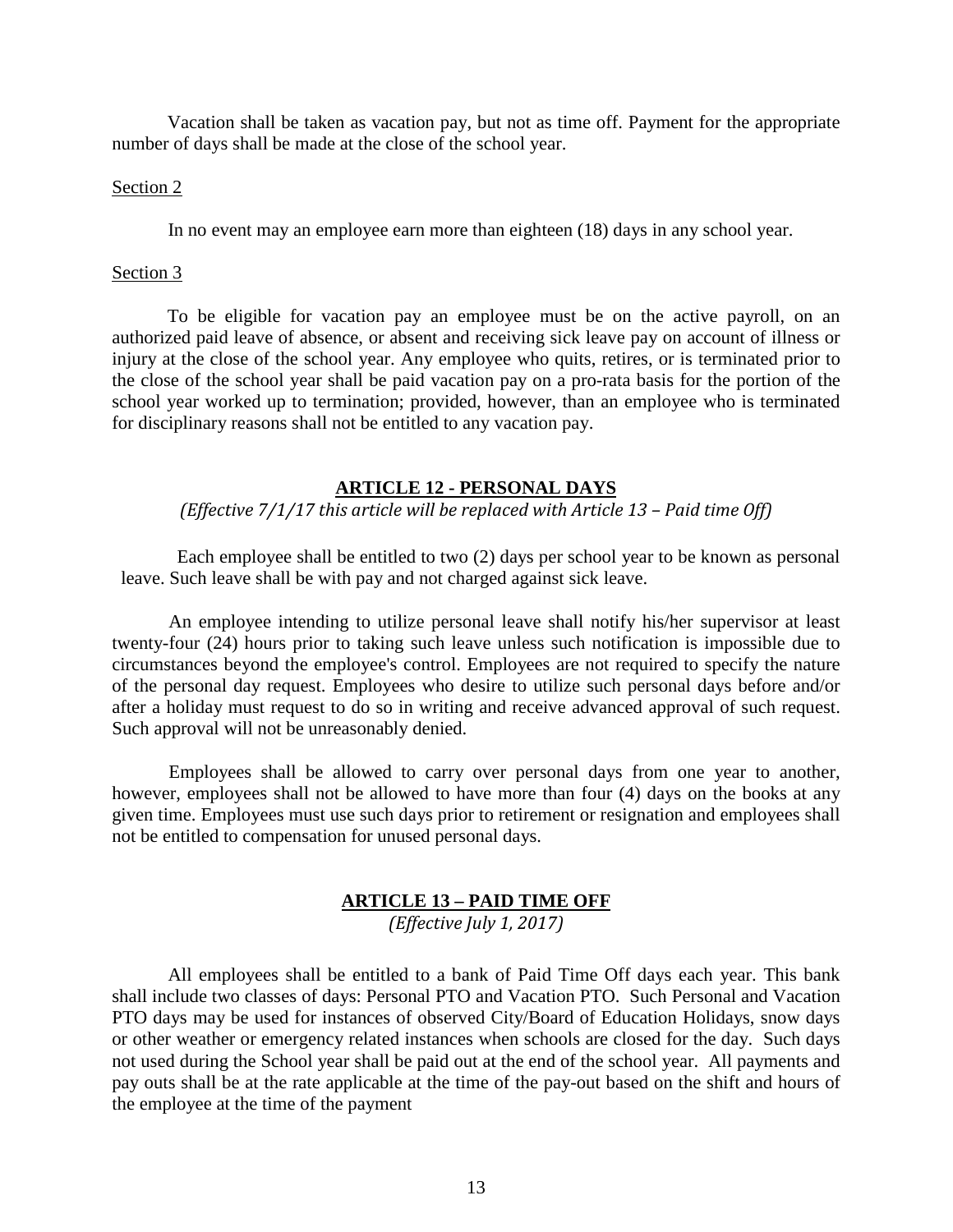## Section 1 – Personal Paid Time Off

Each Employee shall be entitled to two (2) PTO days per school year to be used on days when an employee needs to miss a scheduled shift. Such leave shall be with pay and not charged against sick leave. Personal leave days may also be used when school is closed.

An employee intending to utilize personal leave shall notify his/her supervisor at least 24 hours prior to taking such leave unless such notification is impossible due to circumstances beyond the employee's control. Employees are not required to specify the nature of the personal day request. Employees who desire to utilize such personal days before and/or after a holiday must request to do so in writing and receive advance approval of such request. Such approval will not be unreasonably denied. Employees must use such personal days prior to retirement or resignation and employees shall not be entitled to compensation for unused personal days.

# Section 2 - Vacation Paid Time Off

Each employee will be entitled to paid vacation days in accordance with their seniority and hire date and provided an employee intending to utilize such leave shall notify his/her supervisor at least 48 hours prior to the taking of such leave, unless such notification is impossible due to circumstances beyond the employee's control. Vacation may, at the option of the employee, be taken as vacation pay throughout the year on any day in which schools is closed. Vacation days shall not be taken as time off from regularly scheduled shifts. All unused days will be paid out at the close of the school year.

- a) Permanent employees hired prior to May 25, 1994 shall accumulate vacation pay in accordance with the following schedule: (a) Employees with less than one full year of service shall receive one (1) days vacation per month of service to a maximum of nine (9) days; (b) Employees who have completed one (1) year of service but less than ten (10) years of service will receive nine (9) days vacation with pay; (c) Employees who have completed ten (10) years of service but less than fifteen (15) years of service or more shall receive thirteen (13) days vacation with pay; Employees who have completed fifteen (15) years of service or more shall receive eighteen (18) days of vacation with pay.
- b) Permanent employees hired on or after May 25, 1994 shall accumulate vacation pay in accordance with the following schedule: (a) Employees who have completed one (1) year of service but less than six (6) years of service will receive five (5) days vacation with pay; (b) Employees who have completed six (6) years of service but less than ten (10) years of service or more shall receive seven (7) days vacation with pay; (c) Employees who have completed ten (10) years of service but less than fifteen (15) years of service shall receive ten (10) days with vacation pay; and, (d) Employees who have completed fifteen (15) years of service or more shall receive fifteen (15) days of vacation with pay.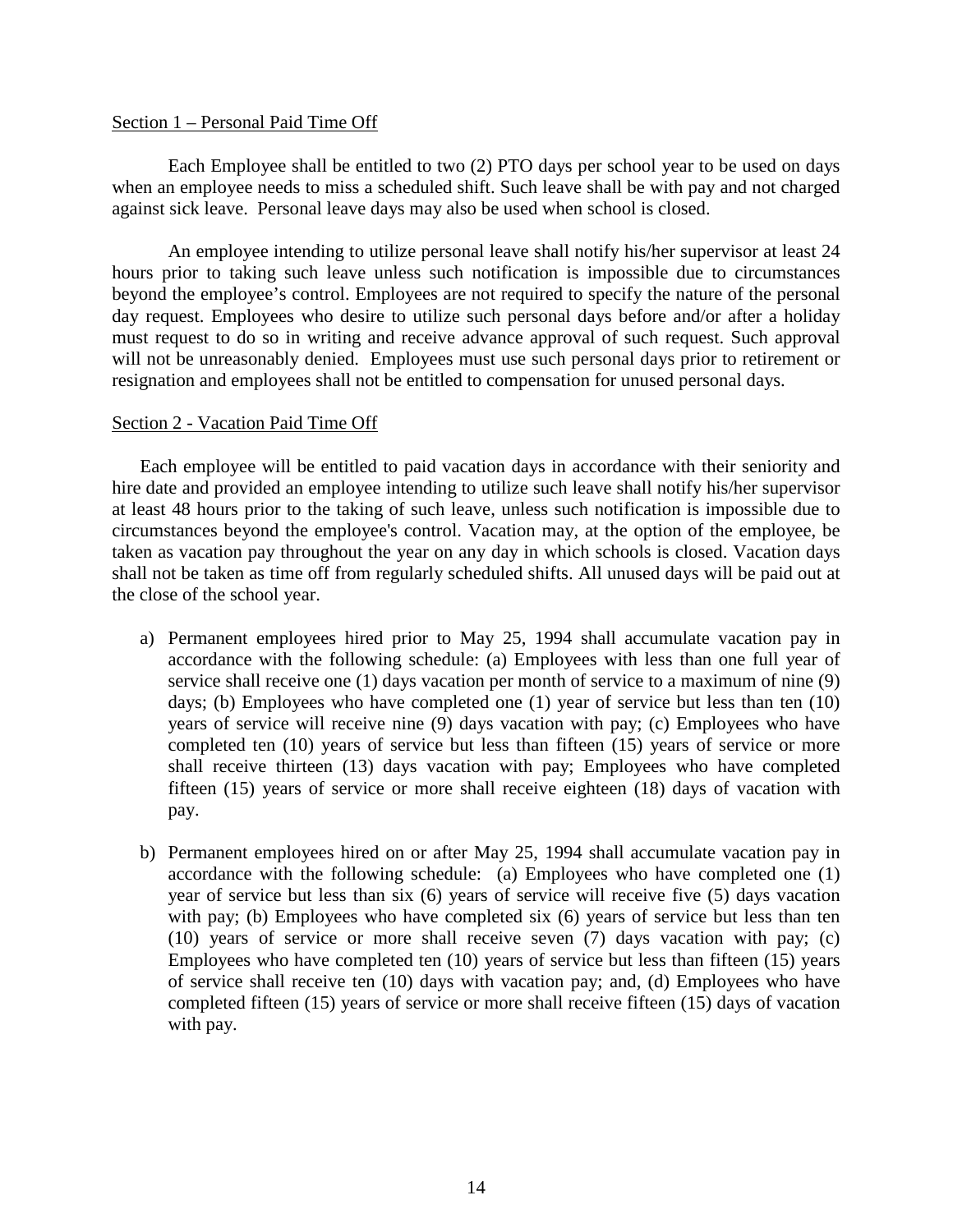# **ARTICLE 14 - FUNERAL PAY**

## <span id="page-14-0"></span>Section 1

An employee who has a death in his/her immediate family (as defined below) shall be excused from work, without loss of pay, for a period not to exceed four (4) working days. The purpose of this provision is to allow the employees to make necessary funeral arrangements and/or to actually attend the funeral service. Employees shall only be paid for those absences which occur on days which would have otherwise been regularly scheduled work days. It shall be the responsibility of the employee to notify his/her supervisor of his/her intended absence.

## Section 2

For the purpose of this Agreement "immediate family" shall be construed to mean the employee's parents, spouse, children, brothers, sisters, mother-in-law, father-in-law, or any relative living in the employee's household.

## Section 3

In addition to the provisions provided for above, employees may attend funerals for other close relatives related by blood or marriage. One (1) day's leave shall be granted which shall not be charged to sick leave.

## Section 4

Further, in the event of the death of an active, full-time, permanent employee, three (3) employees, to be designated by the officers of the local, will be granted one (1) day's leave with pay, which shall not be charged to sick leave, to attend the funeral.

# **ARTICLE 15 - SICK LEAVE**

#### <span id="page-14-1"></span>Section 1

For purposes of administration of the sick leave plan, the term "permanent employee" shall mean any regularly scheduled employee. Substitutes or temporary personnel employed on any basis other than permanent as described above, shall not be eligible for sick leave.

#### Section 2

Sick leave shall be considered to be absence from work with pay of permanent employees for the following reasons:

- a. Illness or injury, except illnesses or injuries arising out of or in the course of employment with an employer other than the Board.
- b. For medical or dental examination or treatment for which arrangements cannot be made outside of working hours. Such examinations and/or treatments apply only to the employee.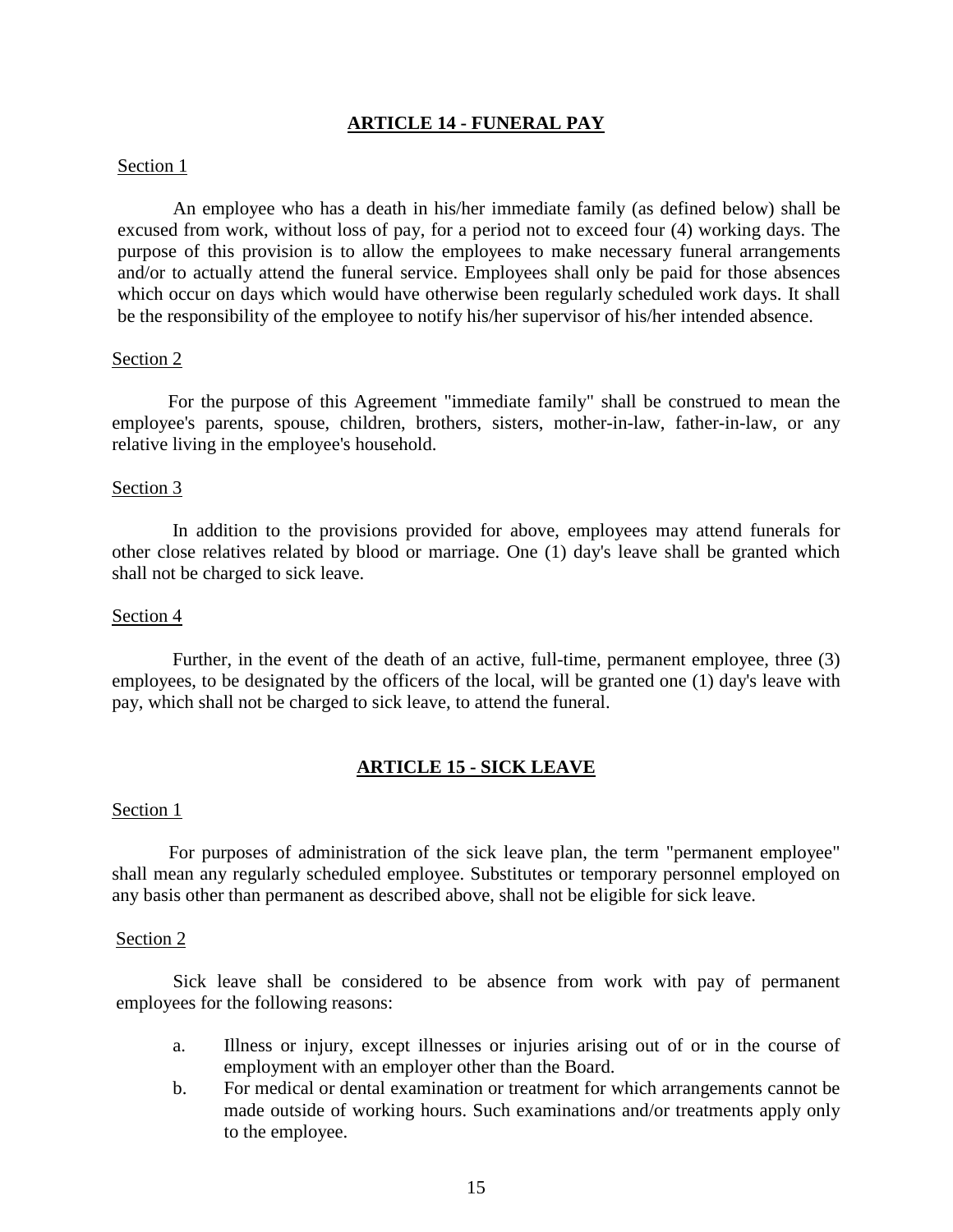c. When exposure to contagious disease endangers the health of other employees.

The use of sick leave for purposes other than sickness as defined in the sick leave plan will result in appropriate disciplinary action.

# Section 3 - Sick Leave Allowance

- a. Sick leave shall be earned by each permanent employee at the rate of one and three-twentieths (1.15) working days per month, the total of which shall not exceed eleven and one-half (11 1/2) working days per scheduled work in year.
- b. Sick leave earned in any month of service shall be available at any time during any subsequent month in which the employee is scheduled to work.
- c. No sick leave with pay in excess of the leave accumulated to a permanent employee's credit may be, granted unless authorized in advance by the Superintendent of Schools or his designee. Such authorization shall not exceed one (1) year's sick leave allowance, and when granted, such advancement will be charged against next year's sick leave.

# Section 4 - Sick Leave Accumulation

- a. All unused sick leave of any employee during continuous employment may be accumulated up to a maximum of one hundred and fifty (150) working days. For employees hired on or after July 1, 1994, unused sick leave during continuous employment may be accumulated up to a maximum of one hundred thirteen (113) working days.
- b. No credit for sick leave shall be granted for time worked by an employee in excess of his/her normal work week.

# Section 5 - Medical Certificate Required

A medical certificate, acceptable to the appointing authority, is required:

- a. For frequent or habitual absence from duty, and when in the judgment of the appointing authority there is reasonable cause for requiring such certificate.
- b. For any period of absence consisting of more than five (5) consecutive working days.
- c. For any period of absence immediately preceding or following a scheduled school vacation or other scheduled non-school day.
- d. When a member of the immediate family is critically ill or disabled.

# Section 6 - Sick Leave Accumulated At Retirement or Death

Upon retirement or death, the employee or the employee's beneficiary shall be credited for the period of time corresponding to the amount of sick leave accumulated, to a maximum of one hundred twenty (120) days, provided that this provision in no way conflicts with pension provisions. For employees hired on or after July 1, 1994, said maximum shall be ninety (90) days.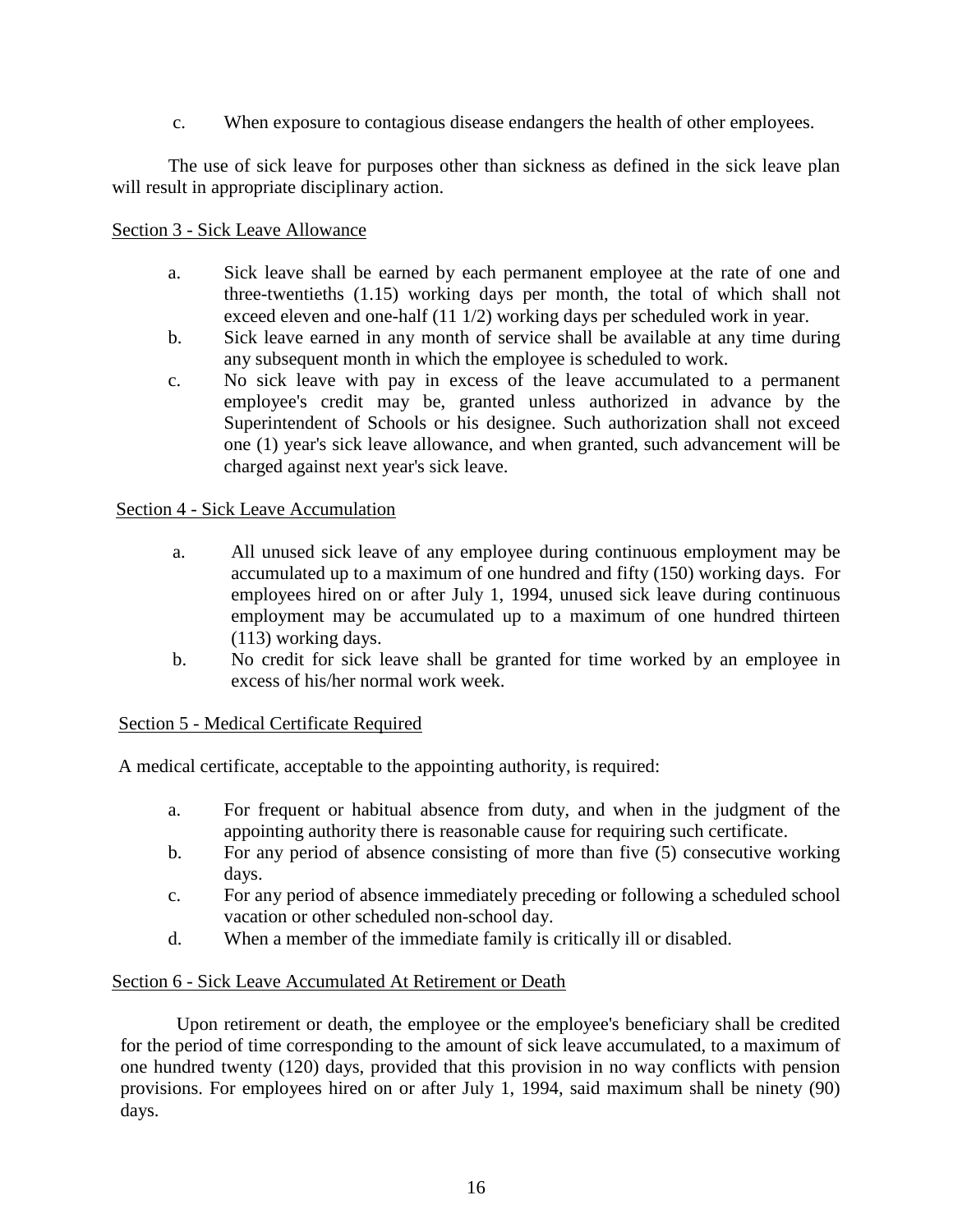## Section 7 - Administration

During the effective period of this Agreement, a satisfactory method of informing individual employees of accumulated sick leave shall be established. Such procedure may include either of the following:

- a. A record of an employee's accumulated sick leave shall be submitted to him/her upon his/her request at least once annually.
- b. A record of an employee's accumulated sick leave shall be indicated on the employee's wage stub at established periodic intervals to be determined by the City, but not to be less than once annually.

# Section 8 - Sick Day Bank

Employees may contribute up to one day of sick leave each at the daily rate of the employee donating such day to a terminally ill bargaining unit member with five (5) or more years of service when such contributions are approved in advance by the Union designee and Director of Food Services or such other individual as is designated by the Superintendent of Schools in the absence of such Director. For purposes of this section "terminally ill" shall be defined through the affirmative diagnosis of the treating medical provider of the ill bargaining unit member.

# Section 9

Employees may use their accumulated and unused sick days in connection with injuries arising out of or in the course of employment with the Board until such time as Worker's Compensation benefits commence, but in no event longer than sixty (60) calendar days; provided, however, that an employee may not be advanced sick leave under Section 3(c) of this Article for this purpose. To become eligible for such payments, the employee must agree in advance to execute a promise to repay said sick leave pay on a form acceptable to the employer. The Union understands that said form may include a provision authorizing deduction of sums owed from pay, including terminal payments of any description whatsoever, and a provision requiring the employee to pay all costs of collection, including reasonable attorney's fees, in the event the employee does not promptly repay to the Board the full amount paid to the employee under this Section at such time as Workers' Compensation benefits commence or the employee's injury is found to have arisen out of or in the course of employment with an employer other than the Board.

# Section 10 – Occasional Sick Leave and Short Term Disability

# Section 1

Only employees hired on or after July 1, 2006, shall be covered by the provisions of this Article.

# Section 2

Employees who have completed their probationary period shall be covered by a short term disability policy as described herein. In addition, employees shall be allowed seven (7)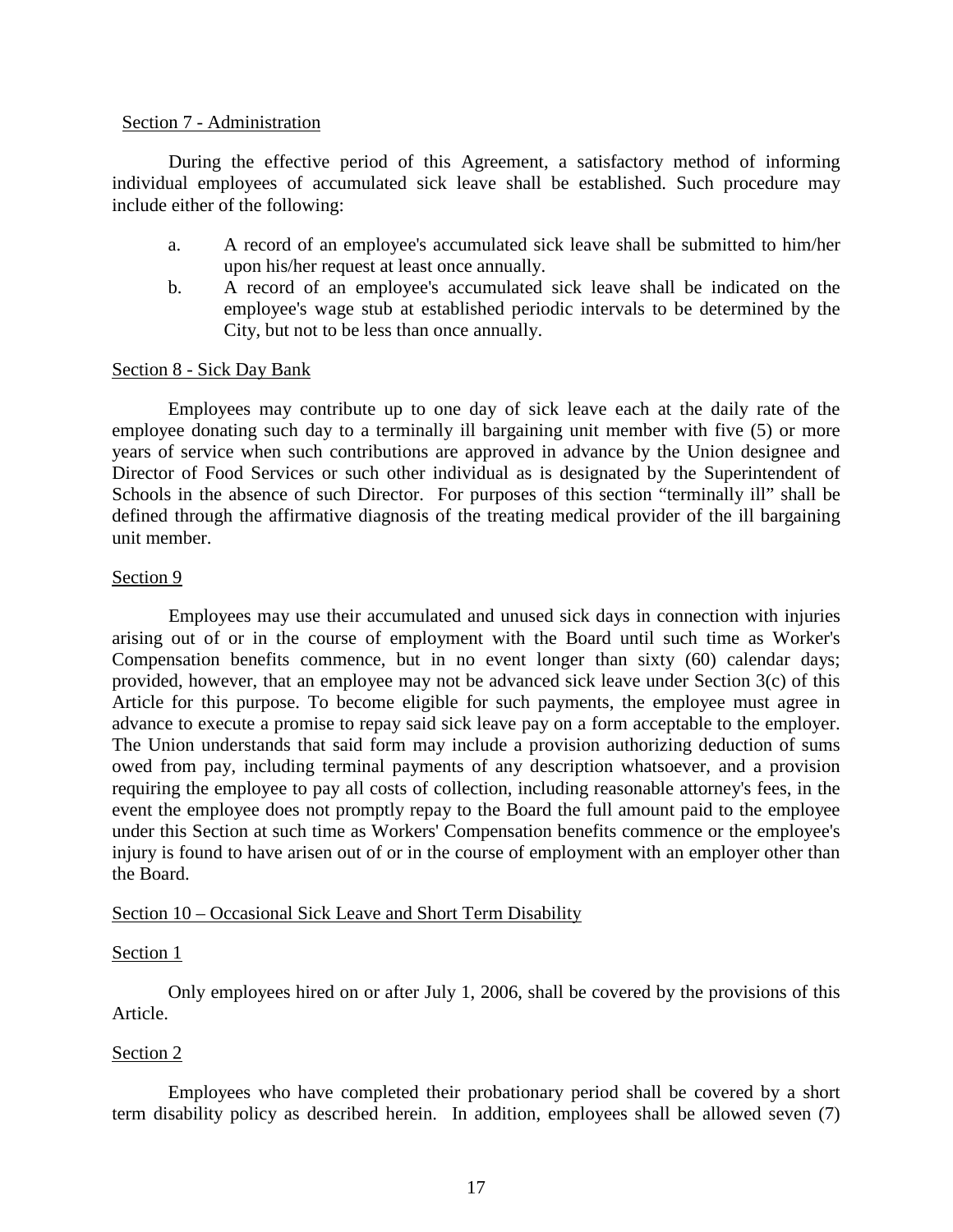paid sick days per year, to be credited January 1 of each calendar year after the employee has completed his/her probationary period.

 In the case of a new employee, he/she shall not be credited with any paid sick days until his/her probationary period is completed; at which time the employee shall be credited with a pro-rated number of paid sick days retroactive to his/her date of hire for the first calendar year only.

All paid sick days credited in any one calendar year shall be forfeited if not used within that calendar year.

# Section 3

# INCOME PROTECTION PLAN

# A. Purpose

Disability benefits are designed to provide cash income to any employee who is totally disabled by a non-job related injury or illness, and is therefore prevented from performing the duties of his or her occupation for a period in excess of seven (7) consecutive calendar days.

# B. Eligibility

To be eligible for disability benefits, an individual must be a full time employee who has completed his/her ninety (90) day probationary period and must present medical documentation substantiating the disability.

# C. Short Term Disability

- 1. Short term disability shall apply to any extended absence for sickness or non-job related injury of more than seven (7) consecutive calendar days.
- 2. After the seventh (7th) day of consecutive calendar day absences and for a maximum duration thereafter of twenty-six (26) weeks, weekly benefits will be paid in the net amount of sixty-six and two-thirds percent (66-2/3%) of normal weekly straight time earnings, provided the employee is under the care of a licensed physician.
- 3. For all periods of any short term disability, the employee shall be considered to be an active employee and entitled to any and all benefits provided by the Collective Bargaining Agreement between the Board of Education and the Union.

# Section 4 - Administration of Sick Leave

- (A) The Superintendent or his/her designee shall be responsible for the administration of these provisions.
- (B) There shall be maintained a record for each employee of all sick leave taken, available and/or lost for each calendar year.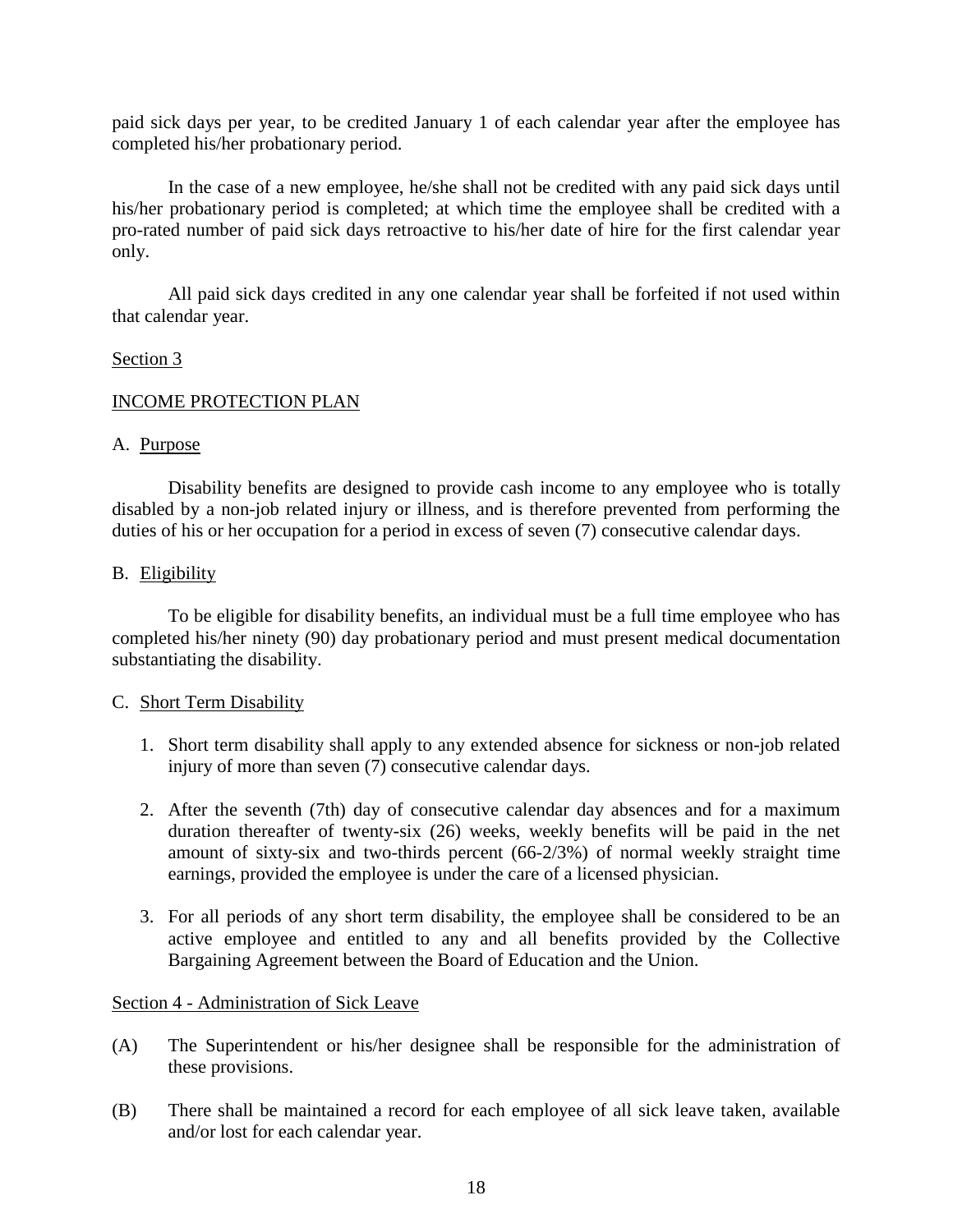- (C) During the effective period of this Agreement, a satisfactory method of informing individual employees of available sick leave in each calendar year shall be established. Such procedure may include either of the following:
	- 1) A record of an employee's available sick leave in the pertinent calendar year shall be submitted to the employee upon his/her request at least once annually.
	- 2) A record of an employee's available sick leave in the pertinent calendar year shall be indicated on the employee's wage stub at established periodic intervals to be determined by the Board, but not be less than once annually.

# **ARTICLE 16 - LEAVES OF ABSENCE**

## <span id="page-18-0"></span>Section 1

An employee, upon two (2) working weeks written notice to the Supervisor of Food Services, or such other individual as is designated by the Superintendent of Schools, may request a Personal Leave of Absence without pay or other benefits, provided that employees on Personal Leave of Absence shall not have their health insurance transferred to COBRA coverage or canceled during the first forty-five (45) days of such leave and providing that the employee pays his/her applicable cost sharing. Such leave, if granted, may be for a period not to exceed one (1) year from the effective date of, such leave. The request for a leave of absence shall specify both the reason for the request, as well as the amount of leave time the employee is requesting.

#### Section 2

In cases of extreme emergency, a leave without pay may be granted without the written notice, however, it shall be incumbent upon the employee to notify the Supervisor of Food Services as soon as possible as to his/her whereabouts and the reason for the absence. When such notification is received, Management shall then determine and notify the employee as to the disposition of his/her request. If an employee, under the circumstances described above, fails to notify Management within five (5) working days from the first day of such absence, said employee's seniority status and employment shall be automatically terminated.

#### Section 3

An employee who exhausts his or her accumulated sick leave and who provides a medical certificate acceptable to the Board indicating that the employee's health care provider has not released the employee to return to work for medical reasons, shall be granted a Medical Leave of Absence Without Pay. During a Medical Leave of Absence Without Pay, an employee shall be provided with insurance benefits under Article 18 of this Agreement provided the employee pays the applicable cost sharing rate. The length of an employee's Medical Leave of Absence Without Pay shall be given by the seniority provisions of Article 4 of this Agreement.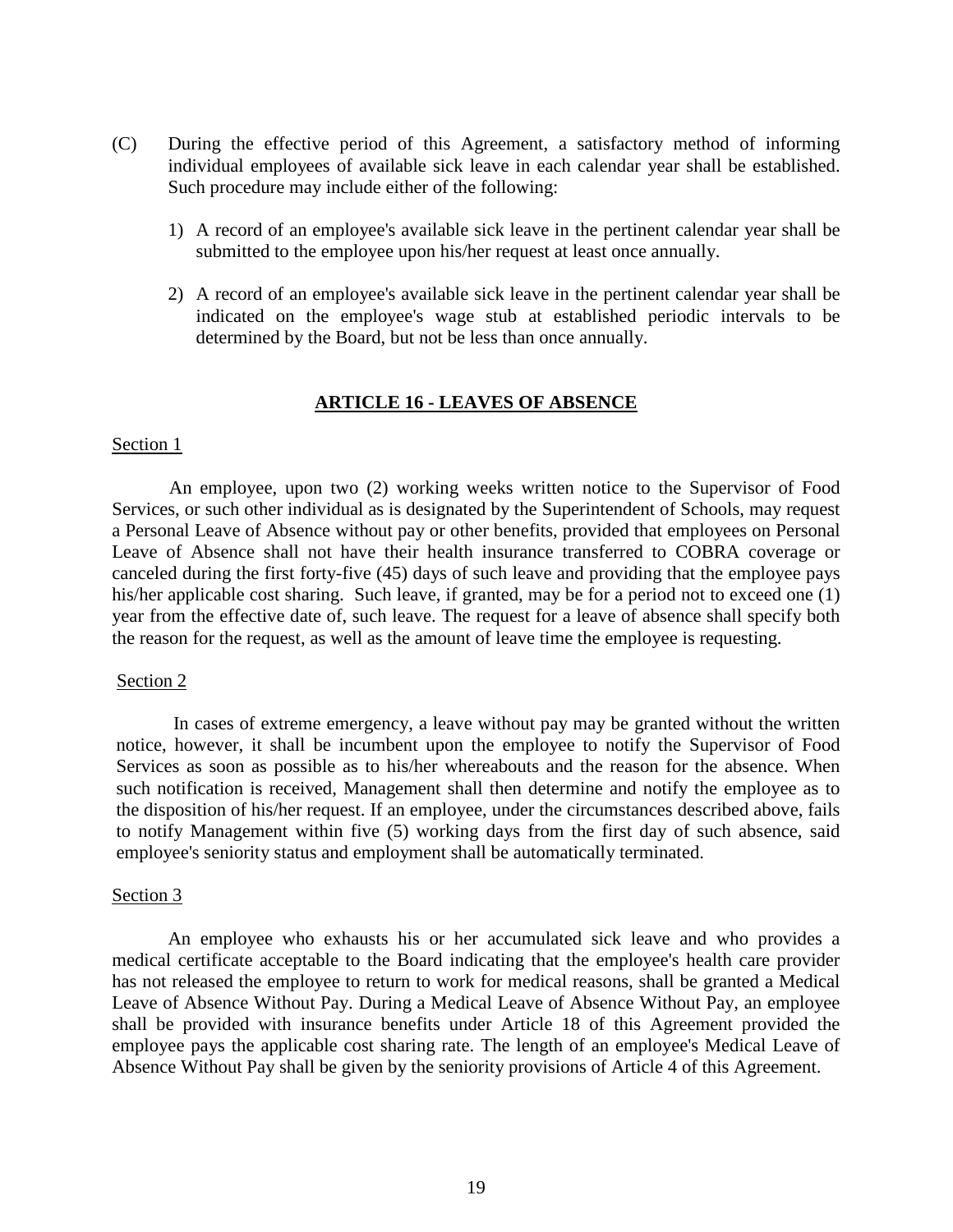When leaves are requested and/or granted under this Article, the UNION shall be given copies of such requests and/or grants or denials.

# Section 5 -- Family and Medical Leave

(A) Family and Medical Leave - Any employee who is an "eligible employee" as defined under the Federal Family and Medical Leave Act (FMLA), 29 U.S.C. Sec. 2601. et seq. shall be granted up to the statutory allotted weeks of FMLA leave during a twelve (12) month period in accordance with the FMLA. Any accumulated paid sick leave time must be exhausted first in situations where the leave being taken by the employee is covered by the FMLA; however, employees have the option to use or not use accumulated vacation days as part of the FMLA leave. Paid leave time used as part of the FMLA leave shall be included in (and shall not be in addition to) the aforementioned statutory period of allowable FMLA leave. A medical certificate acceptable to the City shall be required for FMLA leave situations.

- 1. Employees on FMLA leave shall have their health insurance coverage maintained during such leave on the same terms as if they had continued to work. Provided, if the employee fails to return to work, the employee shall be liable for the retroactive premium payments in accordance with the FMLA.
- 2. Employees shall continue to accumulate sick leave days during FMLA leave.

(B) While on paid FMLA leave only, employees shall continue to accumulate sick leave days. Employees on any leave without pay (including unpaid FMLA leave) shall not continue to accumulate sick leave or vacation credits. However, the continuity of employment shall be preserved for purposes of vacation and longevity entitlement and other benefits based upon time in service.

(C) Employees on a leave of absence without pay will be eligible to continue their health insurance coverage at the group rate. Arrangements to do so must be made in advance with the Department designated to handle such arrangements or the insurance coverage will be terminated.

# Section 6

One employee per school year may request a Union leave of absence for Union business. An employee who requests such leave shall make the request in writing. The employee's seniority shall be frozen during the time of such leave. The Union will pay the COBRA insurance premiums, if such employee is eligible.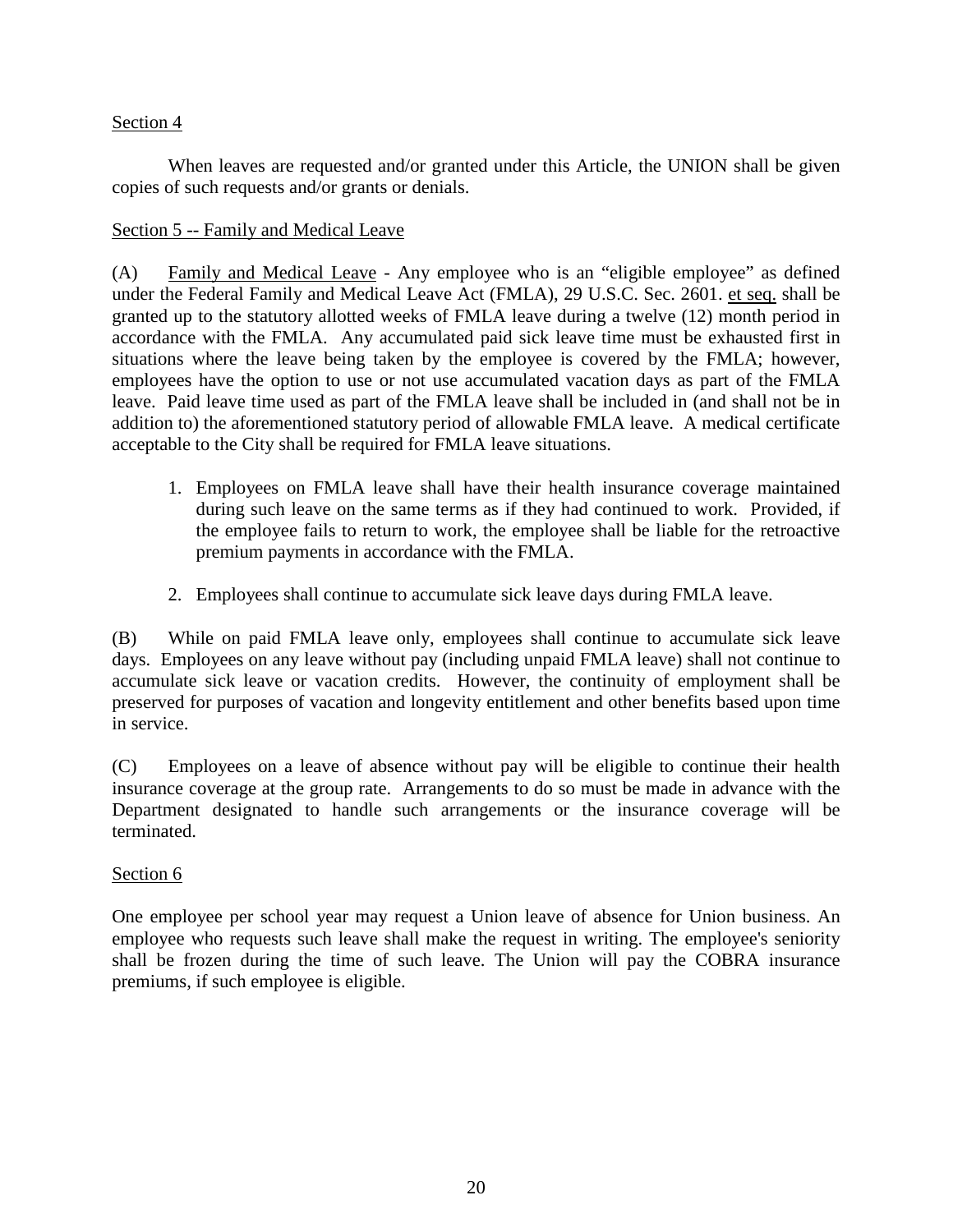## **ARTICLE 17 - TEMPORARY UPGRADING**

## <span id="page-20-0"></span>Section 1

When it become necessary for any reason to assign employees to a higher-rated job on a temporary basis, the employee so assigned shall be compensated at the higher rate for the duration of his/her assignment to such job.

## **ARTICLE 18 - PROMOTIONS**

#### <span id="page-20-1"></span>Section 1

When a vacancy exists for a cafeteria position, the Department of Education shall call a meeting of all eligible cafeteria personnel and hold an open bid for this position. Said meetings shall be held in the months of August, November, March and June on the third Tuesday of the month. The person who bids with the highest seniority shall be awarded the position, provided he/she is qualified-to do the job. All other positions which become open as a result of filling the original vacancy shall also be open for bid at the open meeting. Positions filled through this procedure shall be effective within two (2) weeks from date of bids. Nothing contained herein shall be interpreted as limiting the Board's rights under Article 10 to alter the hours and/or personnel in the bargaining unit. Any vacancies which are created between bids shall be filled temporarily per Article 10, until a regularly scheduled bid takes place.

(a) Prior to the August bid meeting, a work schedule reflective of the Central Kitchen's annual production schedule shall be posted. Said schedule shall be unique to the Central Kitchen and will reflect the specific annual start and end date for Central Kitchen employees. Said production schedule shall not vary by more than 5 working days from the start or end date of the work assignments at other work locations.

# Section 2

Any employee promoted to a higher rated classification shall be considered as probationary for a period of one hundred (100) working days. An employee may be removed from the job at any time during the probationary period if, in the opinion of supervisor, such is deemed necessary. If an employee is removed in accordance with the above described procedure, said employee shall be placed in the position last held prior to the promotion. Removal from a job shall not exclude an employee from consideration for the same higher rated job at a later date.

#### Section 3

If the Board of Education operates a summer feeding program using the school cafeterias, bargaining unit employees shall be given preference, in order of seniority within each job classification, for available work which will be at the contract rate. However, no bargaining unit employee shall be required to do such summer work. Such positions will be awarded through a bid meeting held in June. The Board of Education shall maintain a list of employees who signed up for summer work but were not awarded such work through the bid process. In the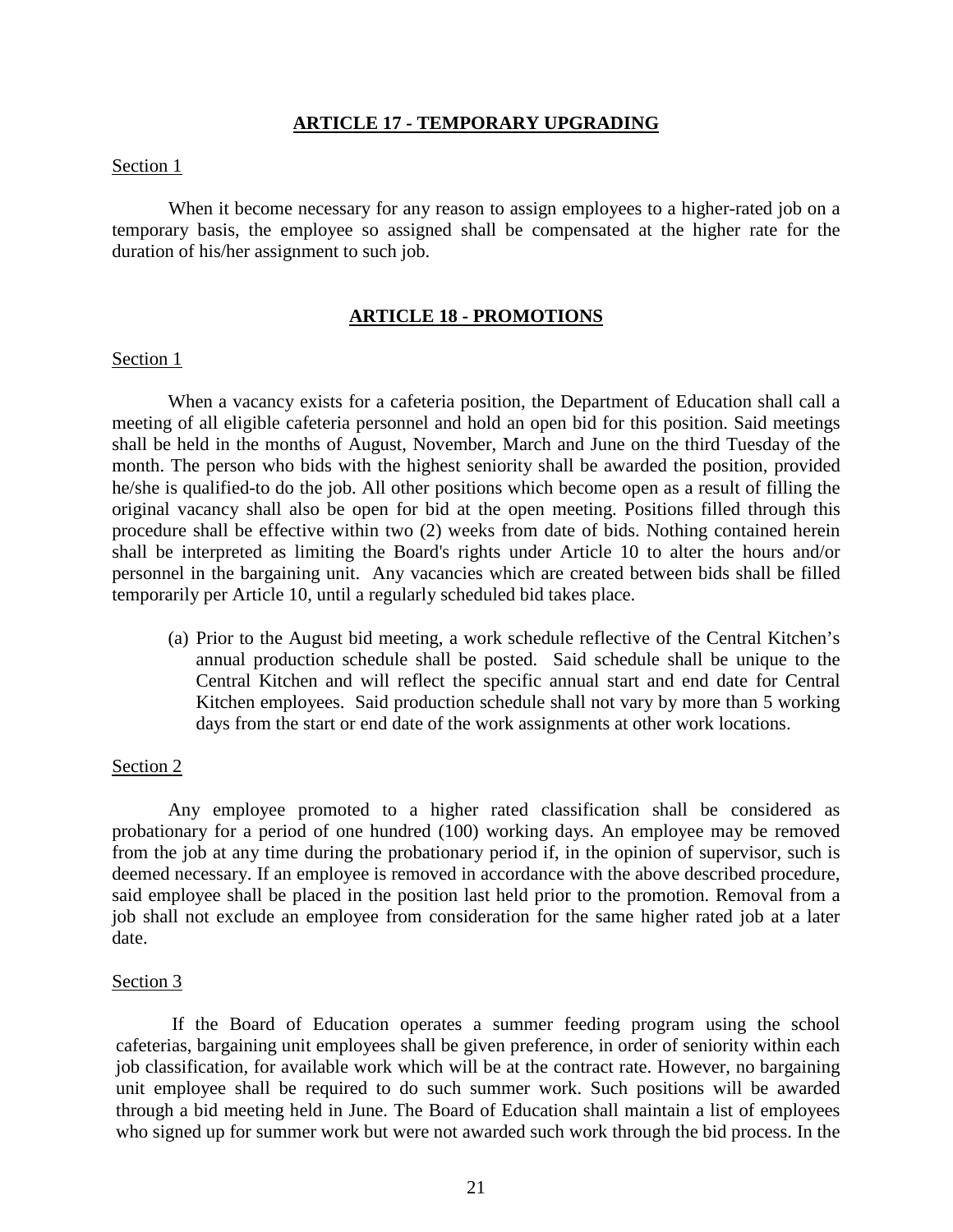event an opening becomes available after the bid meeting, such work will be awarded to those employees on the sign-up sheet in order of seniority. If a school closes during the summer, the laid-off employee(s) have the right to bump a substitute worker or to return to the sign-up sheet. The terms and conditions of this Agreement shall cover all summer work exclusive of Article 9 (sick leave), Article 11 (holidays), Article 12 (vacations) an any such summer work will not be subject to pension deductions or pension credit.

# Section 4

If the Board of Education operates a breakfast program, bargaining unit employees shall be given preference, in order of seniority within each job classification, for available work. The terms and conditions of this Agreement shall cover all hours worked in the breakfast program.

# Section 5

Any worker(s) who wish(es) to bid for a Cook position, or a kitchen where there is a single general worker, must meet the following criteria:

- a. He/she must hold a current Qualified Food Service Operator's certificate.
- b. He/she must be able to read and prepare order forms and requisitions.

# **ARTICLE 19 - REDUCTION IN FORCE**

# <span id="page-21-0"></span>Section 1

Should a reduction in the work force become necessary, such reduction shall be accomplished by allowing the least senior employee in the classification and school in which the reduction is to be effected to have the opportunity to displace the least senior employee in the classification in the school system in accordance with the following:

- a. If the employee occupying the position being eliminated regularly worked four (4) or more hours per day, then that employee will have the right to displace the least senior employee in the classification who regularly works four (4) or more hours per day; and
- b. If the least senior "four hour or more employee" who is displaced pursuant to (a) above has greater seniority than the least senior employee in the classification in the system regularly working less than four (4) hours per day, then the "four (4) or more hour employee" shall have the right to displace the least senior "less than four (4) hour" employee.
- c. If the affected employee also happens to be the least senior in the classification, in the System, then the employee shall be place on lack-of-work status.
- d. If any employee who has the opportunity to displace another employee, and said employee declines to accept the job, then said employee shall also be placed on lack-of-work status.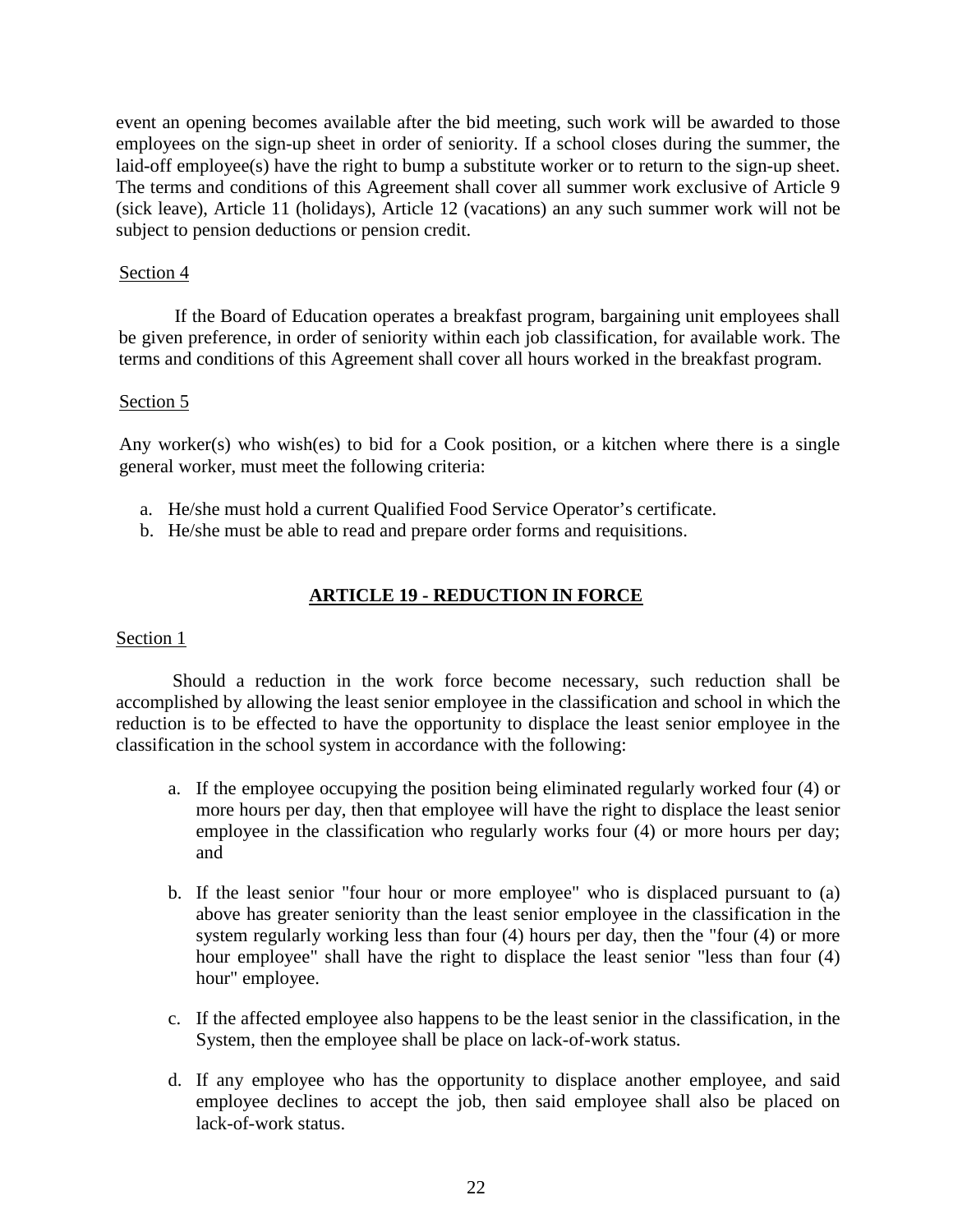Employees on lack-of-work status shall be recalled to their former position, when available, and shall return to work beginning with the most senior of the employees in the classification affected.

# Section 3

Employees on lack-of-work status shall continue to accumulate seniority for twenty-four (24) months from the effective date of layoff. Should an employee not be recalled to work during this period, their seniority status and employment shall automatically be terminated.

## Section 4

Should the reduction take place within the classification of Cook/Lead, the affected employees in these classifications shall have the opportunity to exercise their seniority against the least senior employee in the next lower-rated classification.

## Section 5

The principle of reducing hours in inverse order of system-wide seniority shall govern hours reductions wherever practicable. If the BOARD proposes to reduce any employees' hours of work on any other basis, the BOARD shall so notify the UNION within a reasonable time prior to the reduction and, at the UNION's request, discuss the matter at a mutually acceptable time. The BOARD shall give good faith consideration to any alternate proposals the UNION may make at that time.

#### Section 6

Employees on lack of work status will have first right of refusal to replace an absent bargaining unit employee. A list of such employees shall be maintained by the Board in order that such employees may be called before substitutes.

# **ARTICLE 20 - LONGEVITY**

#### <span id="page-22-0"></span>Section 1

All eligible employees hired prior to January 1, 2015 shall receive in a lump sum, during the month of January, longevity payments in the following amounts based upon a calculation of their continuous service for the immediately preceding calendar year ending December 31. This Article shall not apply to any bargaining unit employees hired after January 1, 2015

- a Employees with ten (10) or more years of service shall receive two hundred and forty five dollars (\$245.00).
- b. Employees with fifteen (15) or more years of service shall receive three hundred and ten dollars (\$310.00).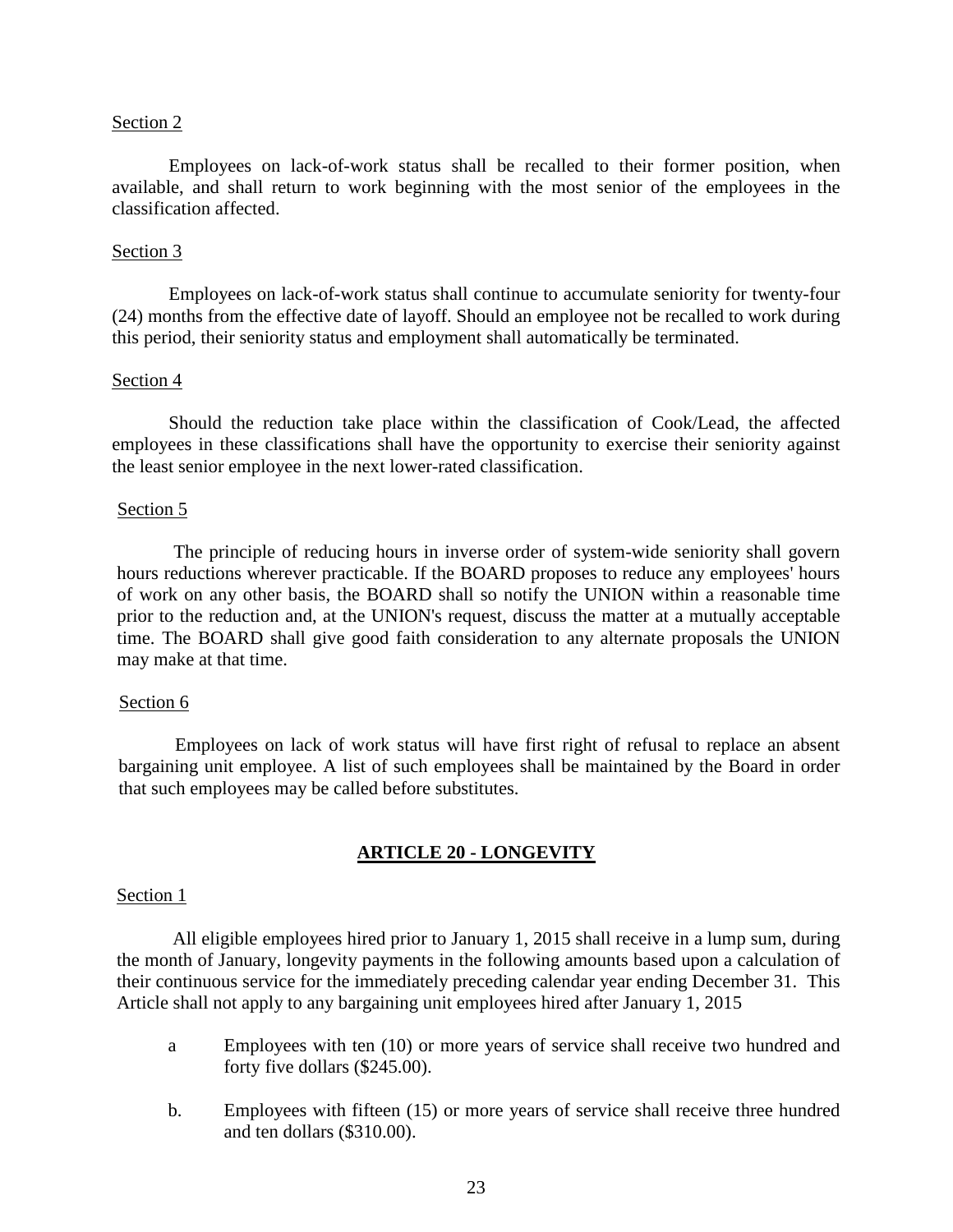c. Employees with twenty (20) or more, years of service shall receive three hundred and seventy five dollars (\$375.00).

## Section 2

An employee who retires, either for reasons for age and/or disability shall be entitled to a pro-rata longevity payment for that portion of the year he/she worked prior to such retirement. An employee who terminates for any other reason shall not be entitled to longevity for the calendar year in which such termination occurs.

# Section 3 – Perfect Attendance

Employees who have a perfect attendance record for the first semester of the school year shall receive a \$100.00 bonus. Employees who have a perfect attendance record for the second semester of the school year shall receive a \$100.00 bonus.

# **ARTICLE 21 - UNION ACTIVITIES**

## <span id="page-23-0"></span>Section 1

UNION activities shall be carried on in such a manner so as not to interfere with departmental activities and with the approval of department heads. However, this provision is not intended to exclude normal union activities.

The UNION shall notify the Superintendent of Schools, the Deputy Superintendent and the Supervisor of Food Services of the names of current UNION officers.

# Section 2

Employees engaged in normal union activities involving BOARD officials shall not have their pay suspended if such meetings have the approval of the Superintendent of Schools. Employees shall notify their immediate supervisor at least twenty-four (24) hours in advance of such meetings.

#### Section 3

It is agreed that for the purpose of the day-to-day administration of the Agreement, the steward shall be the authorized UNION representative.

## Section 4

The UNION will be provided with an updated seniority list on an annual basis in December.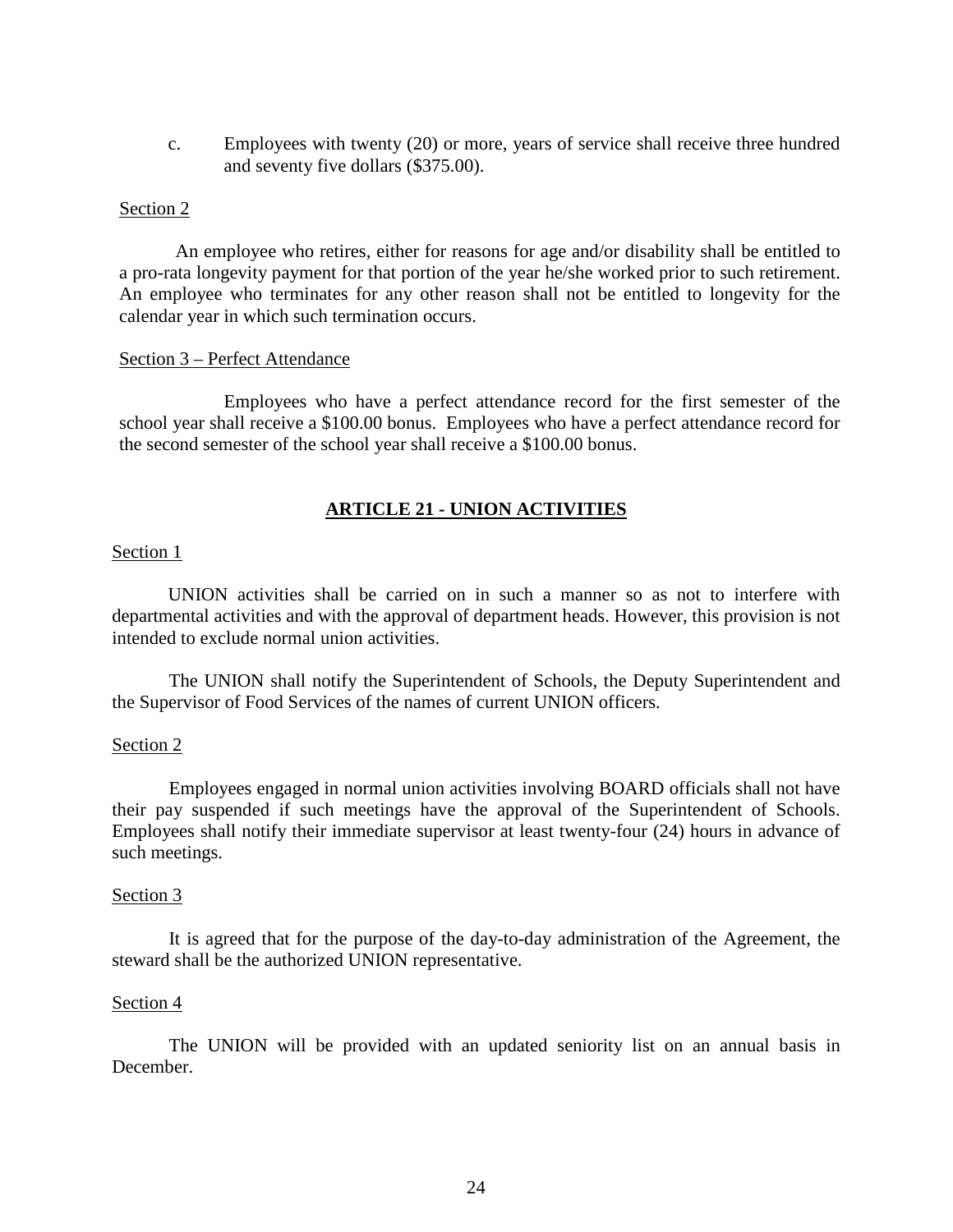# **ARTICLE 22 - NO STRIKE PROVISION**

## <span id="page-24-0"></span>Section 1

The UNION agrees that during the length of this Agreement it will not call or support or participate in any work stoppage or strikes or participate or support any picketing against the BOARD. The UNION further agrees that any of its members participating in any work stoppage, strike, picketing or slowdown may be summarily discharged by the BOARD.

## Section 2

The BOARD agrees that there shall be no lockout of employees during the life of this contract.

#### Section 3

The UNION agrees that it will use its best efforts to cause its member employees, individually and collectively, to perform and render legal and efficient work and services on behalf of the BOARD and that neither its representatives nor its members will intimidate, coerce or discriminate against any employee in any manner at any time.

#### **ARTICLE 23 - NON-DISCRIMINATION**

## <span id="page-24-1"></span>Section 1

There shall be no discrimination by the Employer or the Union against any employee based upon his/her membership in or activities on behalf of the Union, or based upon his/her race, color, religious creed, age, sex, sexual orientation, marital status, national origin, ancestry, or present or past history of mental disorder, mental retardation, learning disability or physical disability, including, but not limited to, blindness.

#### **ARTICLE 24 – DISCIPLINARY PROCEDURES**

#### <span id="page-24-2"></span>Section 1

Administrative and Managerial staff, or their designee, shall exercise full disciplinary authority consistent with their oath of office and their responsibility to direct employees to perform the required work duties in order to achieve program goals and provide satisfactory services to the general public.

#### Section 2

Normally, discipline shall include but not be limited to (A) A verbal warning; (B) A written warning; (C) A suspension without pay; (D) Discharge, and shall be progressive in nature. Whatever disciplinary action is taken, the parties recognize that the merits of a given situation play an important role in determining what action is appropriate, and as such, it is not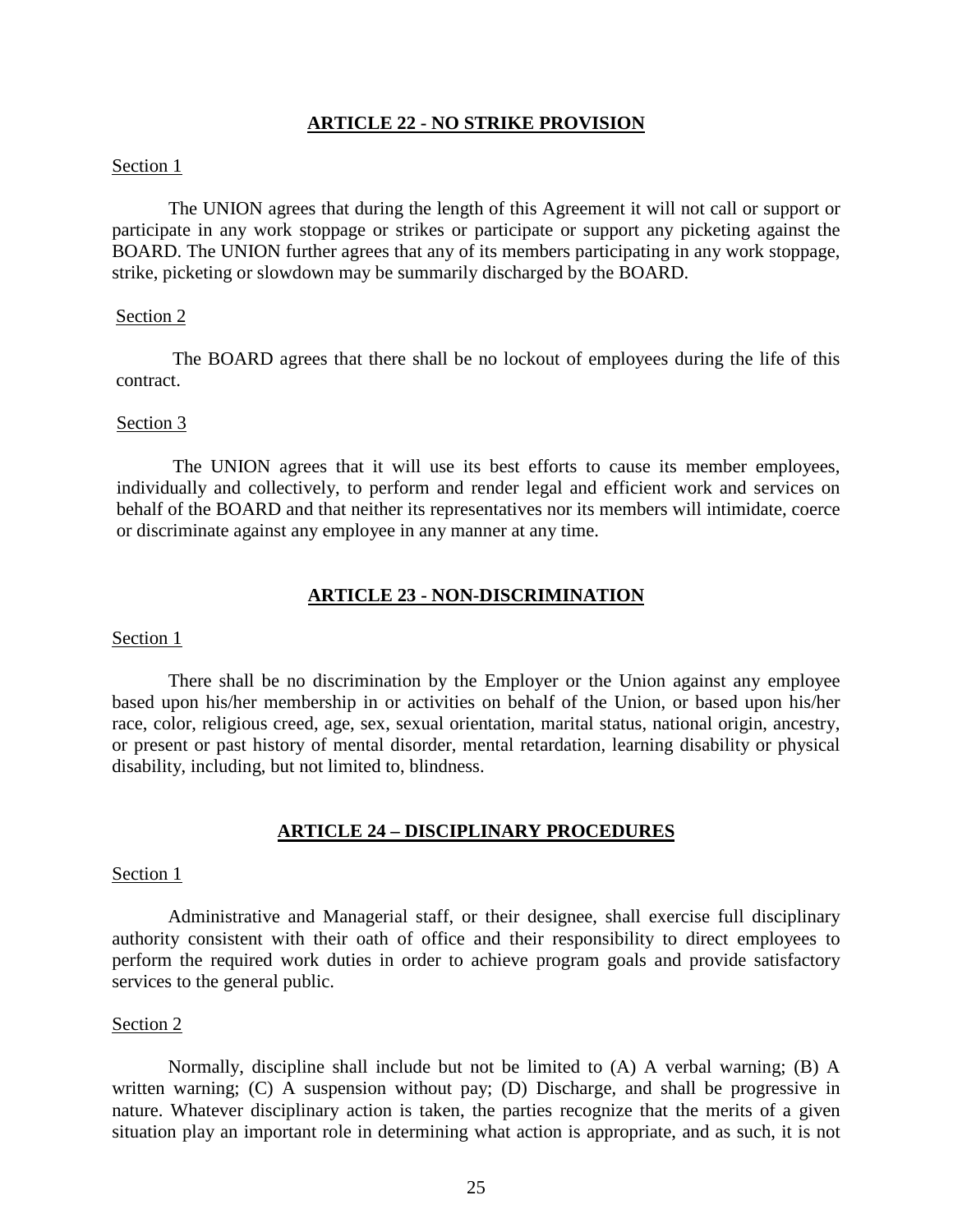the intent of the parties that all discipline will necessarily follow the order or steps cited above. It is the intent of the parties that whatever the action, such action shall be consistent with Section 4 of this Article.

# Section 3

All disciplinary actions may be appealed through the established grievance procedure.

# Section 4

Employees shall only be disciplined for just cause. All suspensions, discharges and warnings must be stated in writing and a copy given to the employee and the Union.

# Section 5

(A) All verbal warnings and written warnings shall be removed from the employee's record after a period of two (2) years if there has been no reoccurrence of the infraction and the employee has a good work record. All other disciplinary records shall be removed from an employee's work record after five (5) years if there has been no reoccurrence of the infraction and the employee has a good work record.

(B) Once an employee has satisfied the prerequisites of (A) above, the Employer agrees that it will never bring the warnings or suspensions up again.

# Section 6

Employees who are discharged during their probationary period shall not have recourse to appeal said discharge to Arbitration pursuant to Article 6 of this Agreement.

# **ARTICLE 25 - GRIEVANCE PROCEDURE**

# <span id="page-25-0"></span>Section 1

The BOARD and the UNION desire that all employees in the unit be treated fairly and equitably. It is intended that this grievance procedure will provide the means of resolving complaints and grievances at the lowest level possible, and nothing in this Article should be interpreted as discouraging an employee and/or his/her representative from discussing any dissatisfaction, in an informal manner, with his/her immediate supervisor, higher level supervision, or Department of Education representatives.

# Section 2

*Step 1* An employee or the UNION with a complaint shall reduce his/her complaint to writing within ten (10) working days of the incident or knowledge of incident, either on a form mutually agreed to by the parties or in a letter. Such grievance must contain the following information: (1) a statement presenting, in a concise manner, the details of the grievance; (2) a statement outlining the relief sought; and (3) specific reference to the Article and/or Sections of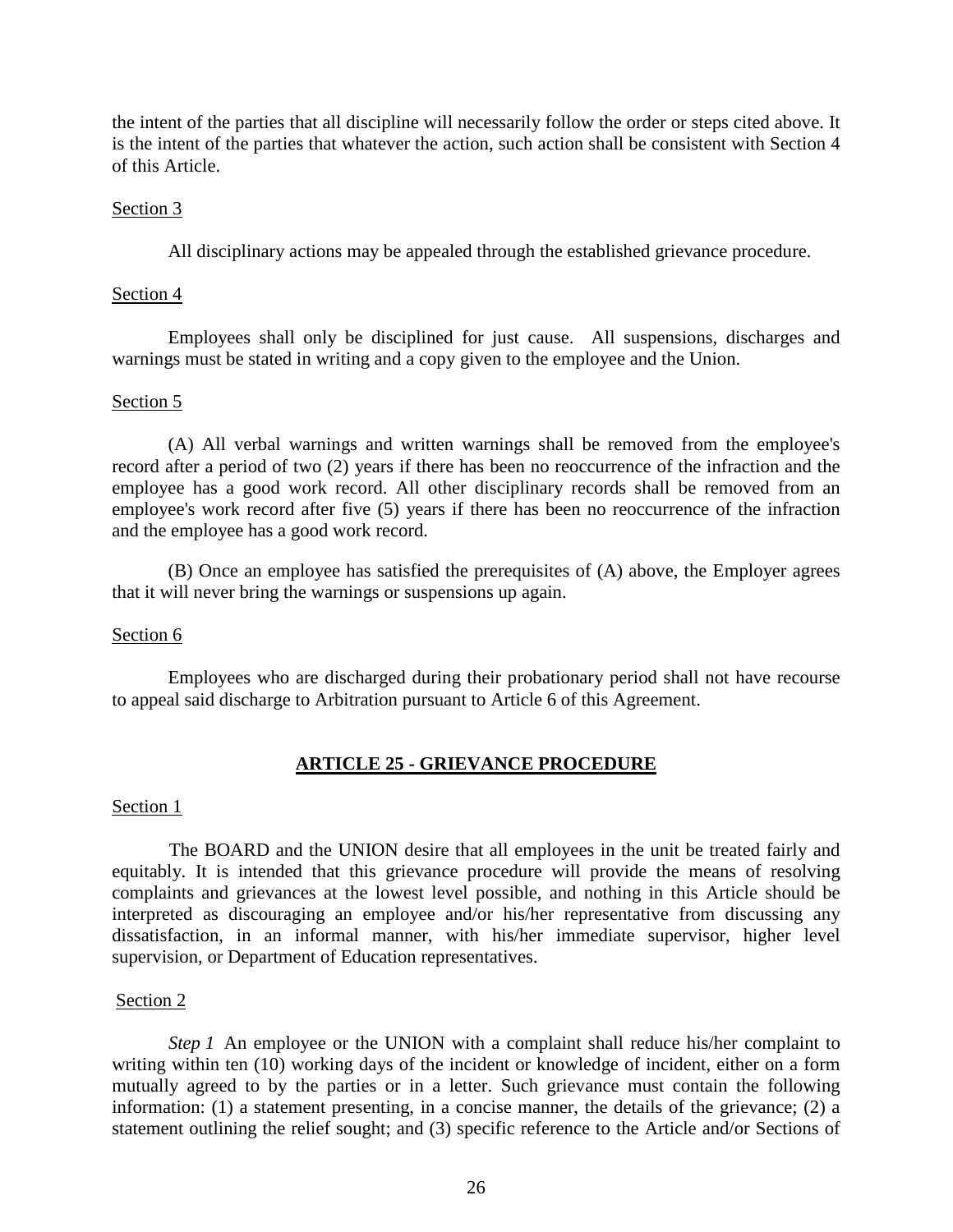the Agreement which the grievant feels have been violated. The employees and/or his/her chosen representative shall submit the written grievance to the Cafeteria Manager or such other individual as is designated by the Superintendent of Schools. The Cafeteria Manager or such other individual as is designated by the Superintendent of Schools, shall make whatever additional investigation is necessary and shall give a response as soon as practicable, but within five (5) working days of the date of receipt of the written grievance.

*Step 2* If the decision at Step 1 is not satisfactory to the employee, he/she may appeal the grievance to the Superintendent of Schools or his designated representative within ten (10) working days after receiving the decision at Step 1. Upon receipt of such an appeal, the Superintendent of Schools or his representative shall meet with the grievant and the UNION representative within ten (10) calendar days of receipt of the grievance and shall give his/her decision, in writing, to the UNION within fourteen (14) calendar days of such meeting.

# Section 3

Any employee's grievance will be considered dismissed when the time limit to appeal to the next step expires. Extensions to all time limits in this article may be made by mutual agreement of the parties. Extensions shall not be unreasonably denied.

# Section 4

At Steps 1 and 2 of this procedure, the BOARD and the UNION shall be permitted to call a reasonable number of relevant witnesses, normally not more than two (2) from each party at Step 1 and three (3) from each party at Step 2.

# Section 5

When several employees within the unit have an identical grievance, the UNION shall select one (1) individual case for processing with the understanding that the decision on the case will be applied to the other identical cases. Such grievances shall be known as a Policy Grievance.

# Section 6

Grievances will be heard at times most practical to do so. Should such times occur during periods other than normal working hours of the grievant and/or other UNION representatives, the BOARD shall accept no financial obligation for such time spent by the grievant and/or other UNION representatives.

# Section 7

The UNION agrees that it shall cooperate with the Department of Education by making every effort to handle grievances in such a manner so as to cause a minimum of interference with normal operations of the School System.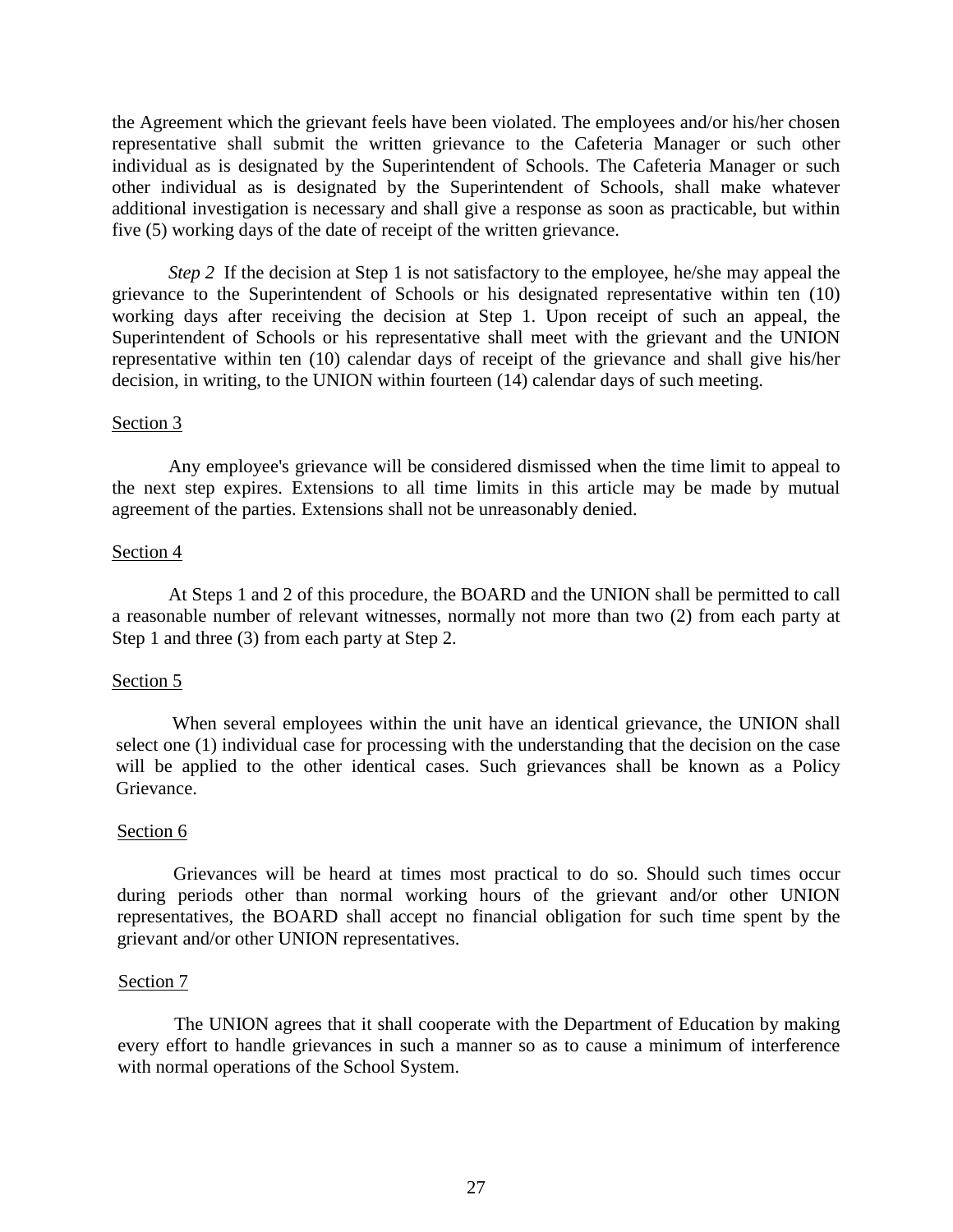In order that the grievance procedure be utilized as intended by the parties to this Agreement, it is agreed by the parties that grievances shall be confined solely to matters of interpretation and/or application of the articles and sections of this Agreement.

# **ARTICLE 26 - ARBITRATION**

#### <span id="page-27-0"></span>Section 1

If the grievance is not resolved in Step 2, the UNION may submit the grievance to the Connecticut State Board of Mediation and Arbitration. Any grievance must be submitted for arbitration within fourteen (14) calendar days of receipt of the written Step 2 decision. A copy of the request for arbitration shall be sent to the Superintendent of Schools or his/her designee. A grievance shall be considered to be waived when the time limit to appeal to arbitration expires.

## Section 2

Requests for arbitration must be in writing and contain the following items: (1) signed approval to arbitrate of the individual(s) employee(s) involved; (2) the section(s) believed violated; (3) the relief sought, and (4) a statement of the issue involved. In order that both parties may be fully prepared should a case go to arbitration, it is agreed that neither party may amend the articles and/or sections believed violated after the conclusion of Step 2 of the grievance procedure.

#### Section 3

The arbitrator's fee and expenses shall be borne equally by the parties to this Agreement. The BOARD and the UNION shall also share equally the expenses of any and all mutually agreed upon services considered desirable or necessary in connection with the proceedings.

#### Section 4

The arbitrator's jurisdiction to make an award shall be limited by the submission and confined to the interpretation or application of the provisions of this Agreement. The arbitrator(s) shall not have jurisdiction to make an award which has the effect of amending, altering, enlarging, or ignoring the provisions of the Agreement in effect at the time of the occurrence of the grievance being arbitrated, nor shall the arbitrator(s) have jurisdiction to determine that the parties have amended or supplemented the Agreement, unless such amendment and/or supplemental agreement had, in fact, been made.

#### Section 5

The written award of the arbitrator(s) made in accordance with the above arbitration procedure shall be final and binding on the parties to this Agreement, subject only to Court appeal of the decision.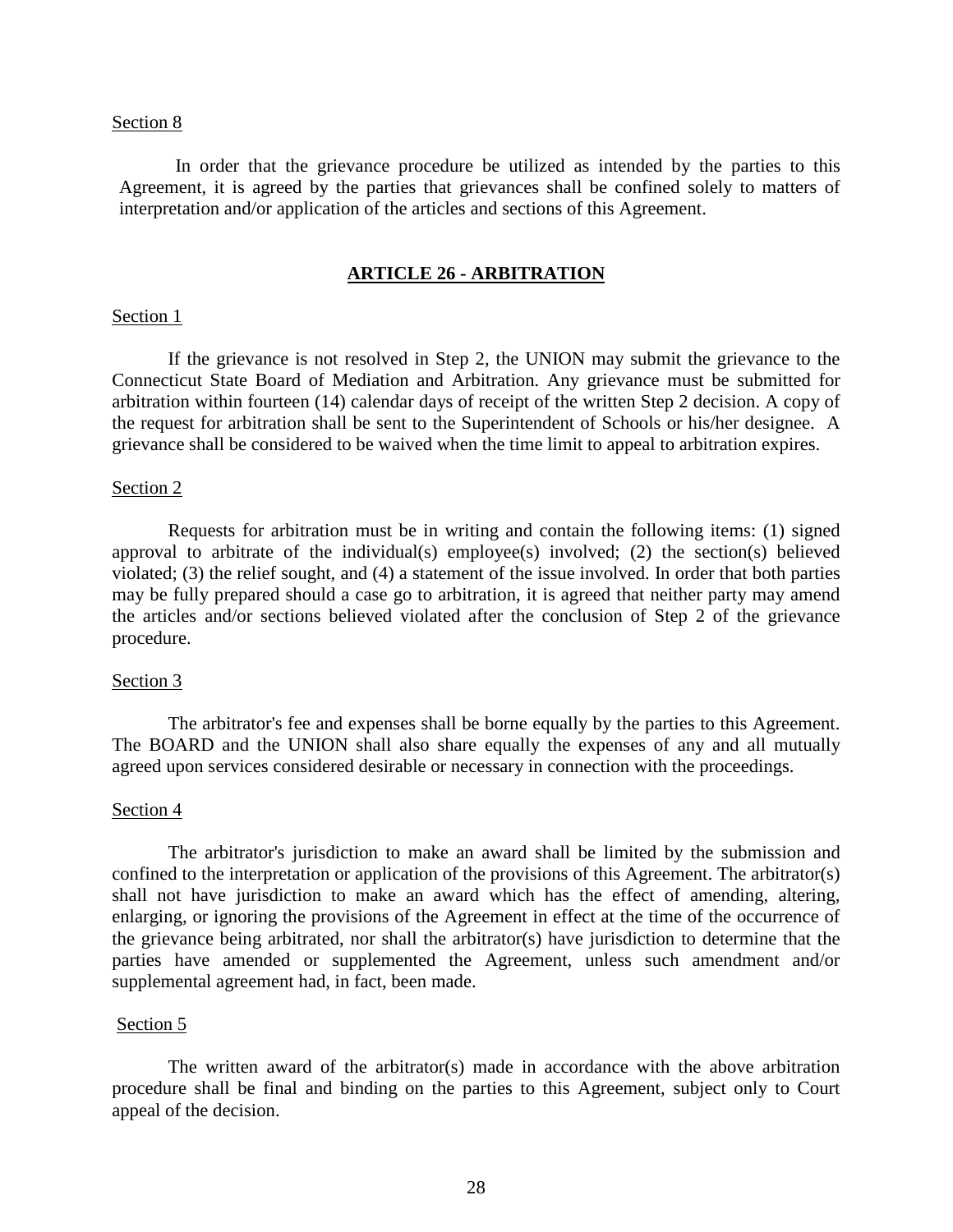# **ARTICLE 27 - RETIREMENT PLAN**

## <span id="page-28-0"></span>Section 1

Schedule X attached hereto and made a part hereof, contains the terms and conditions of Pension benefits for members of Local 217.

## **ARTICLE 28 - INSURANCE**

## <span id="page-28-1"></span>Section 1 - Contributions to UNITE HERE HEALTH

Effective March 1, 2013 the Employer agrees to contribute for each employee covered by this agreement to UNITE HERE HEALTH ("Fund") for the purpose of providing health and welfare benefits under UNITE HERE HEALTH Food Service Plan ("Plan"), or such new, merged or consolidated plans as may be adopted by the Trustees. Said contributions shall be submitted monthly, together with a report of the employee data required by the Fund, on the format prescribed by the Fund, no later than the fifteenth  $(15<sup>th</sup>)$  day of the month following the month for which contributions are to be made. This Agreement requires all eligible employees to pay a portion of the monthly premium through payroll deduction. As a result, for each individual reported on the monthly report, the Employer agrees to specify the amount of contributions being submitted from the employee, the amount of contributions submitted from the Employer and the total contribution amount per individual.

The Employer and the Union agree to be bound by the Agreement and Declaration of Trust ("Trust Agreement") of the Fund as may, from time to time, be amended, and they do hereby irrevocably designate as their respective representatives on the Board of Trustees, such Trustees named in said Trust Agreement as Employer and Union Trustees, together with their successors selected as provided therein, and agree to abide and be bound by all procedures established and actions taken by the Trustees pursuant to said Trust Agreement. Any provision in this Agreement that is inconsistent with the Trust Agreement, or the Plan of Benefits, rules, or procedures established by the Trustees, shall be null and void.

The Employer shall contribute to the Fund for all eligible employees. An eligible employee is defined as an employee who is scheduled to work twenty (20) or more hours per week.

The following classes of employees shall be eligible for contributions to the Fund: General Worker, Central Kitchen Cook, Cook/Lead, and Lead Cook.

The Employer will begin making contributions to the Fund for eligible employees on the first of the month following the date of hire.

The Employer shall contribute the sums stated below for all eligible employees.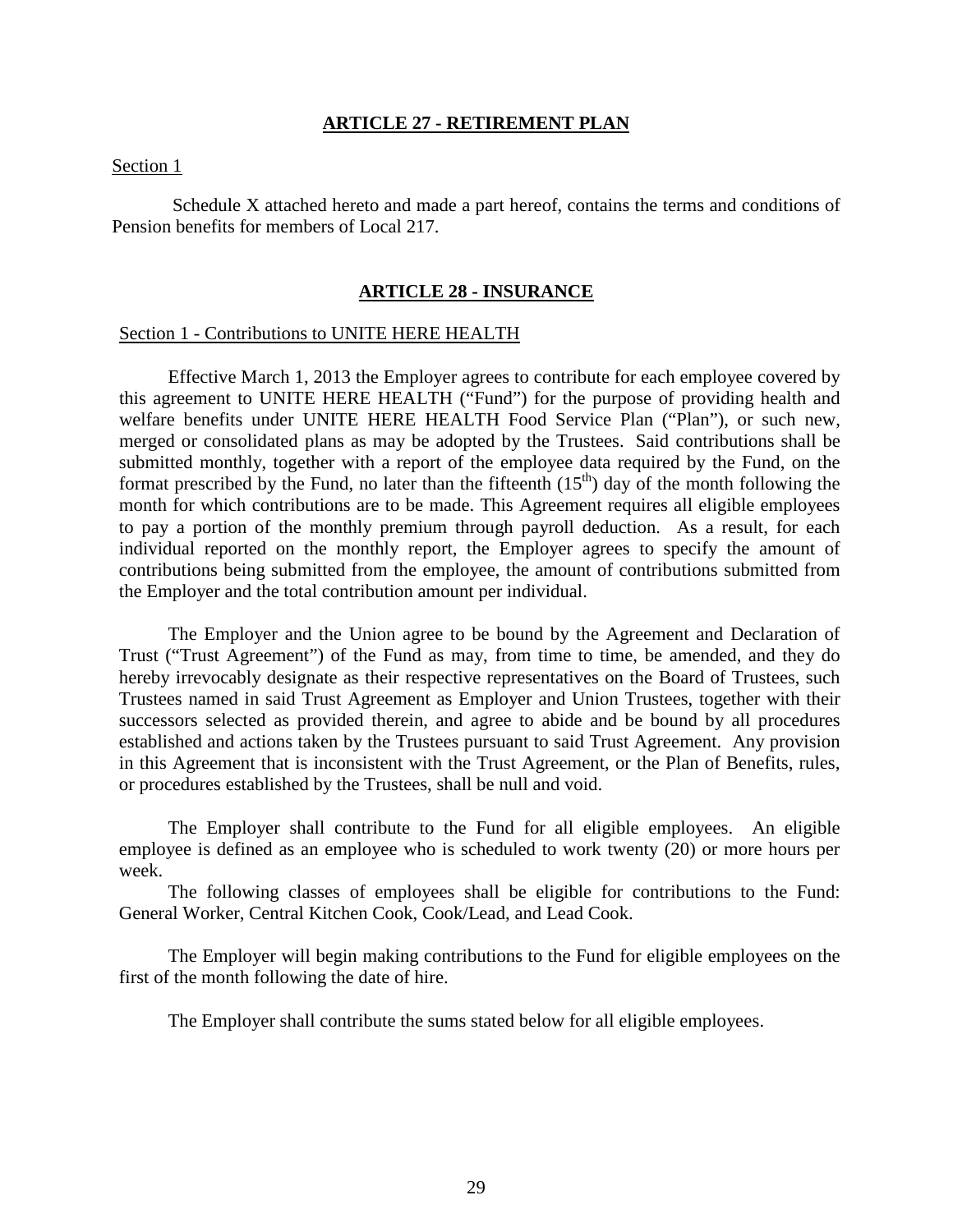|--|

| <b>Effective Date</b> | Single   | Single Plus One | Family     |
|-----------------------|----------|-----------------|------------|
| 1/1/17                | \$874.06 | \$1,750.64      | \$2,467.83 |
| 1/1/18                | \$896.78 | \$1,796.15      | \$2,532.00 |

Effective 1/1/16 through the expiration of this Agreement, the Employer agrees to contribute the contribution rates necessary, as determined by the Fund, to sustain benefits. The parties agree and understand that, if the appropriate welfare contribution rates are not paid, the Trustees of the Fund may eliminate benefits to otherwise eligible participants and terminate the employer's participation pursuant to the Fund's Minimum Standards.

The Employer will deduct 10% of said medical coverage contributions from employees' paychecks on a weekly basis over 40 pay periods during the school year. The Employer will submit the entire contribution to the Fund on a monthly basis on behalf of all eligible employees who have paid their portion of the contribution. If an employee no longer remits their portion of the premium through payroll deduction, then they will no longer be eligible for contributions to the Fund.

The parties agree that an employee may only change his or her enrollment election during the Open Enrollment period of each year of the Agreement or such other times as allowed by applicable federal law. An employee who enrolls in coverage will automatically be enrolled in the same level of coverage each subsequent enrollment period, unless he or she elects to change their level of coverage during Open Enrollment.

For any coverage level for which there is an employee co-premium, the Employer is required to remit contributions to the Fund for those employees who enroll in the Fund and agree to remit the required co-premium via payroll deduction. Eligible employees who wish to enroll in the Plan shall do so in accordance with the Fund's policies, including but not limited to, signing an Election Form or enrolling telephonically. The Employer is required to keep a copy of either the telephonic confirmation letter or signed election form, as applicable. Such form shall be retained with the employee's file and made available to the Fund upon request.

Copies of the plan documents have been provided by the Union and will be maintained at Central Kitchen and Human Resources for review upon request. The Union shall promptly supply any updates to such plans to the Director of Food Services and the Director of Human Resources and Labor Relations in order that the plans on file will be the most recent version applicable to the employees. The parties also agree that the provisions of Article 18, Sections 2 - 3 and Sections 5- 8 do not apply to the Fund.

#### Section 2 – Employer Sponsored Plans

The Board shall provide the following for the employees eligible for the coverage under Section 1 of this Article: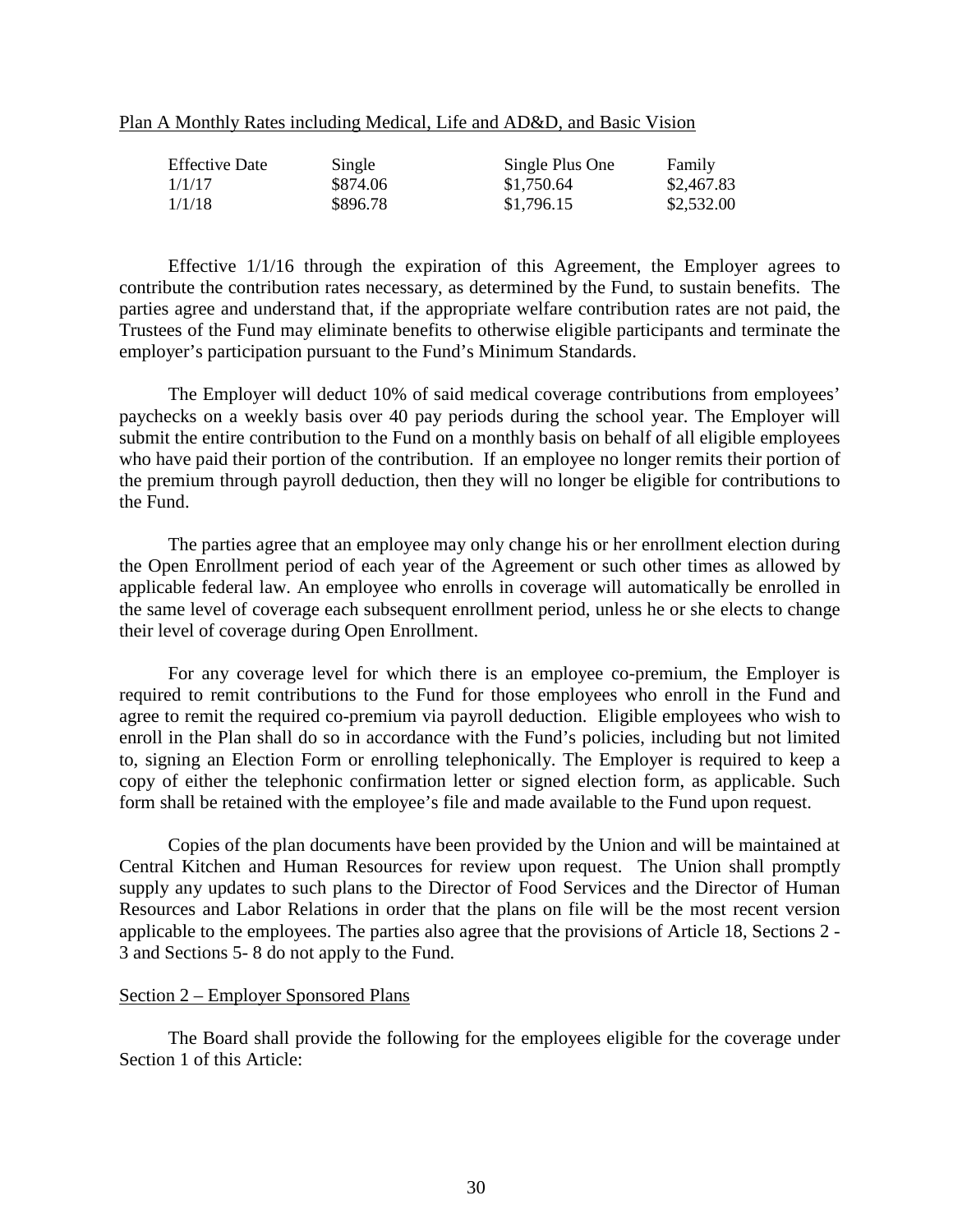- (A) Vision Care Rider for all eligible employees and their enrolled dependents (at a 12% employee cost share, based on the fully insured equivalent rate of the single, couple or family plan selected);
- (B) The Full Service Dental plan for employees and all eligible dependents including the unmarried dependents children rider ages 19-26. Dental Riders A (Additional Basic Benefits, B (Prothonontic), C (Periodontics), and D (Orthodontics) (at a 12% employee cost share, based on the fully insured equivalent rate of the single, couple or family plan selected);
- (C) An eight thousand dollar (\$8000) term life insurance policy.

(A) Employees shall contribute 10% of the cost of his/her health insurance premiums, to be deducted from the employee's paychecks on a weekly basis over 40 pay periods during the school year.

# Section 4

The City shall implement and maintain a Section 125 pre-tax wage deduction plan in accordance with applicable provisions of Section 125 of the Internal Revenue Code (and in accordance with any amendments to said provisions) so long as said provisions allow for such a plan. Said plan will be designed to permit exclusion from taxable income of the employees' share of health insurance premiums for those employees who complete and sign the appropriate wage deduction form. The City shall incur no obligation to engage in any form of impact bargaining in the event that a change in law reduces or eliminates the tax exempt status of the employee insurance premium contributions. Neither the Union nor any employee covered by this Agreement shall make any claim or demand nor maintain any action against the City or any of its members or agents for taxes, penalties, interest or other costs or loss arising from the use of the wage deduction form or from a change in law that may reduce or eliminate the employee tax benefits to be derived from this plan. Further, the parties agree that the health insurance benefits and the administration of those benefits shall continue to be governed by the collective bargaining agreement and the carrier's insurance plan.

# Section 5 – Employer Sponsored Plan for Retirees

The Board of Education shall pay for all medical insurances (excluding term life insurance and the maternity rider) for all Retirees as follows:

A. Retirees and their spouses only who have retired since July 1, 1982 and meet the following criteria:

- Ten (10) years service and meet the criteria to retire under the rule of 80.
- Twenty (20) years of service and retire with service-connected disability.
- -- Fifteen (15) years of service and retire on Disability Pension and meet the total and permanent requirements of Social Security.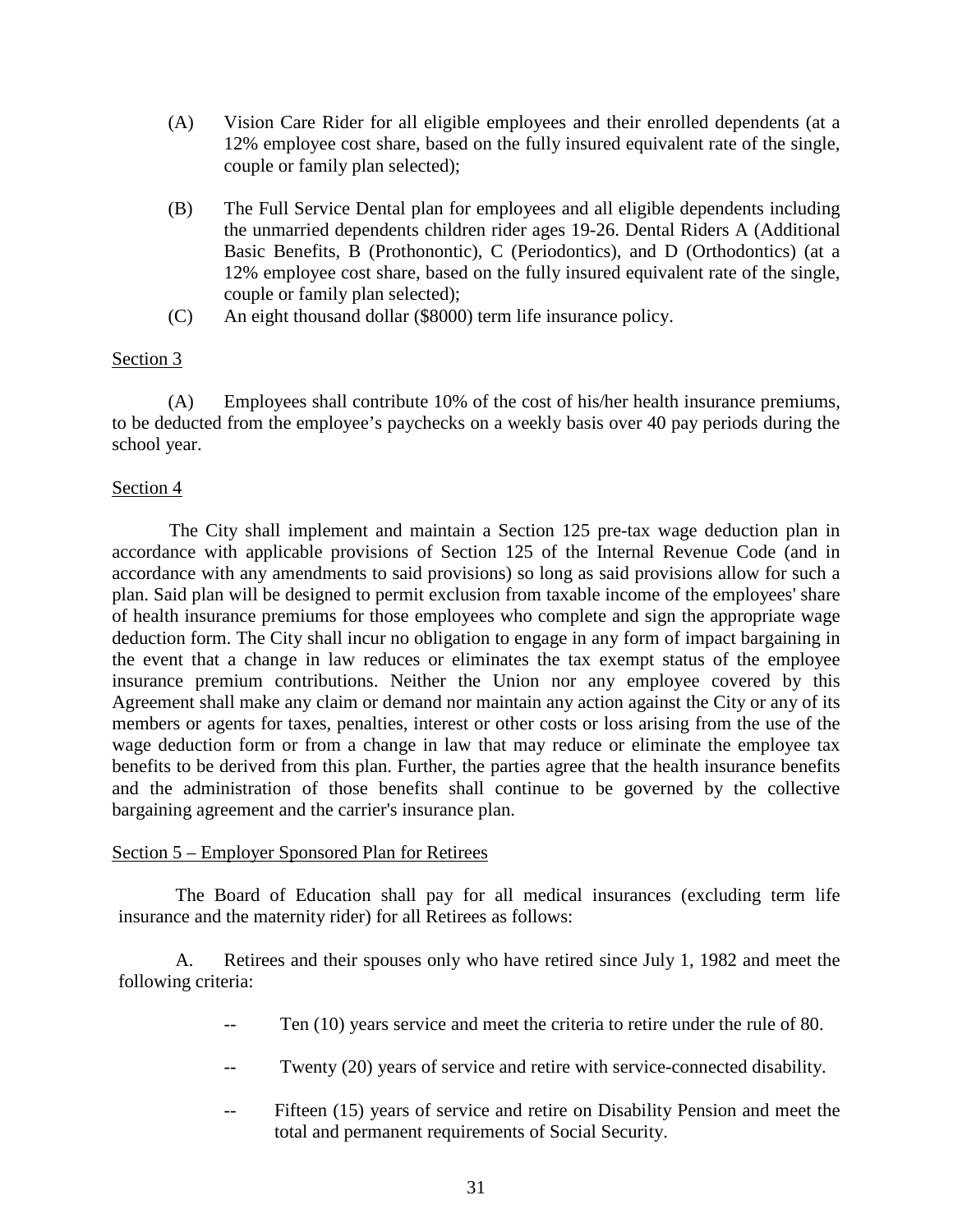- B. Retirees (and their spouses) who were hired prior to January 1, 2014 and meet the following criteria:
	- -- Ten (10) years service and meet the criteria to retire under the rule of 80.
	- -- Twenty (20) years of service and retire with service-connected disability.
	- Fifteen (15) years of service and retire on Disability Pension and meet the total and permanent requirements of Social Security.
- C. Retirees only (no spousal coverage) who were hired after January 1, 2014 and meet the following criteria:
	- Twenty five (25) years service and meet the criteria to retire under the rule of 80.
	- -- Twenty (20) years of service and retire with service-connected disability.
	- -- Fifteen (15) years of service and retire on Disability Pension and meet the total and permanent requirements of Social Security.

Retirees (and spouses, if applicable) shall be covered under the plans identified in the appendix to this Agreement at the following cost shares:

| <b>Effective Date</b> | Lumenos | CP Comp Mix | <b>BC POE</b> | <b>CP POS</b> |
|-----------------------|---------|-------------|---------------|---------------|
| Upon                  | 9%      | 15.25%      | 19.25%        | 21.25%        |
| implementation        |         |             |               |               |
| July 1, 2014          | 10%     | 16.25%      | 20.25%        | 22.25%        |
| July 1, 2015          | $1\%$   | 17.25%      | 21.25%        | 23.25%        |
| July 1, 2016          | 12%     | 18.25%      | 22.25%        | 24.25%        |

Said coverage shall be paid by the BOARD until the Retiree reaches age seventy (70) at which time the Retiree would then have the option of continuing Group Health Insurance offered by the employer at the group rate provided that the Retiree pays the premium in a timely fashion.

Spouses of employees who are still working but meet the above criteria and die while still an employee will be covered under this provision until such time as the employee would have reached age seventy (70).

Spouses of Retirees who are retired and meet the above criteria and die prior to age seventy (70) shall continue to be covered until such time as the Retiree would have reached age seventy  $(70)$ .

When the retiree/spouse or dependent reaches age 65 or becomes eligible for Medicare, the retiree or spouse must purchase Medicare Part B. The Board will pay for retiree Medicare Supplemental Plan C with unlimited pharmaceutical until the retiree reaches age 70 for both the retiree and applicable spouse. If the retiree dies before the age of 70 and meets the above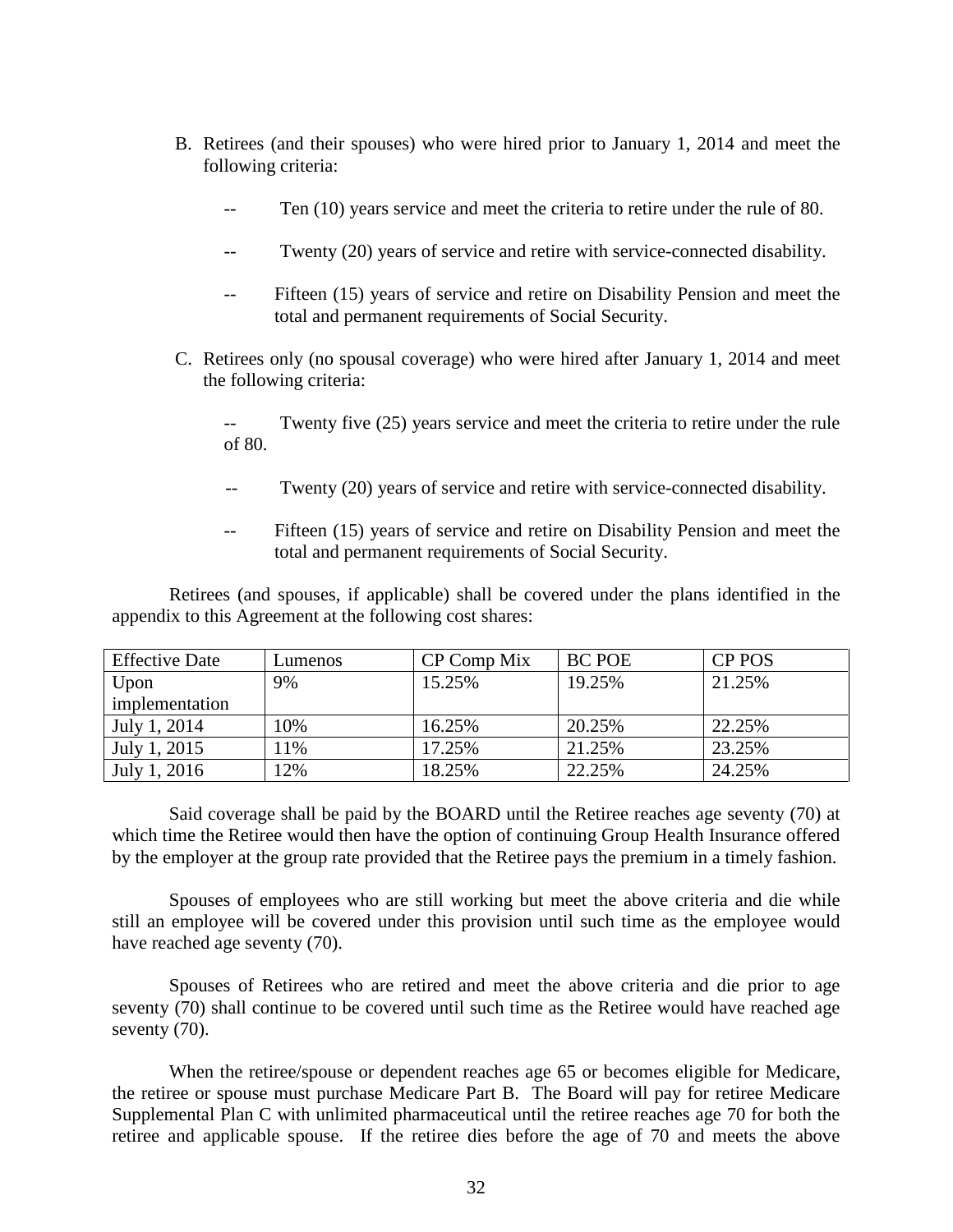criteria, the Board will pay the premiums of said Medicare supplemental insurance for the surviving spouse up to said time the retiree would have reached age 70. In addition, the City shall have the ability to pursue, with the cooperation of the retiree and/or covered individual, any and all age appropriate riders and other forms of collateral coverage, which may serve to offset costs to the City.

# Section 6

In accordance with the carrier's policy, the City shall provide the above with the exception of life insurance coverage to the employee's eligible enrolled dependents.

# Section 7

When an employee covered by this contract has a spouse who is employed by the City of New Haven and said spouse, under the terms of this or any other UNION contract or under any arrangement with the City of New Haven or any other City branches or sub-divisions including the Board of Education, is receiving the same or similar medical insurance coverage for the family unit, then the UNION member and his or her spouse can receive coverage either under the medical insurance plan afforded the UNION member or the medical insurance plan afforded the spouse, but they must elect which plan they wish the family to be covered by and the entire family unit must be covered by one of said medical insurance plans and completely excluded from the other.

# Section 8

The City may change insurance carriers to a plan with comparable benefits to the benefits enjoyed under the current plan. The Union will be notified prior to any change and if the Union wishes, the City will fully discuss any changes with them prior to their implementation. If a change of carriers is made, the amount that an employee is contributing for coverage in the program shall not be changed for the duration of this Agreement. The Medical Benefits Office maintains all plan documents and applicable riders.

# **ARTICLE 29 - SUBSTANCE ABUSE POLICY**

# <span id="page-32-0"></span>Section 1: Purposes

The purposes of this policy are as follows:

- A. To establish and maintain a safe, healthy working environment for all employees and to protect the public;
- B. To insure the reputation of the City of New Haven employees as good, responsible citizens worthy of public trust;
- C. To demonstrate a clear expectation and understanding that a drug test shall be considered a condition of entry/application to the employ of the City and in reasonable suspicion scenarios as defined herein;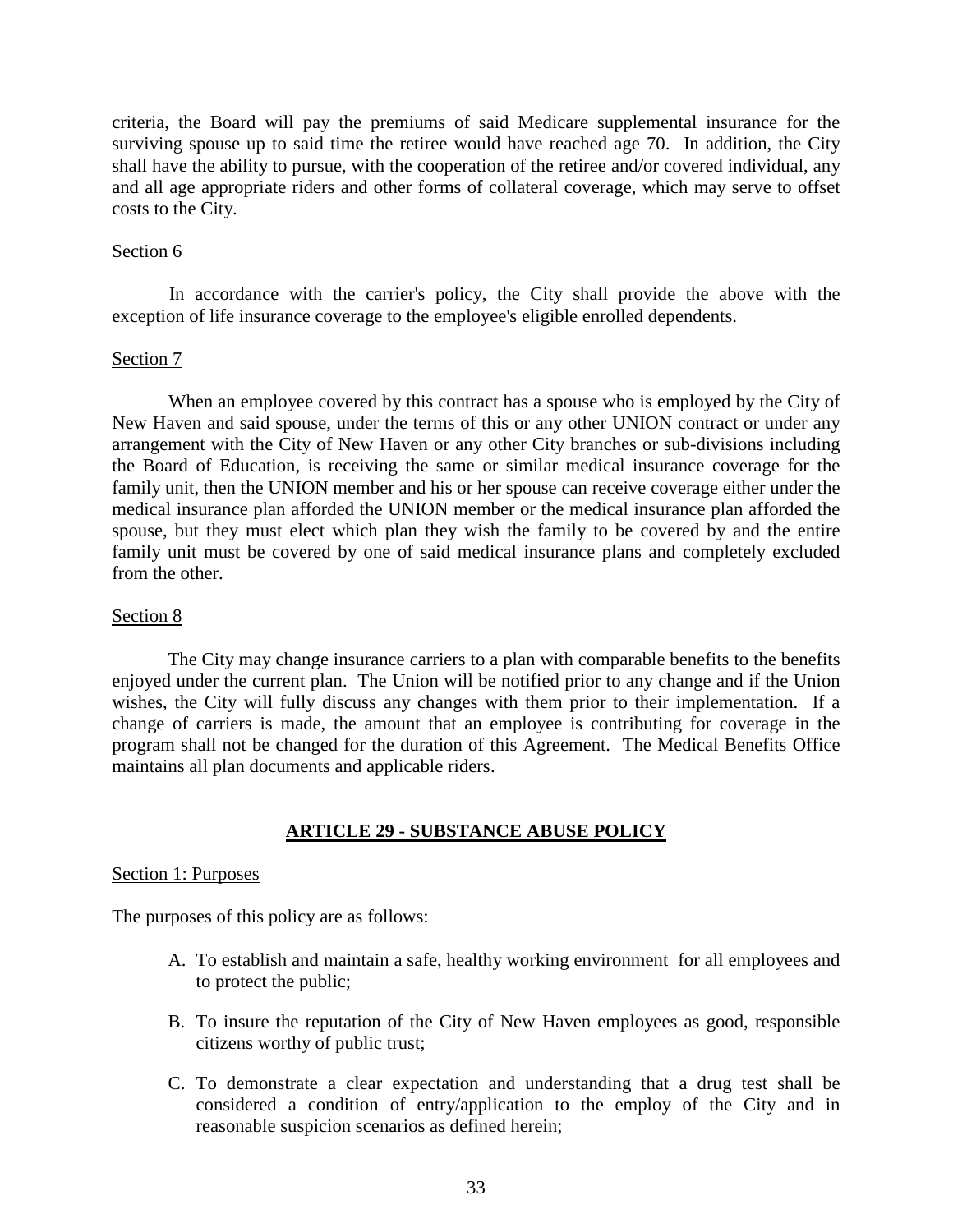- D. To reduce the incidents of accidental injury to person or property;
- E. To reduce absenteeism, tardiness and indifferent job performance; and
- F. To provide assistance toward rehabilitation for any employee who seeks help in overcoming any addiction to, dependence upon, or problem with alcohol or drugs.

# Section 2: Definitions

- A. Alcohol or Alcoholic Beverages means the intoxicating agent in beverage alcohol, ethyl alcohol or other low molecular weight alcohol, including methyl and isopropyl alcohol
- B. Drug means any substance (other than alcohol) capable of altering the mood, perception, pain level or judgment of the individual consuming it.
- C. Prescribed Drug means any substance prescribed for the individual consuming it by a licensed medical practitioner.
- D. Illegal Drug means any drug or controlled substance, the sale possession or consumption of which is illegal.
- E. Ranking Supervisor means any supervisory employee who is the employee's immediate supervisor in the chain of command, or the Department Head or his/her designee.
- F. Employee Assistance Program means Employee Assistance Program provided by the City of New Haven or any agency/entity with whom the City has contracted to provide said program.
- G. Union President means President of Local 884, Council 4, AFSCME, AFL-CIO or his designee.
- H. Refusal to Submit to Drug Testing The refusal by an employee to submit to a drug or alcohol screening test required under this Article 27 will result in the employee's immediate suspension without pay and subsequent disciplinary action, which may include dismissal from the City.

# Section 3: Testing Based Upon Reasonable Suspicion

A. Purpose: This section is intended to specify the methods to be used by the City when an employee's conduct, behavior, demeanor or statements have created reasonable suspicion that he or she has engaged in "substance abuse." Substance abuse is defined for purposes of this section as the ingestion of an illegal drug or the abuse of alcohol or of a legally prescribed drug.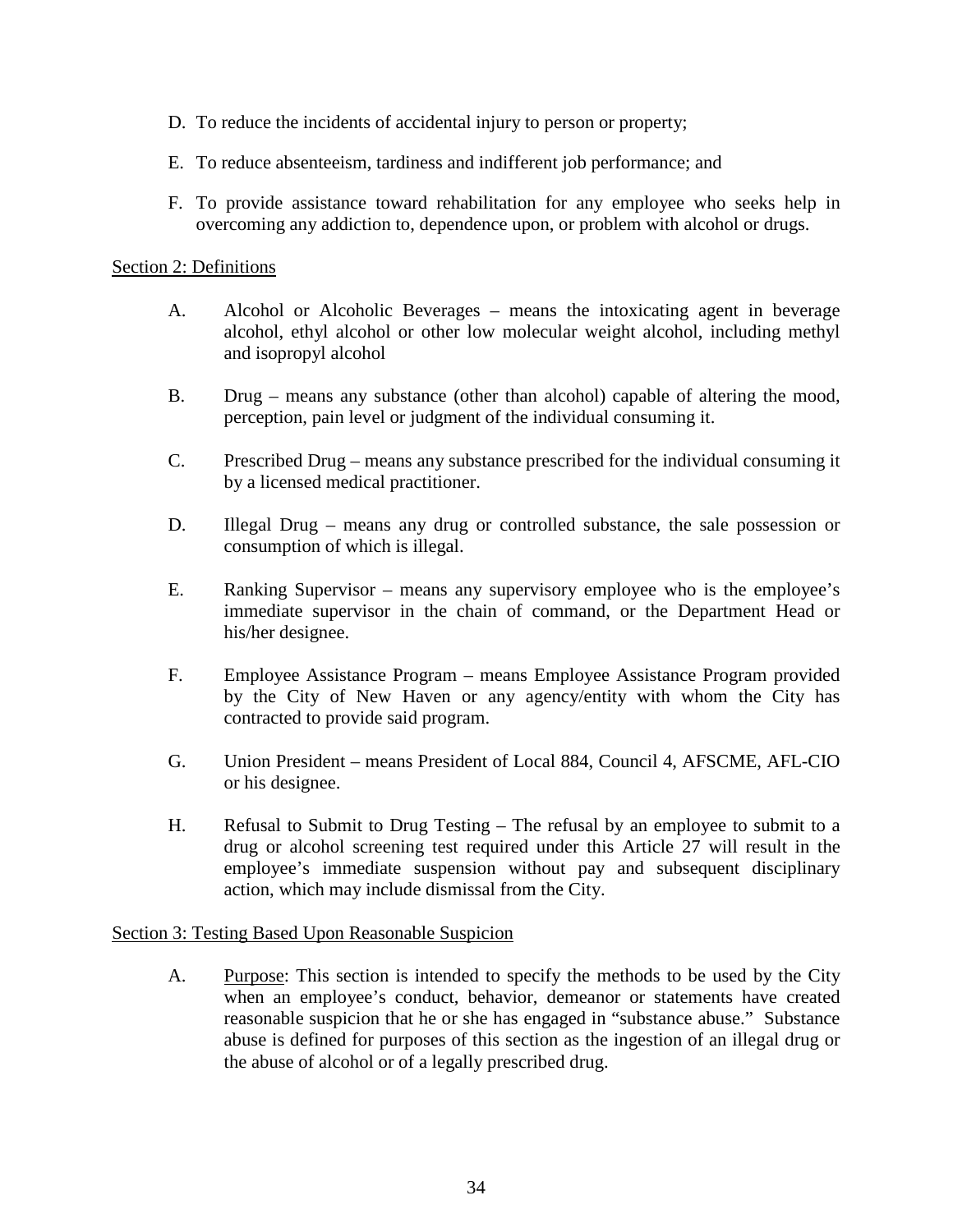# B. Voluntary Disclosure and Employee Assistance:

- 1. An employee who has completed his or her initial probationary period with the City and has engaged in substance abuse and voluntarily discloses this issue to his/her Department Head and requests treatment and rehabilitative assistance shall be given assistance under the City's Employee Assistance Program. Access of this type shall be limited to two occasions, provided that he or she has not previously failed to comply with the requirements of the program during a prior enrollment. An employee referred to the program shall not be disciplined for the substance abuse disclosed. However, failure to comply with the terms of this program shall subject the employee to discipline.
- 2. Any employee who returns to employment following completion of a program under the Employee Assistance Program shall be subject to follow-up testing as determined by the EAP provider.
- C. Basis for Testing: The testing authorized under this policy shall be preceded by a determination by a supervisor that the conduct, behavior, demeanor or statements of the employee have given that supervisor "reasonable suspicion" that the employee has engaged in substance abuse.
- D. Preservation of Rights: This policy does not constitute a waiver of the rights of members of the bargaining unit regarding drug testing protection provided by United States or Connecticut Constitution or statutes.
- E. Preliminary Determination of Reasonable Suspicion of Substance Abuse:
	- 1. An order to undergo a test pursuant to this agreement shall be based on preliminary and final determinations of reasonable suspicion of substance abuse by designated supervisors. A supervisor shall base his or her preliminary determination on facts regarding the conduct, behavior, demeanor and statements of the employee observed by that supervisor or reliably and speedily reported to him or her. This preliminary determination shall be followed by a final determination by a second supervisor who must confirm the preliminary determination in order for testing to be ordered.
	- 2. Designated supervisors shall be the Department Head, Deputy Department Head and any supervisor acting in the capacity of the Department Head or Deputy Department Head. The City shall provide training for such designated supervisors, but the lack of such training of a particular supervisor shall not prevent his or her determination of reasonable suspicion of substance abuse, unless the lack of training is shown to have undermined the reliability of the determination.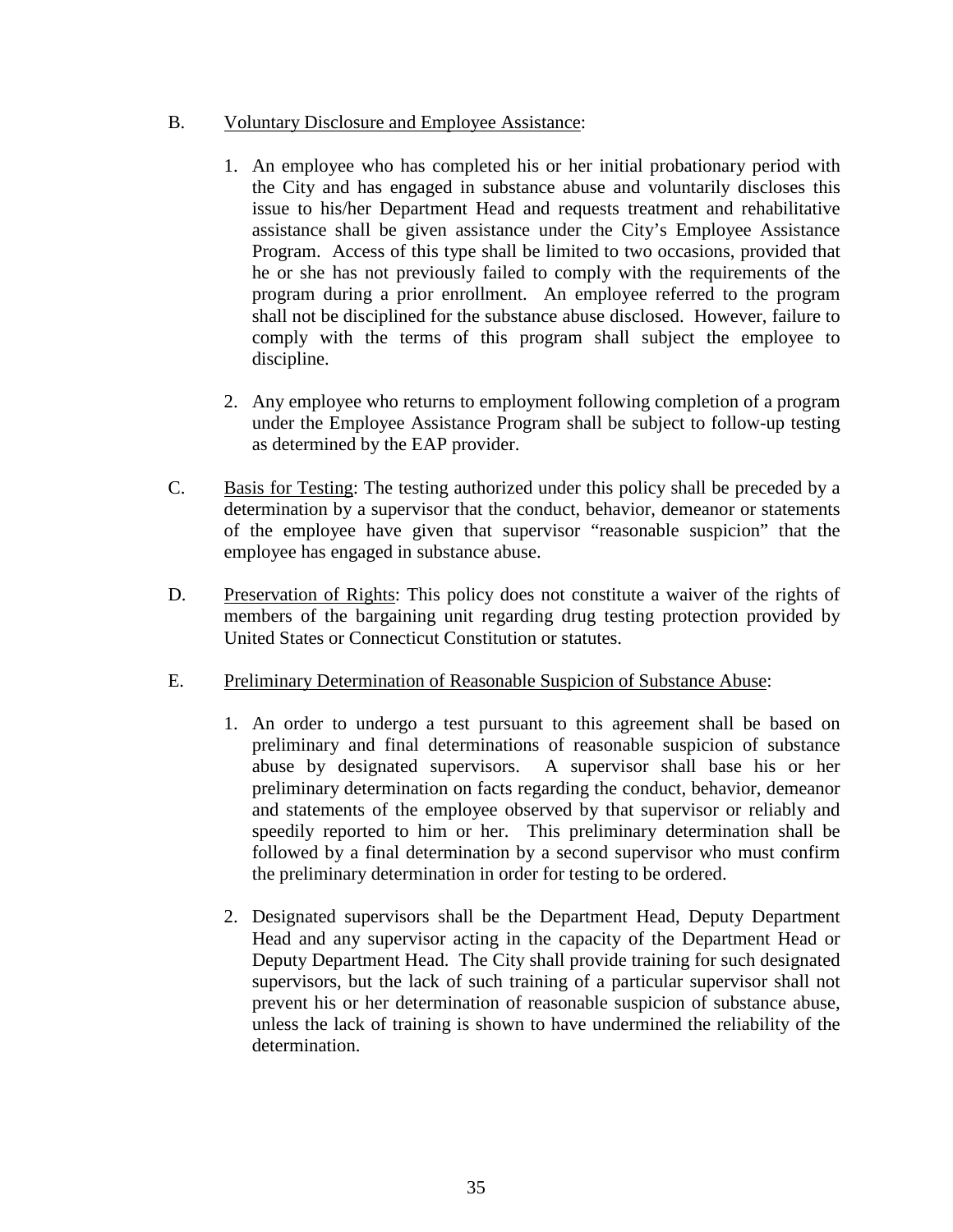# F. Order to Undergo Test:

- 1. When a designated supervisor makes a determination based on reasonable suspicion and that determination is confirmed by a second supervisor, the employee shall be informed of this preliminary determination and shall be immediately relieved of duty. The employee shall be entitled to Weingarten representation rights by a bargaining unit representative.
- 2. Following the determination, the employee shall be directed to immediately report to the designated testing facility. It is expected that the test will be administered within two (2) hours following the determination.
- 3. The employee shall be entitled to Weingarten representation during the sample production process.
- G. Testing Procedures: The testing procedures shall be in accordance with those set forth herein. Test results shall not be used for disciplinary purposes unless they have been obtained in accordance with the procedures outlined in this section.
- H. Confidentiality: Records of the process used to order a test and test results shall be maintained along with other employee medical records, and shall be handled consistent with the policies respecting such records. In addition, an employee who elects participation in the Employee Assistance Program shall be required to authorize the release of these records to the personnel utilized in that program.
- I. What Constitutes a Refusal to Take a Test: The following actions may constitute a refusal to take a drug or alcohol test:
	- Blatant refusal to submit to the testing procedure or engaging in any conduct that clearly obstructs the testing process; including being unavailable for testing;
	- Failure to provide an adequate amount of breath for an alcohol breath test without a valid medical reason;
	- Failure to sign the alcohol testing form;
	- Failure to submit to a confirmation test for alcohol after a positive result;
	- Failure to endorse items to verify chain of custody for any specimen;
	- Failure to provide sufficient amount of urine for a drug test without a valid medical reason;
	- Failure to provide necessary identification before submitting to test;
	- Failure to remain available for such testing.
- J. Consequences of Refusal to Take a Test: The consequences for refusal to take a required drug or alcohol test are the same as if the employee had tested positive for drug or alcohol use, as listed in Section 10 of this Policy. In addition, the refusal shall constitute insubordination and the employee shall be subject to discipline.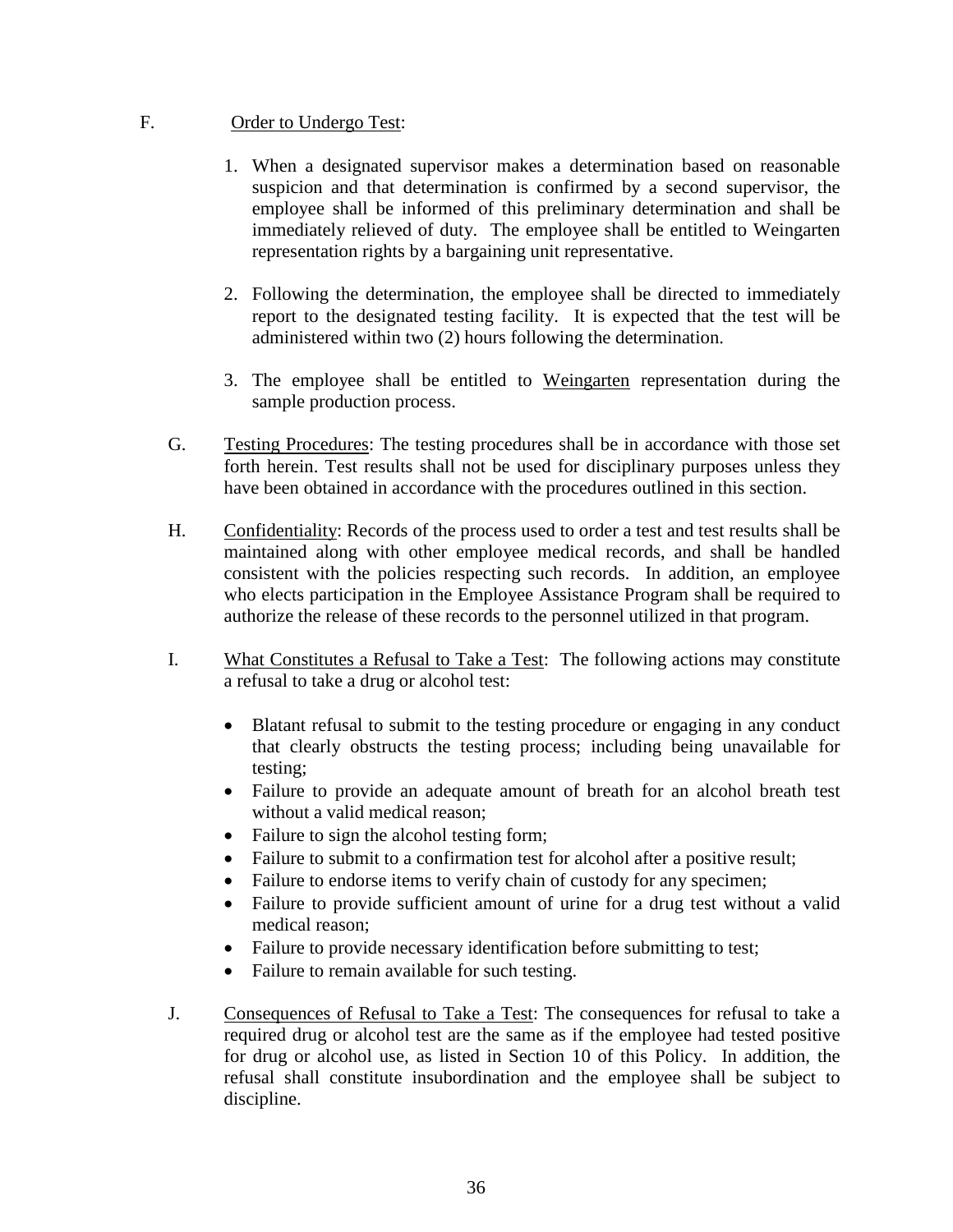- K. Cost of Required Tests: The City shall pay for the following tests:
	- Pre-employment drug testing;
	- Random testing;
	- Reasonable suspicion testing;
	- Return to duty drug testing; and
	- Follow up testing.

The employee shall be responsible to pay for the following tests:

- Split analysis testing.
- L. Transportation: The City will provide transportation for the employee to the testing facility when the employee is being tested under reasonable suspicion procedures. The City shall provide transportation for an employee to the employee's home when the employee tests positive under these procedures.

# Section 4: Random Testing

- A. Random testing pursuant to the City of New Haven's CDL Policy shall continue for all affected workers. The parties recognize that industry standards may change during the life of the CDL policy. Any such changes shall be negotiated pursuant to the requirements of MERA.
- B. Any expansion of random testing beyond the CDL Policy shall only be initiated pursuant to an amendment to this policy.

# Section 5: Post-Accident Testing

As soon as practicable following an accident, each surviving employee will be tested for alcohol and controlled substances when (1) the accident involved a fatality or serious injury or (2) the employee received a citation for a moving traffic violation. An accident is defined as an incident involving a motor vehicle or industrial safety in which there is a fatality, an injury treated away from the scene or a vehicle required to be towed from the scene.

An employee who is subject to post-accident testing must remain available for such testing, or the City may consider the employee to have refused to submit to it.

The City should make every attempt to test an employee for alcohol within two hours and for drugs within 32 hours of an accident. If an alcohol test has not been given within 8 hours of the accident, or a drug test has not been given within 32 hours, the City must cease trying to administer such test and must prepare and maintain on file a record stating the reason why the appropriate test was not promptly administered.

The requirements of this section should not be construed to require the delay of necessary medical attention for injured people following an accident or to prohibit an employee from leaving the scene of an accident for the length of time necessary to obtain necessary emergency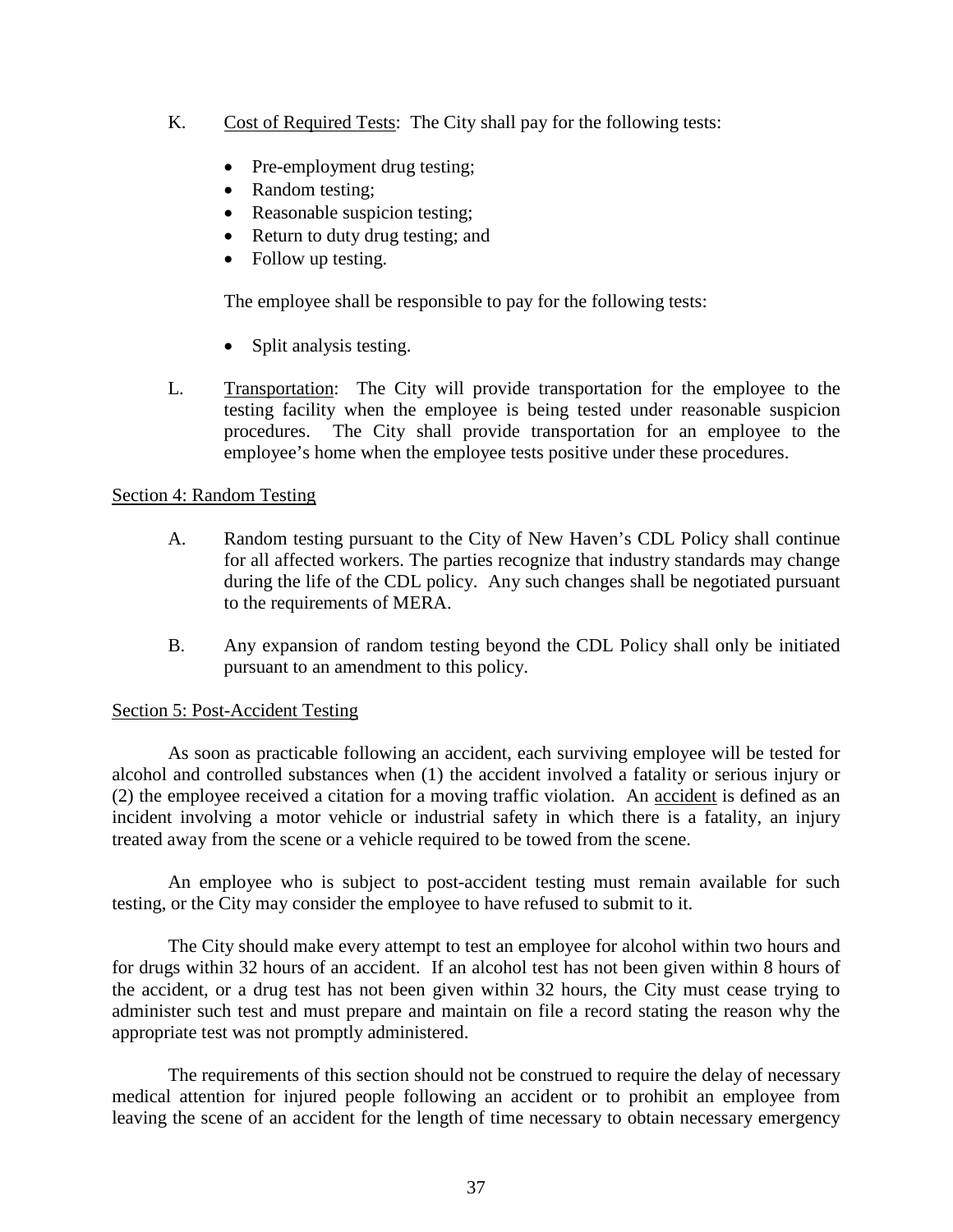medical care or to obtain any other assistance necessary at the accident site. However, employees must remain available for testing and shall not consume alcohol or drugs until the post-accident test has been performed.

# Section 6: Return to Duty Testing

If an employee has engaged in prohibited conduct regarding alcohol and/or drug misuse, the employee must undergo a return to duty test prior to returning to the job. The test must indicate a breath alcohol concentration of less than 0.02 or a verified negative result for drug use, as applicable. When an employee engages in prohibited conduct, the City must advise the employee of the resources available to evaluate and resolve drug and/or alcohol problems through the EAP program. In addition, each employee who engages in prohibited conduct must be evaluated by a substance abuse professional (SAP) who shall determine what assistance, if any, the employee needs in resolving drug and/or alcohol problems.

On a first offense for a positive alcohol test, if the SAP determines that the employee requires assistance in handling an alcohol problem, the employee must properly follow the prescribed rehabilitation program. If the rehabilitation program requires time off, said time off will be granted with or without pay for up to sixteen weeks without a loss of seniority or benefit eligibility. During the period of rehabilitation the employee may elect to use any accrued vacation or sick time. Any paid time off (vacation or sick time) used in accordance with this provision shall be subtracted from the sixteen-week entitlement referred to herein.

On a first offense for a positive drug test, if the SAP determines that the employee requires assistance in handling a drug problem, the employee must properly follow the prescribed rehabilitation program. If the rehabilitation program requires time off, said time off will be granted with or without pay for up to sixteen weeks without a loss of seniority or benefit eligibility. During the period of rehabilitation the employee may elect to use any accrued vacation or sick time. Any paid time off (vacation or sick time) used in accordance with this provision shall be subtracted from the sixteen-week entitlement referred to herein.

When an employee has properly followed the prescribed rehabilitation, the employee must then be reevaluated by the substance abuse professional. If the SAP determines that the employee has properly followed the rehabilitation program, then the employee must undergo a return to duty test with a negative result as prescribed herein before being allowed to return to the performance of his job. In the event the employee fails to comply with the prescribed rehabilitation or fails to pass a return to duty test he or she shall be subject to further discipline up to and including termination.

# Section 7: Alcoholic Beverages

- A. No alcoholic beverages will be brought onto City premises, or consumed while on City premises. The Department will invoke appropriate disciplinary action for any violations.
- B. Drinking or being under the influence of alcoholic beverages while on duty is cause for discipline.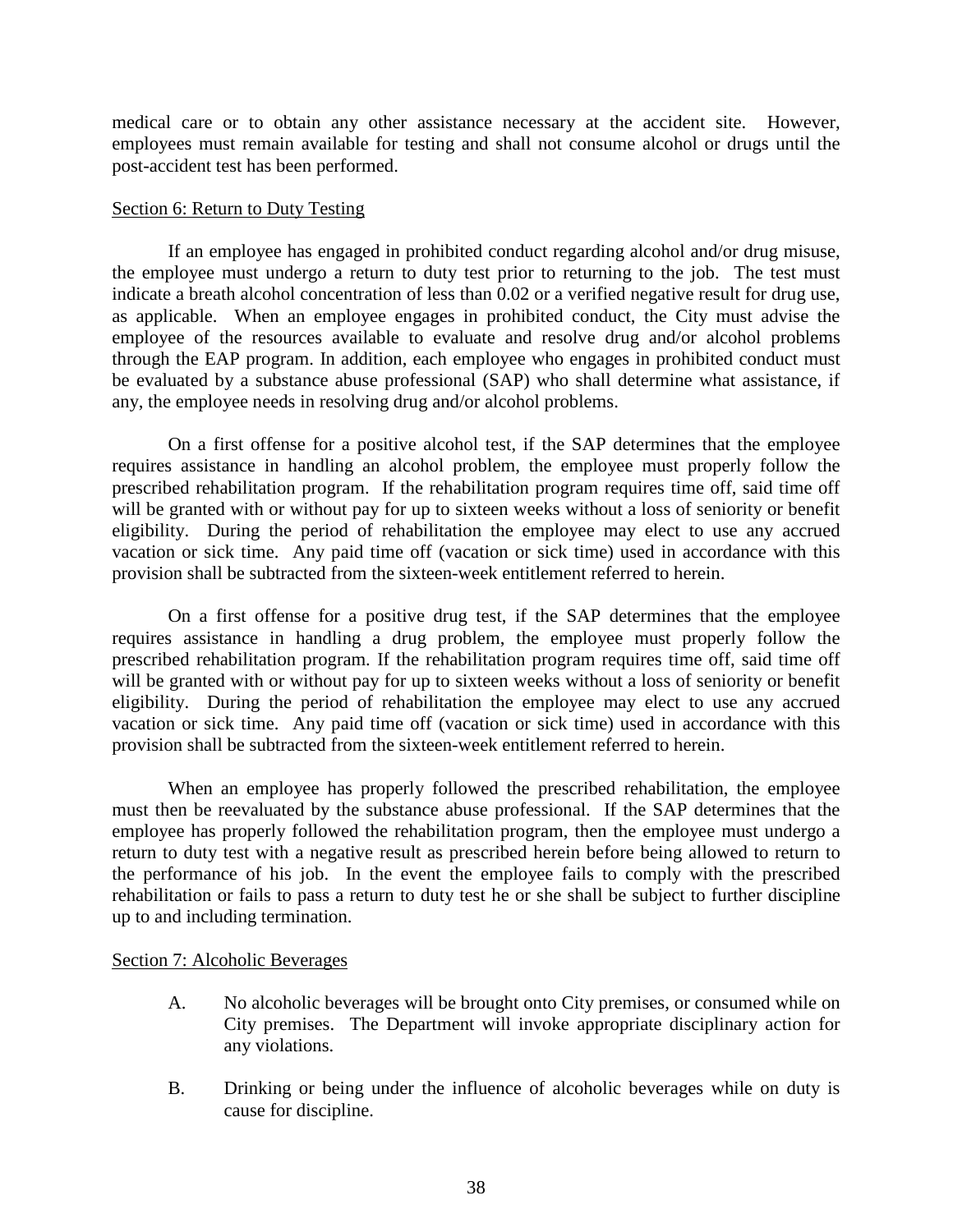# Section 8: Prescription Drugs

- A. No prescription drug shall be brought upon City premises by any employee other than the employee (or members of the employee's immediate family) for whom the drug is prescribed by a licensed medical practitioner, and shall be used only in the manner, combination and quantity prescribed.
- B. Where the employee has been informed that the use of a prescribed drug may pose a risk to the employee or others, the employee shall so advise his/her Department Head or Deputy Department Head.

# Section 9: Illegal Drugs

- A. The use or possession of an illegal drug or controlled substance by an employee on duty is cause for suspension or termination, and/or referral for criminal prosecution.
- B. The sale, trade or delivery of illegal drugs or controlled substances by an employee on duty to another person is cause for suspension or termination, and/or referral for criminal prosecution.

# Section 10: Procedures

The procedures of the City of New Haven in regard to an employee using, possessing or being under the influence of alcohol, drugs or chemicals while on duty are as follows:

A. An employee shall report to his place of assignment fit and able to perform his required duties and shall not by any improper act render himself unfit for duty.

STEP 1: Any Supervisor who has cause to suspect that an employee is under the influence of alcohol, drugs or chemicals shall immediately relieve said employee from duty with pay in order to protect said employee, fellow employees and the public from harm. Supervisors shall receive training by certified drug and alcohol experts on how to detect and process substance abuse cases.

STEP 2: The Supervisor shall immediately notify the Department Head, or in his absence, the ranking supervisor. Any employee being interviewed and/or tested may consult with and be accompanied by a representative of the Union. The Union representative may confer with and advise the employee before and after the testing process, but shall not participate in the process in any way except as an observer. The interview/testing process will not be unreasonably delayed simply because a Union representative is unable to be present.

STEP 3: The Department Head, or in his absence, the ranking supervisor shall interview the employee concerning alleged alcohol or controlled substance abuse. Such interview shall be conducted in order to document the reasons and observations of the interviewers and to ascertain from the employee any recent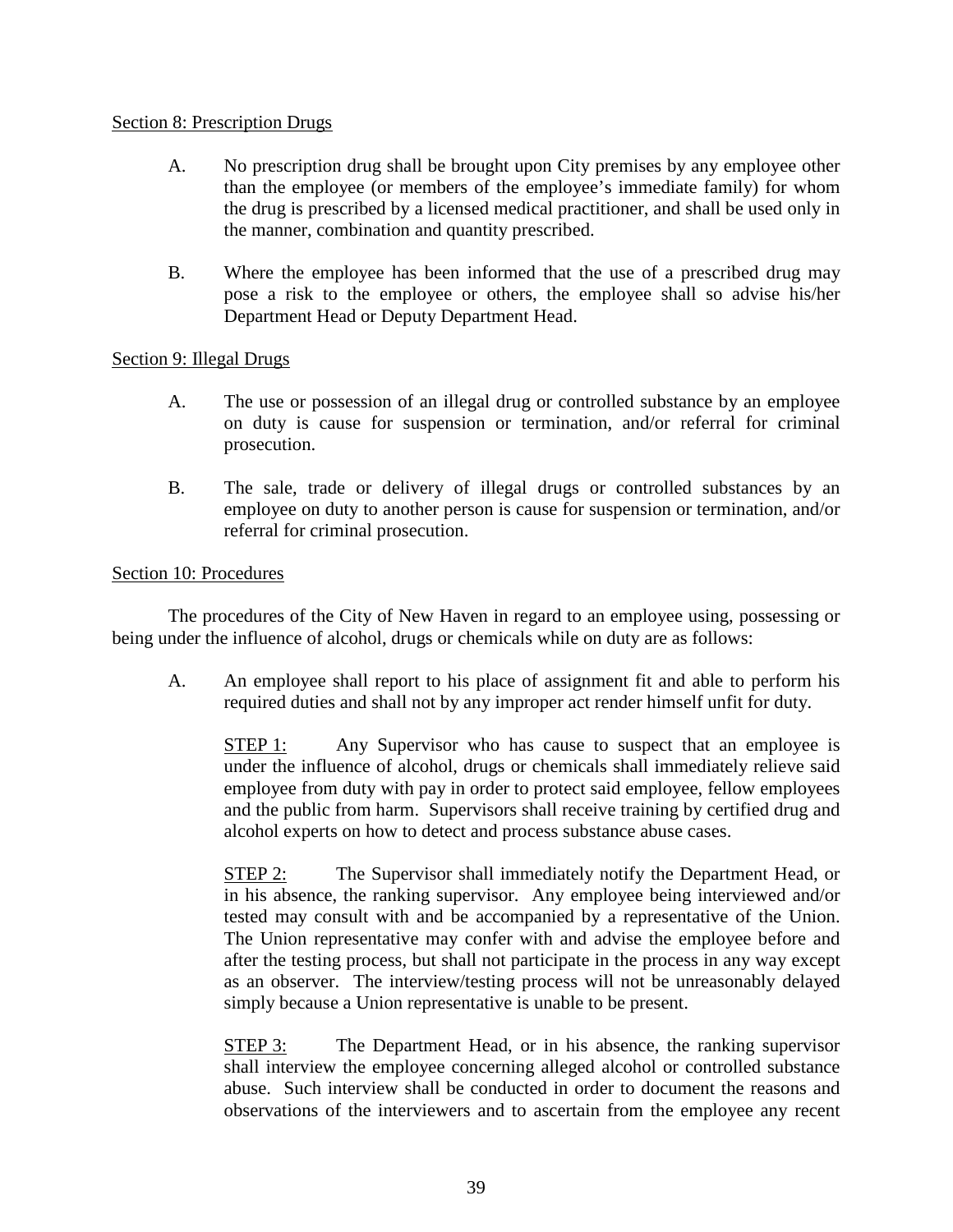use of prescribed drugs or non-prescribed drugs, or any indirect exposure to drugs that may result in a positive test.

STEP 4: If the interviewers document cause, then the employee will be given the following option(s):

a) The employee may resign or retire, if eligible, without penalty or prejudice.

- b) The employee can claim than he/she is not under the influence of alcohol or illegal drugs.
	- 1. If there is no criminal investigation pending, the employee can admit there is cause for reasonable suspicion of alleged alcohol or substance abuse, and shall, within 24 hours, enroll in an Employee Assistance program (EAP).

STEP 5: If the employee chooses paragraph (b) in Step 4, the test procedures set forth herein may be ordered by the Department Head or, in his absence, the ranking supervisor. A positive test shall result in the following discipline:

- 1. The first offense shall result in an immediate two (2) day suspension without pay.
- 2. Second offense shall result in an immediate five (5) day suspension.
- 3. Third offense shall result in immediate termination.
- B. The employee shall have the right and shall not be denied the right to the presence of a Union Representative during any part of these procedures.

# TESTING PROCEDURES

What are the testing procedures for drugs?

All drug testing will be done from urine specimens collected under highly controlled conditions at the following location: St. Raphael's Occupational Health & Rehabilitation Services at 789-3530. The person collecting the urine sample will be the same gender as the employee submitting the sample. The collection site will be secured to prevent any tampering or switching of samples. The City reserves the right to change and/or add providers.

When the employee has submitted a specimen, the collection person will determine whether there is a sufficient amount of urine for testing. If there is not enough, the employee may be asked to drink fluids and wait until the employee is able to provide a sufficient amount of urine to test. The urine collected from each employee will be divided into two different sample containers. This is known as a split specimen collection. The person collecting the specimen will divide the specimen into the two containers in the presence of the employee and will label both accordingly. The employee must ensure that the split samples are both accurately marked with the correct identification.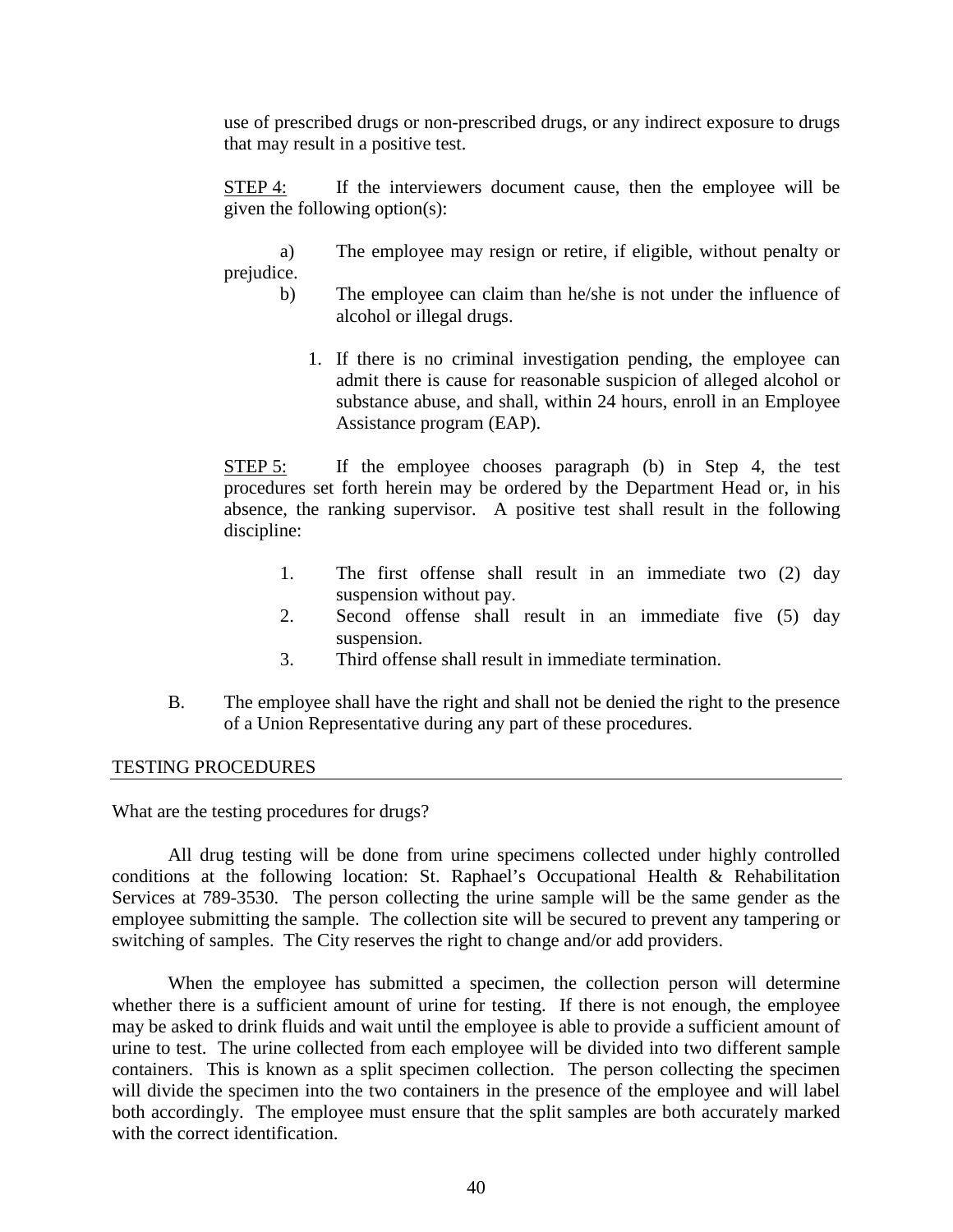The primary sample is then tested for the presence of drugs, while the second or "split" sample is stored in a secured, refrigerated location. The initial test is the immunoassay test, which screens the sample for usage of the five (5) classes of drugs. The second test is a confirmation test. The labs that perform the tests must be certified by the Federal Department of Health & Human Services.

The testing program will address eleven (11) drug/drug types: Amphetamines, Barbiturates, Benzodiazepines, Cocaine Metabolite, Opiates, Oxycodone, Phencyclidine (PCP), Marijuana (THC) Metabolite, Methadone, Methaqualone, and Propoxyphene. The positive levels for the eleven (11) classes of drug tests are in the table below:

| <b>Initial Test Analyte</b> | Initial Test<br>Cutoff | Confirmatory<br>Test | Confirmatory<br>Test        |  |
|-----------------------------|------------------------|----------------------|-----------------------------|--|
|                             | Concentration          | Analyte              | <b>Cutoff Concentration</b> |  |
| Amphetamines                | $300 \text{ ng/mL}$    |                      | $500$ ng/mL                 |  |
| <b>Barbiturates</b>         | $300$ ng/mL            |                      | $300$ ng/mL                 |  |
| Benzodiazepines             | $300$ ng/mL            |                      | $300$ ng/mL                 |  |
| <b>Cocaine Metabolites</b>  | $300$ ng/mL            | Benzoylecgonine      | $150$ ng/mL                 |  |
| <b>Opiate Metabolites</b>   | $2000$ ng/mL           |                      | $2000$ ng/mL                |  |
| Oxycodone                   | $100 \text{ ng/mL}$    |                      | $100$ ng/mL                 |  |
| Phencyclidine               | $25$ ng/mL             | Phencyclidine        | $25$ ng/mL                  |  |
| Marijuana                   | $50$ ng/mL             | <b>THCA</b>          | $15$ ng/mL                  |  |
| Metabolites                 |                        |                      |                             |  |
| Methadone                   | $300 \text{ ng/mL}$    |                      | $300 \text{ ng/mL}$         |  |
| Methaqualone                | $300$ ng/mL            |                      | $300$ ng/mL                 |  |
| Propoxyphene                | $300$ ng/mL            |                      | $300$ ng/mL                 |  |

\*ng/ml means nanograms per milliliter. A nanogram is one billionth of a gram. A milliliter is one thousandth of a liter.

If the results of the initial test are negative, the testing laboratory will so advise the Medical Review Officer (MRO). The MRO is a licensed physician not employed by the testing laboratory who interprets the drug test results. The MRO's role includes making determinations that other factors besides drugs may be affecting a particular test result, and the MRO may conduct sessions with individual employees to learn more about their medical histories and other factors which might influence a test result.

If the results of the initial test exceed the test levels for any of the eleven (11) drug/drug classes, a second (confirmation) test is performed. This test is done differently by using gas chromatography/mass spectrometry techniques. Only specimens that are confirmed positive on the second or confirmatory test are reported positive to the Medical Review Officer for review and analysis.

If the test result of the primary specimen is positive, the employee may request the Medical Review Officer to send the second (or split) specimen to a different certified lab for testing. If the result of the test of the split specimen is "negative", the MRO shall cancel the test.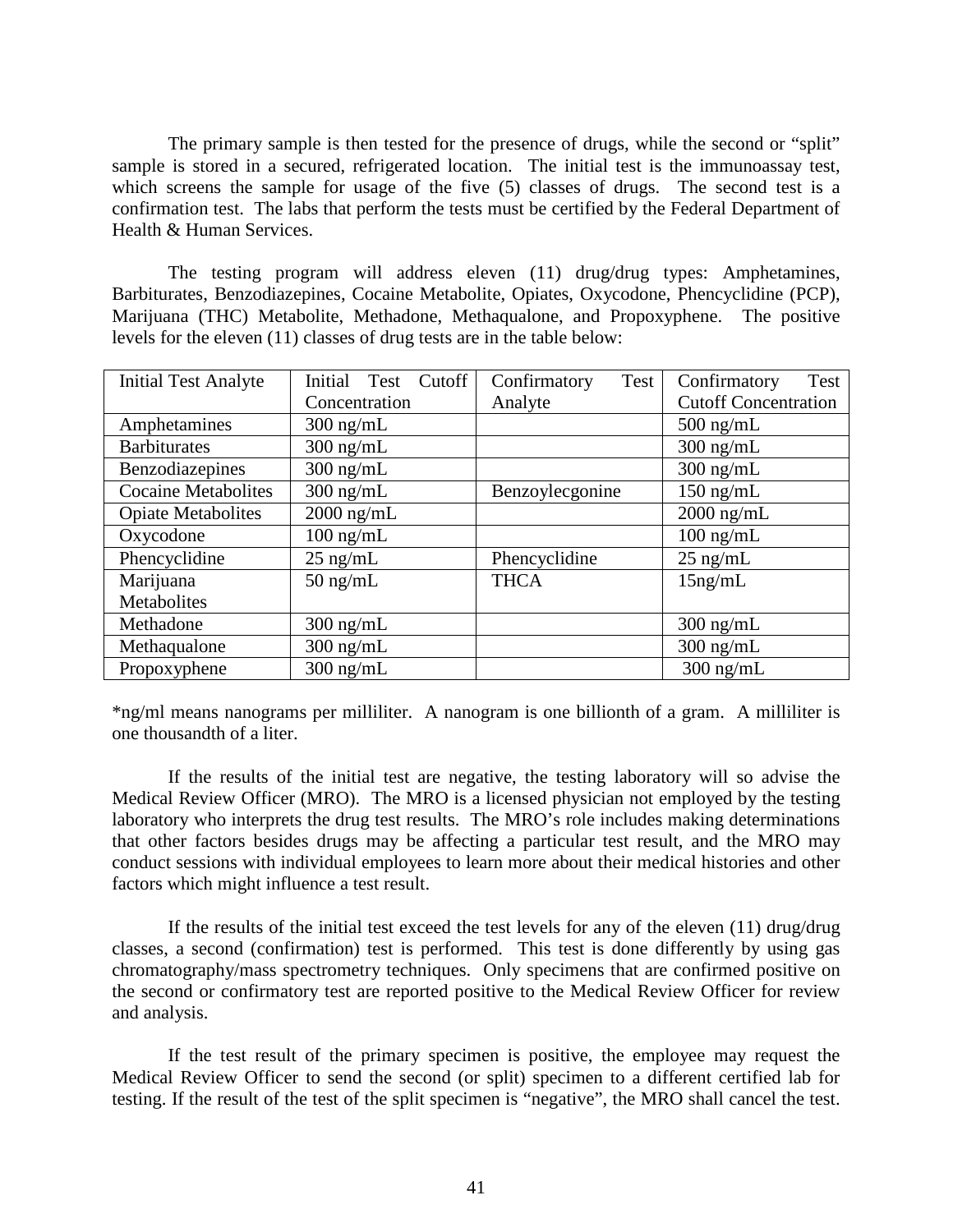If an employee wants the split specimen tested, he or she must advise the MRO within seventy two (72) hours of being notified of the positive test result of the primary specimen.

The City will keep a record in the employee's file showing the type of test (preemployment, periodic, etc.); date of collection; location of collection; entity performing the collection; name of the lab; name of the MRO; and the test results.

#### What are the testing procedures for alcohol?

Alcohol testing is done by testing breath, using a device called an Evidential Breath Testing Device (EBT). The EBT is a scientific instrument that determines the concentration of alcohol in the bloodstream by analyzing a specific amount of exhaled breath. The test result is a number representing the blood alcohol concentration (BAC), which is expressed in grams of alcohol per 210 liters of breath. The EBT prints outnumbered copies of the test results. A BAC of 0.04 or greater indicates alcohol impairment. A BAC between 0.02 and 0.04 indicates likely alcohol impairment. A BAC less than 0.02 indicates no alcohol impairment.

People who have been trained and certified as breath alcohol technicians (BAT) will conduct the tests, check the EBT prior to testing to ensure its accuracy, and conduct the tests. Testing should be conducted in an area that allows the employees as much privacy as is feasible. The tester will remain present at all times during the testing procedure.

First, in the employee's presence the BAT makes sure that the EBT is responding accurately. Then, a sealed mouthpiece is opened and placed into the device. The employee is required to blow into the mouthpiece for at least six seconds or until the EBT indicates that it has obtained a sufficient amount of air to test. The EBT will then print the test results, with a copy given to the employee.

If the initial test shows a reading less than 0.02 the test is recorded as "negative". If the initial test results indicate a BAC of 0.02 or greater, a confirmation test will be conducted, after a fifteen (15) minute interval has passed to make sure that the sample was not tainted by recent use of food, tobacco, or other products. The confirmation test is done on the same EBT as the first test. If the two results are different, the confirmation test results are controlling. At this point, the breath alcohol test is completed; the employee must sign the testing form and be provided with a copy.

Substance abuse testing that currently exists under the Commercial Drivers License (CDL) Policy shall continue pursuant to the terms of the policy. In addition, the policy may be extended by the City to all employees who operate City vehicles. In the event the City decides to extend the policy to all drivers, it shall first notify the Union in writing of its intent and the date of the implementation.

The parties understand that the testing means and methods defined herein represent the current standard in the industry for such testing. As such, any testing defined in any City policies that are not consistent with the means and methods defined herein shall be considered updated to conform with this policy. The parties recognize that industry standards may change during the life of this policy. Any such changes shall be negotiated pursuant to the requirements of MERA. The parties agree to review the means and methods defined herein at reasonable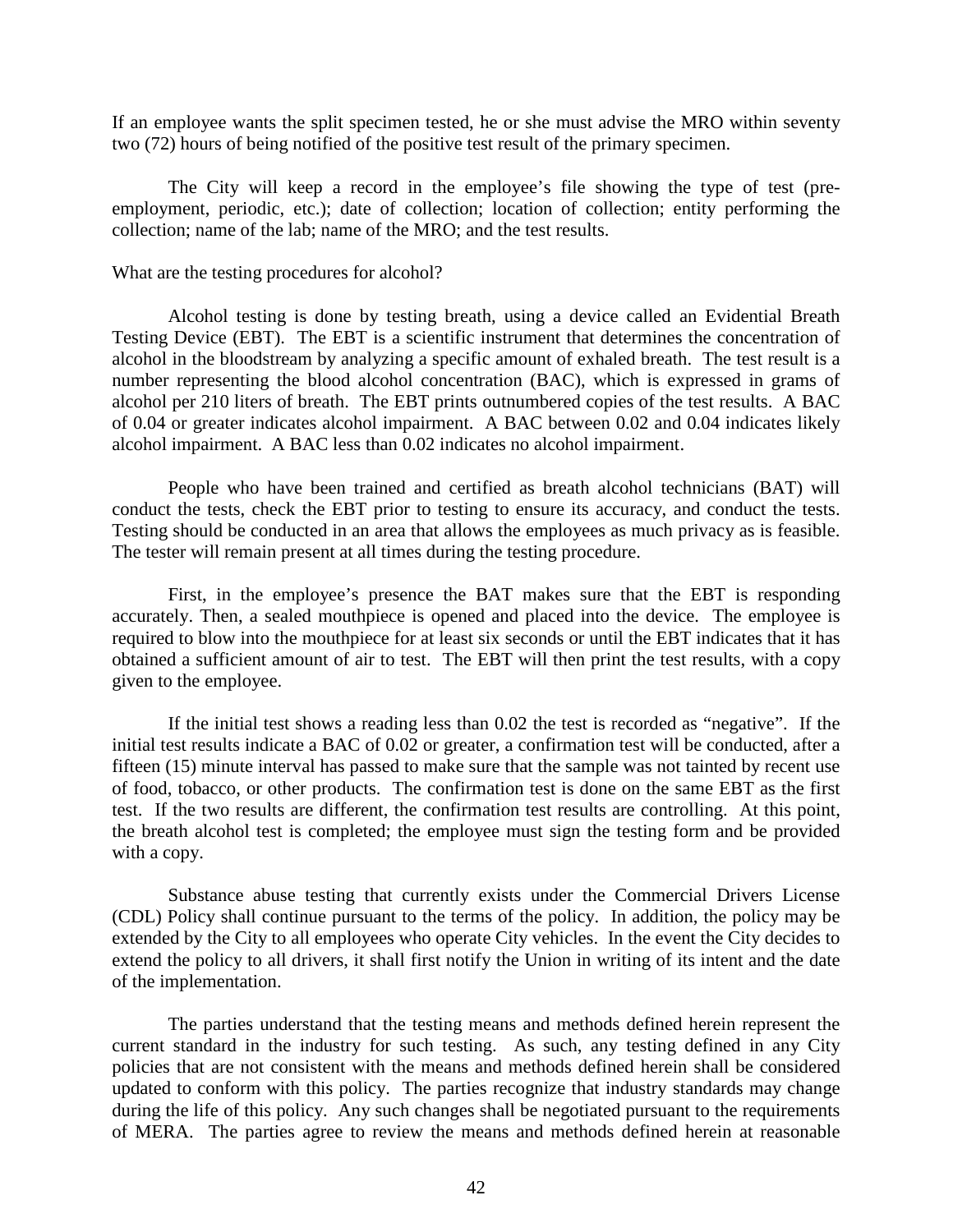intervals and to update such methods when required. The goal of the parties shall be to promote the most efficient, effective and accurate methods available.

# **ARTICLE** 30- **DURATION**

# Section 1

This Agreement shall become effective on July 1, 2016 and remain in full force and effect through June 30, 2020.

#### Section 2

Consummation of this Agreement shall preclude any further negotiations for the life of this Agreement as indicated above.

City of New Haven Board of Education

frno Daisy

President, New Haven Board of Education

 $6/26/2017$ 

**Date** 

Local 217, Hotel & Restaurant Employees And Bartenders Union , AFL-CIO

Connie Holt

 $2D17$  $624$ Date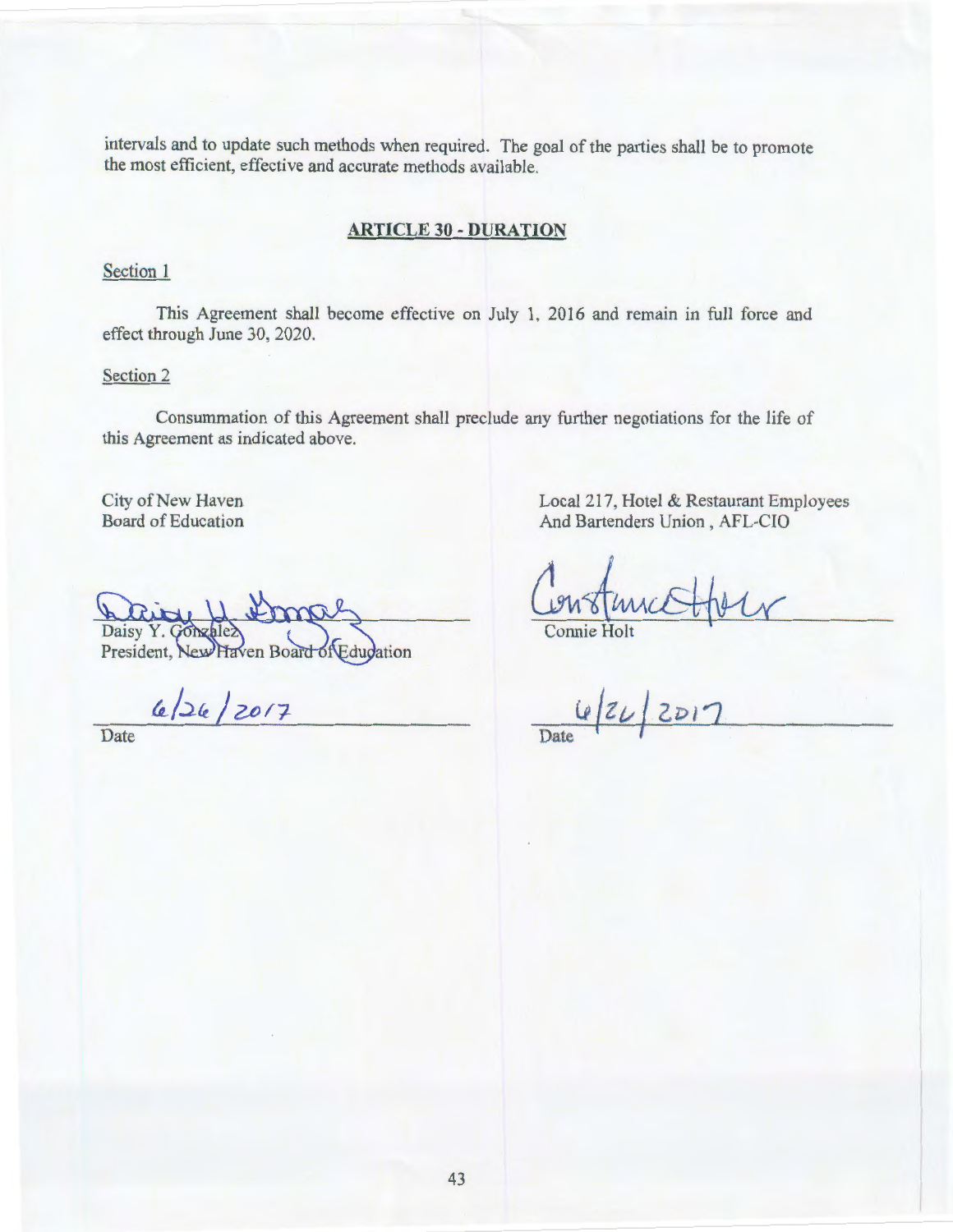# **MEMORANDUM OF UNDERSTANDING**

<span id="page-43-0"></span>The Board of Education, hereinafter referred to as the "Board" and the Hotel and Restaurant Employees and Bartenders Union, Local 217, AFL-CIO, hereinafter referred to as the "Union" having recently negotiated a new four (4) year agreement, also agree to this Memorandum of Understanding concerning covering the establishment of a Health and Safety Committee as follows:

# HEALTH AND SAFETY COMMITTEE 1999.

The parties agree to establish a Health and Safety Committee consisting of four (4) members. Two (2) members shall be appointed by the Board and two (2) members shall be appointed by the Union. Said committee shall meet regularly to discuss health and safety matters.

The committee shall have the authority to investigate any matters pertaining to health and safety and to make recommendations to the Board of Education which shall retain the right of final decision on all said matters.

The parties have caused their names to be signed on this  $19<sup>th</sup>$  day of October, 1999.

Local 217, Hotel & Restaurant Employees and Bartenders Union, AFL-CIO New Haven Board of Education

 $\sqrt{s}/\sqrt{s}$ 

Debra Jordan Carlos Torre

10/16/99 10/19/99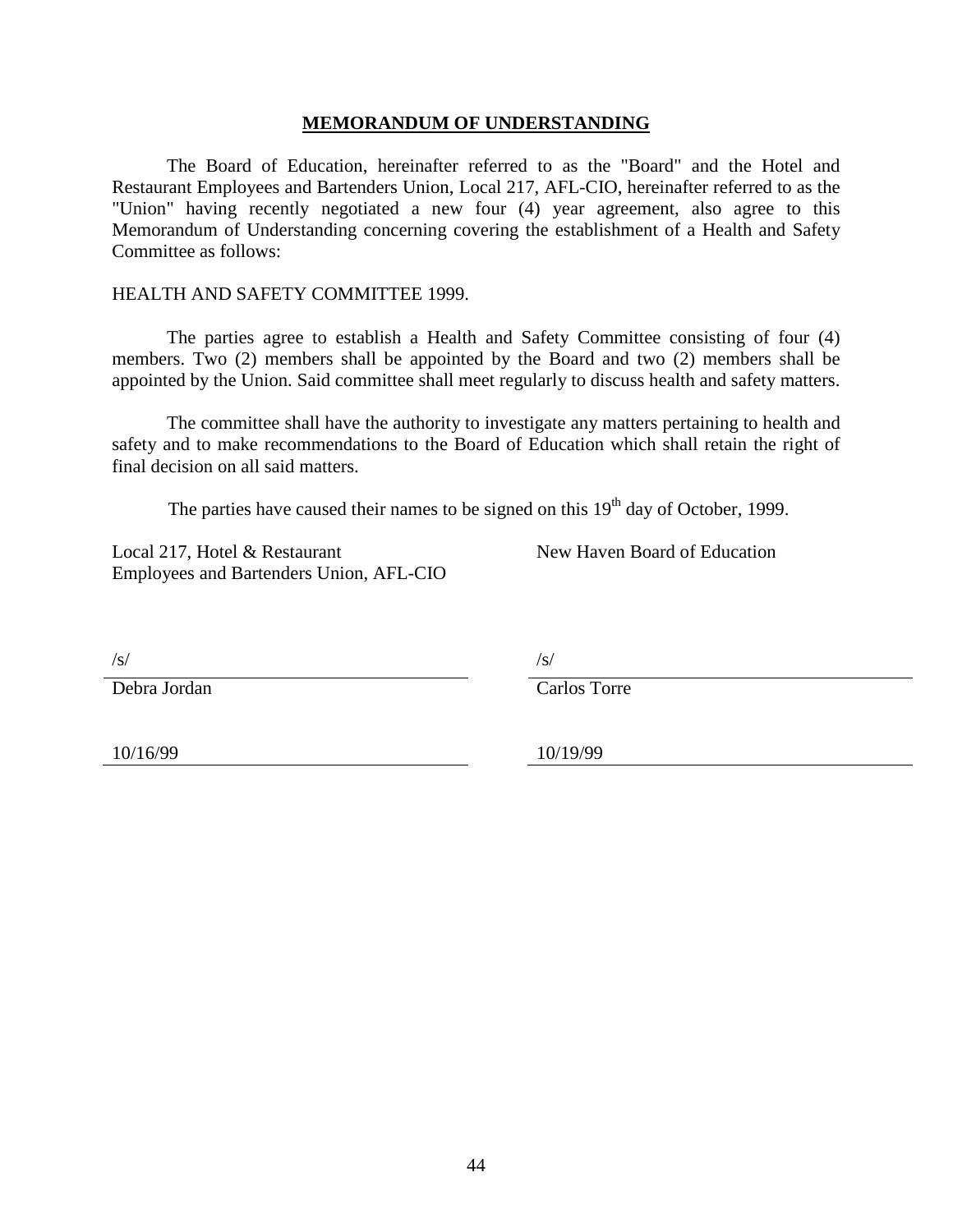# **LETTER OF INTERPRETATION**

<span id="page-44-0"></span>"The parties agree that changes in "the conditions affecting the operations in each cafeteria" which may be considered by the Board in determining the number of personnel and the hours to be worked in a particular cafeteria include, but are no limited to: (a) changes in the number of meals or the quantity of food served; (b) changes in the methods, means or manner in which services are rendered; or, (c) technological changes, including purchasing new or different types of equipment.

Local 217, Hotel & Restaurant Employees and Bartenders Union, AFL-CIO New Haven Board of Education

 $\sqrt{s}$ / $\sqrt{s}$ / $\sqrt{s}$ / $\sqrt{s}$ / $\sqrt{s}$ / $\sqrt{s}$ / $\sqrt{s}$ / $\sqrt{s}$ / $\sqrt{s}$ / $\sqrt{s}$ / $\sqrt{s}$ / $\sqrt{s}$ / $\sqrt{s}$ / $\sqrt{s}$ / $\sqrt{s}$ / $\sqrt{s}$ / $\sqrt{s}$ / $\sqrt{s}$ / $\sqrt{s}$ / $\sqrt{s}$ / $\sqrt{s}$ / $\sqrt{s}$ / $\sqrt{s}$ / $\sqrt{s}$ / $\sqrt{s}$ / $\sqrt{s}$ / $\sqrt{s}$ / $\sqrt{s}$ / $\sqrt{s}$ / $\sqrt{s}$ / $\sqrt{s}$ / $\sqrt{s$ 

Debra Jordan Carlos Torre

10/16/99 10/19/99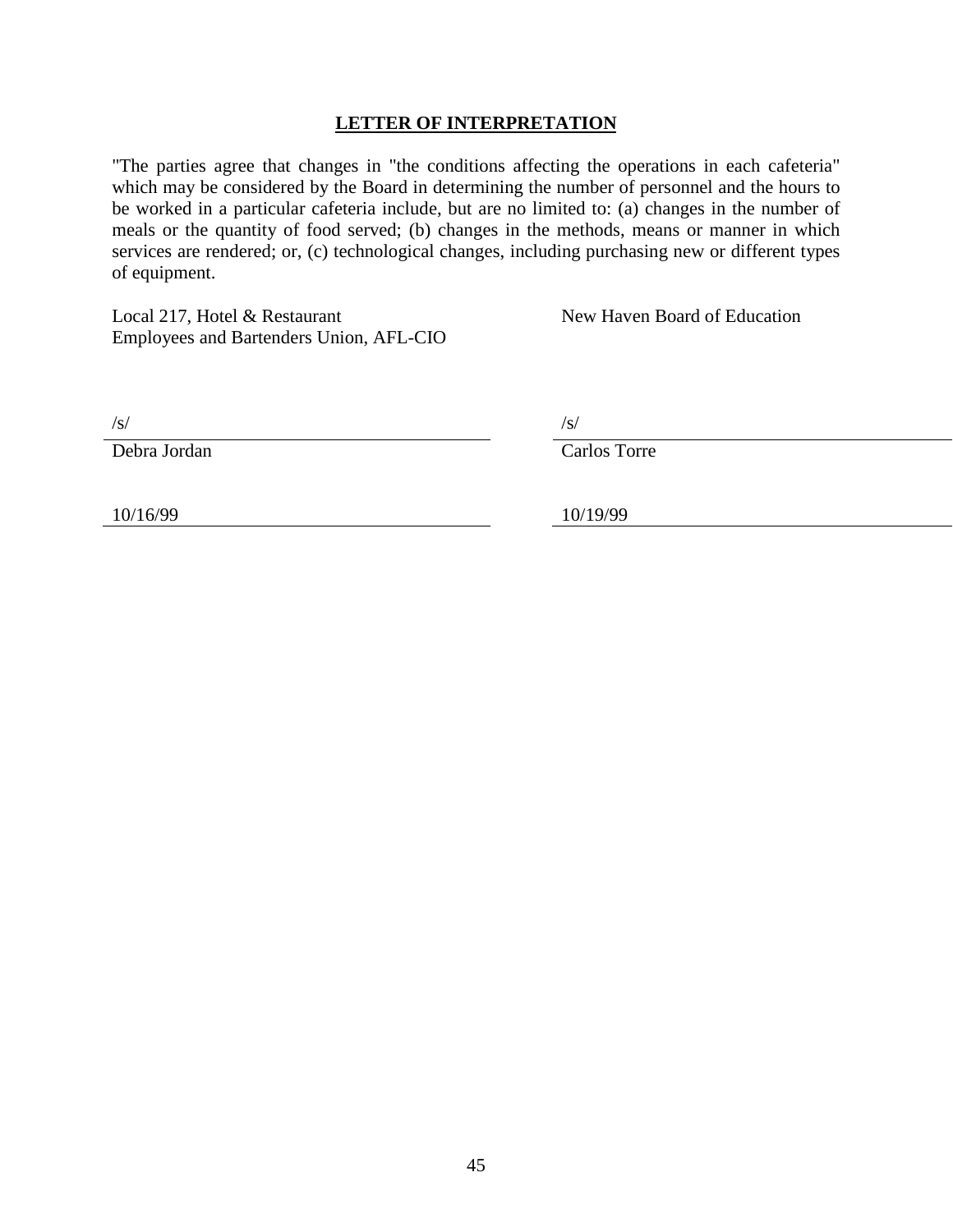# **SIDE LETTER OF AGREEMENT**

<span id="page-45-0"></span>And Agreement Local 217 **April 7, 2003** 

New Haven Board of Education RE: Successor Collective Bargaining

WHEREAS, The New Haven Board of Education (the "Board) and Local 217 (the "Union") are Parties to a Collective Bargaining Agreement; and,

WHEREAS, The parties have reached a memorandum of understanding with respect to the successor collective bargaining agreement with an effective date of 7/1/02 and an expiration date of 6/30/06; and,

WHEREAS, As part of the Agreement, the parties added requirements related to Qualified Food Service Operators (QFO) certification; and,

WHEREAS, The parties understand that there are employees currently occupying positions that will now be subject to a QFO; and,

NOW, THEREFORE, It is hereby stipulated to and agreed by the City of New Haven and Local 217 as follows:

- 1. All current Cooks, Assistant Cooks and kitchens where there is a single general worker (single workers) must become qualified within one year of the execution of this agreement as a condition of maintaining their current position.
- 2. The Board will provide one free test to all Cooks, Assistant Cooks and single workers, as well as any other employee who has yet to take a QFO test. Any further tests beyond this one test shall be paid for by the employee.

IN WITNESS WHEREOF, The parties have caused their names to be signed on this day of April 2003.

City of New Haven Local 217

By: By:

William F. Clark Steve Mathews Labor Relations Director Staff Representative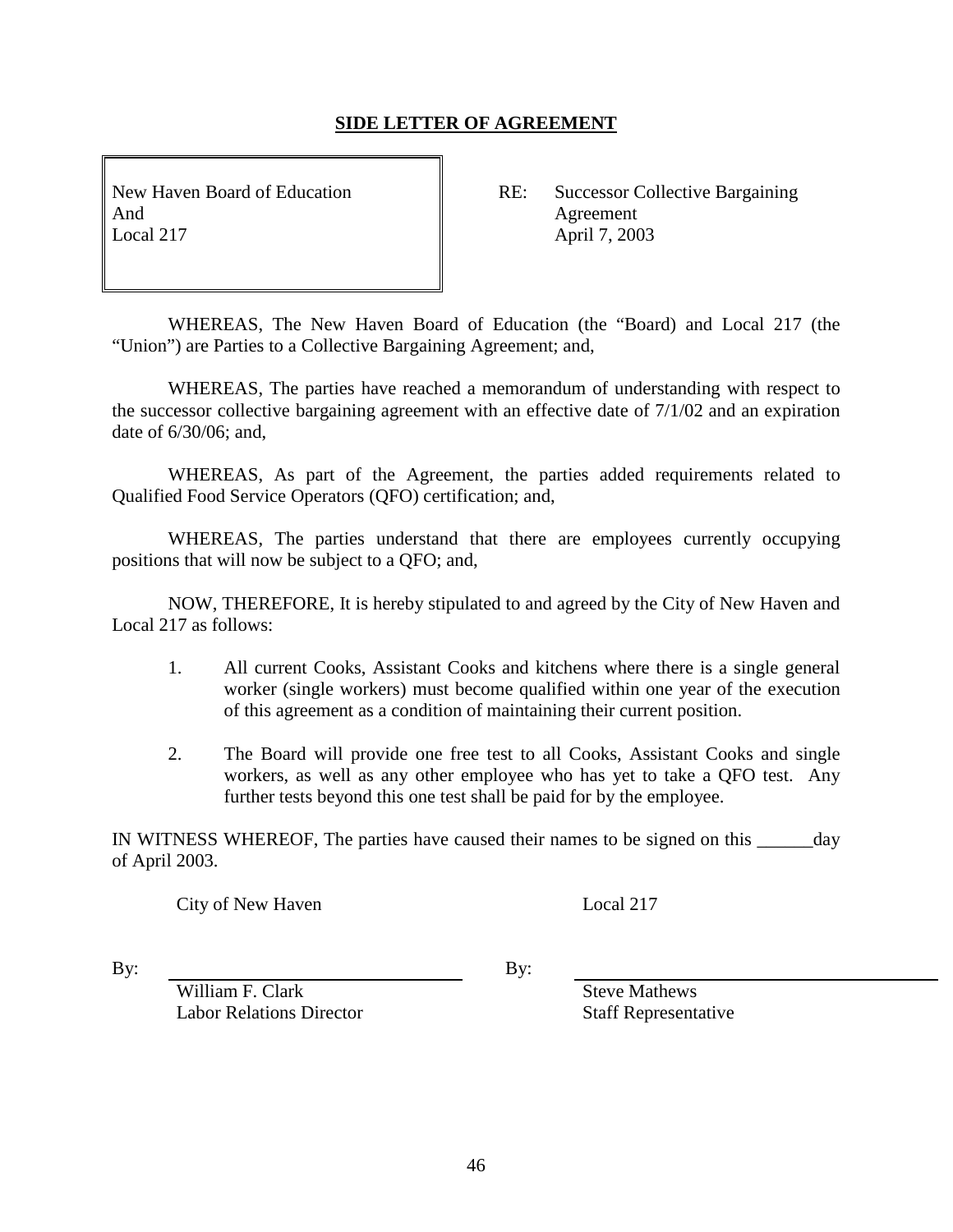# **SCHEDULE X - Pension Provisions**

# <span id="page-46-0"></span>**ARTICLE I--GENERAL INFORMATION**

# Section 1 - General Definitions

As used in this plan the following terms shall have the following meaning:

- a) The Fund or said Fund means the City of New Haven, City Employees Retirement Fund;
- b) The City or said City means the City of New Haven;
- c) The Treasurer and the City/Town Clerk mean, respectively, such Board or Officer of said City;
- d) Eligible employee means any full time employee covered by this Collective Bargaining Agreement, except an employee receiving benefits from or eligible for participation in any of the other pension or retirement funds of the City or the State of Connecticut;
- e) Full time employee means any permanent employee who works twenty (20) hours or more hours per week;
- f) Member of said Fund means an eligible employee who contributes to said Fund, or who has qualified for a disability annuity or a retirement benefit by reason of age and service;
- g) Conditional member means a terminated employee who has ceased to contribute to the Fund but who has retained eligibility rights for a deferred pension;
- h) He or his means "he" or "she" or "his" or "her", as may be appropriate.
- i) The pay of a member means all compensation for services, but shall not include allowance for a motor vehicle or other transportation.
- j) Said Board or the Board means the Retirement Board created pursuant to the provisions of this plan.

# Section 2 - Retirement Fund; Assets, Administration

There is established a Fund to be known as the "City of New Haven, City Employees Retirement Fund" for the benefit of the members as defined in this plan. Said Fund shall consist of:

(1) All appropriations, gifts, or bequests made to the Fund from public or private sources for the purpose for which said Retirement Fund is established;

(2) All contributions by participating members; and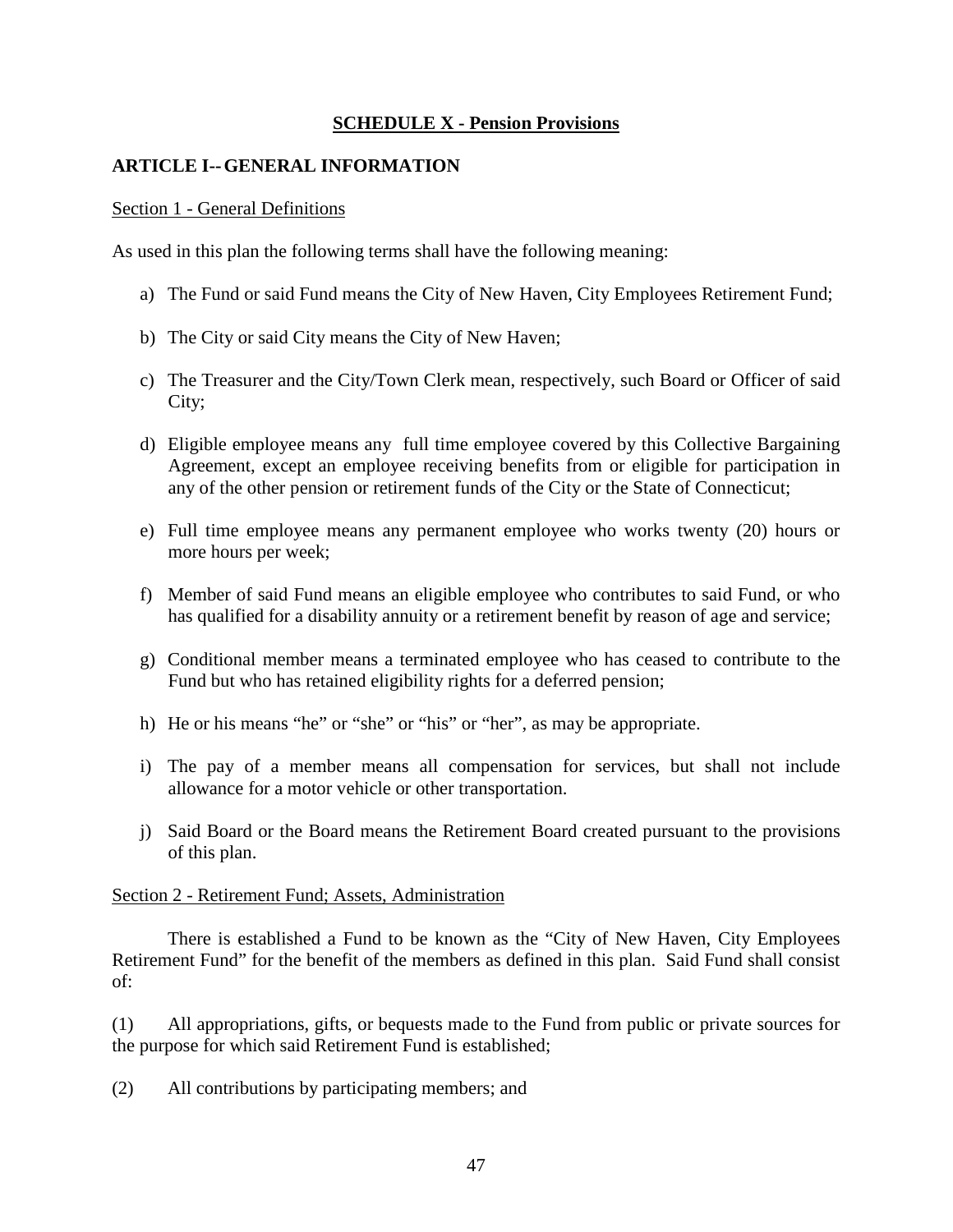(3) All assets of the Employees Retirement Fund of said City heretofore created by an Act approved April 28, 1937 and subsequent amendment thereof.

The Treasurer of said City shall be the Treasurer of said Fund. The Retirement Board shall be the trustee thereof, and have full control and management of all its securities and assets, with power to invest and reinvest the same in accordance with the provisions of the General Statutes governing the investment of Trust Funds. Said Board may, by written certificate, approved by the Board of Finance and accepted by the appointee and filed with the City/Town Clerk, appoint an incorporated bank or trust company doing business in said City as financial agent of said Board for such period as said Board may decide. Such appointee shall be, until otherwise ordered by said Board, the receiving and disbursing agent of said Board and said Fund. Said Board may turn over to such appointee the custody and possession of all or any part of the assets of said Fund to hold for and on account of said Board for such time as said Board may decide. For such services rendered by such Appointee reasonable compensation shall be approved by said Board and paid to such appointee out of income of said Fund. All annuities and all repayments under this plan, and under any amendments hereof, shall be paid from said Fund.

#### Section 3 - Retirement Board

The Retirement Fund shall be administered by a Retirement Board of seven (7) members as follows: The Mayor and Controller of said City, ex officio, three (3) persons appointed by the Mayor, and two (2) members of the Fund nominated and elected by members of the Fund (no more than one of which at any time shall be from the same Collective Bargaining Unit). The terms of appointed members of the Retirement Board shall be three (3) years, beginning on January first, the terms of one expiring at the end of each year. The terms of elected members of the Retirement Board shall be three (3) years, beginning on January first, said terms running concurrently. A member of the Retirement Board shall serve until his successor is named and has qualified, and the Mayor shall make such appointments to the Retirement Board as may be necessary to fill vacancies occurring during the term, except a vacancy in the positions of member representatives which shall be filled by the members of the Fund. No member of the Retirement Board shall incur any liability for any act done or omitted in the exercise of his duty, except due to his own willful misconduct and/or lack of good faith. The Retirement Fund shall indemnify and hold harmless each member of the Retirement Board for any and all claims or liabilities asserted against him by reason of his status as a member of the Retirement Board, except those claims or liabilities occasioned by his own willful misconduct and/or lack of good faith.

The Retirement Board shall submit annually to the Board of Finance of the City of New Haven a schedule of estimated appropriations of money necessary for the administration of this plan; and shall receive, control, manage and expend according to the provisions of this plan all of said Fund, including any monies contributed by employees; and shall invest and reinvest all of said Fund in accordance with the provisions of the General Statutes governing trust funds. Said Board shall determine the eligibility of a member of the Retirement Fund and his rights under this act; shall make bylaws and regulations not inconsistent with law for the administration of this plan; shall hire and dismiss any employees necessary for the proper administration of this plan and fix their compensation and shall engage expert actuarial, legal, auditing, investment and medical service when, in the judgement of the Retirement Board, it shall be advisable.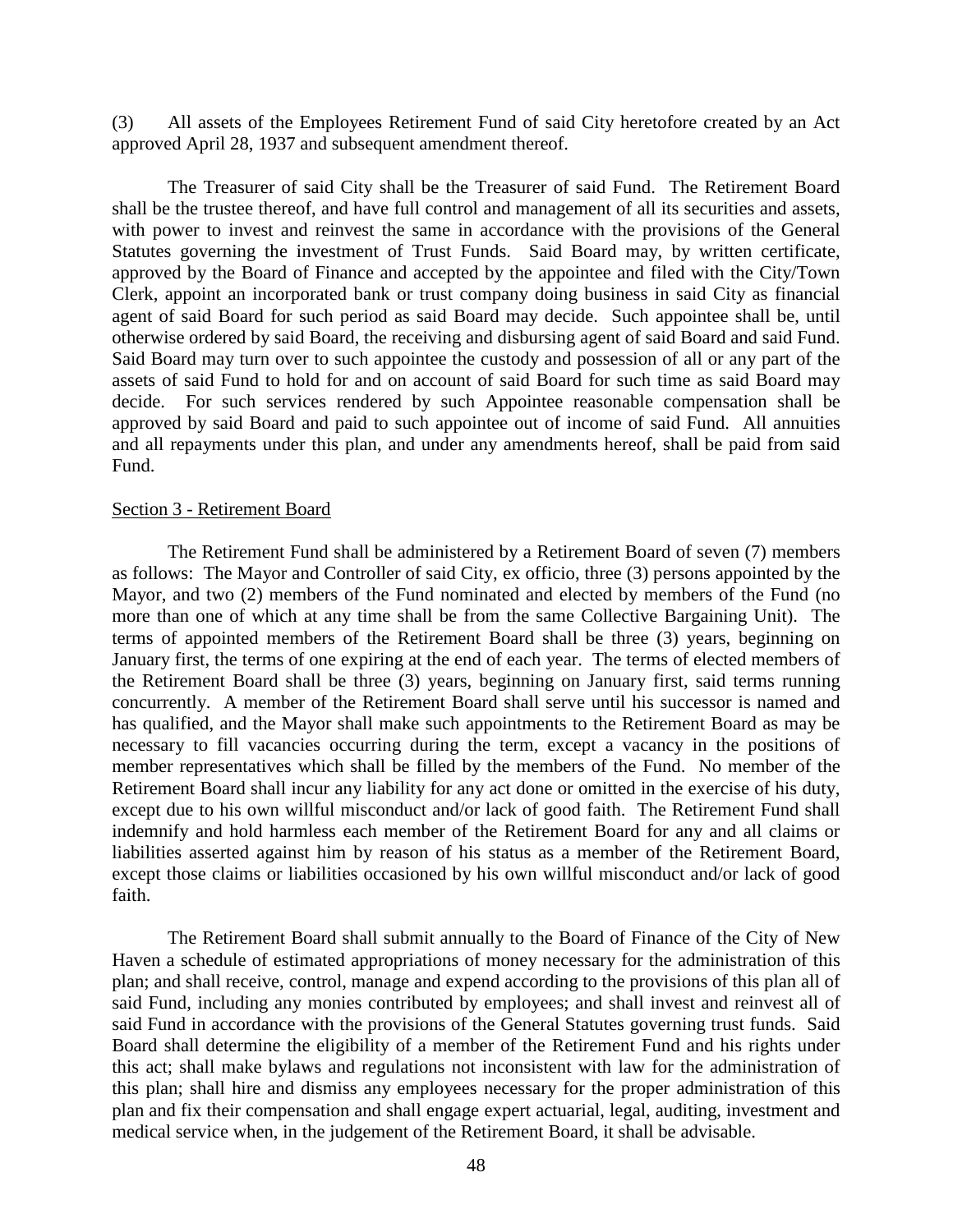# Section 4 - Payment By City

The City of New Haven shall pay to the Retirement Board such amounts to fund the benefits provided by this Article as shall be determined by the Retirement Board based on sound actuarial principles. For each fiscal year the City's payments shall be a percentage of the estimated total payroll of all participating members of the Retirement Fund. The City's payment shall also include the total administrative and other expenses of the Retirement Fund for each year.

# Section 5 - Annual Reports Of Retirement Board

The Retirement Board shall report annually to the Board of Aldermen of the City on the condition of the Retirement Fund.

# Section 6 - Exemption Of Fund And Benefits From Taxation, Attachment, Execution, Etc.; Fund And Benefits Declared Unassignable

The right of any person under the provisions of this plan to any payment from said Fund, and said Fund itself, shall be exempt from any State, Municipal, transfer or inheritance tax and shall not be subject to attachment, garnishment or execution and shall be unassignable.

# Section 7 - Limitations Of Actions

No action for any amount due under the provisions of this plan shall be brought but within two years after the right of action accrues. Any person legally incapable of bringing an action when the right accrues may sue at any time within two years next after he becomes legally capable to institute suit. All amounts not claimed within said period shall remain absolutely a part of said Fund.

# Section 8 - Effect Of Workers Compensation

Any member receiving payments under the Worker's Compensation Act shall not, at the same time, receive an annuity provided by the Retirement Fund, except to the extent that such annuity for each month exceeds the Worker's Compensation benefit payable for the same month. If payment of an award or stipulation under the Worker's Compensation Act has been made and the time covered by such award or stipulation has ended, the member may thereafter receive annuities under the Retirement Fund to the extent that he is otherwise qualified to participate in the Retirement Fund at the time.

# Section 9 - Accounts & Reserves

The Retirement Board shall maintain proper accounts and actuarial reserves for all benefits provided by this plan. These actuarial reserves shall include the following items:

- (1) A reserve to cover future payments on retirement annuities granted due to age and service;
- (2) A reserve to cover future payments on annuities granted due to disability;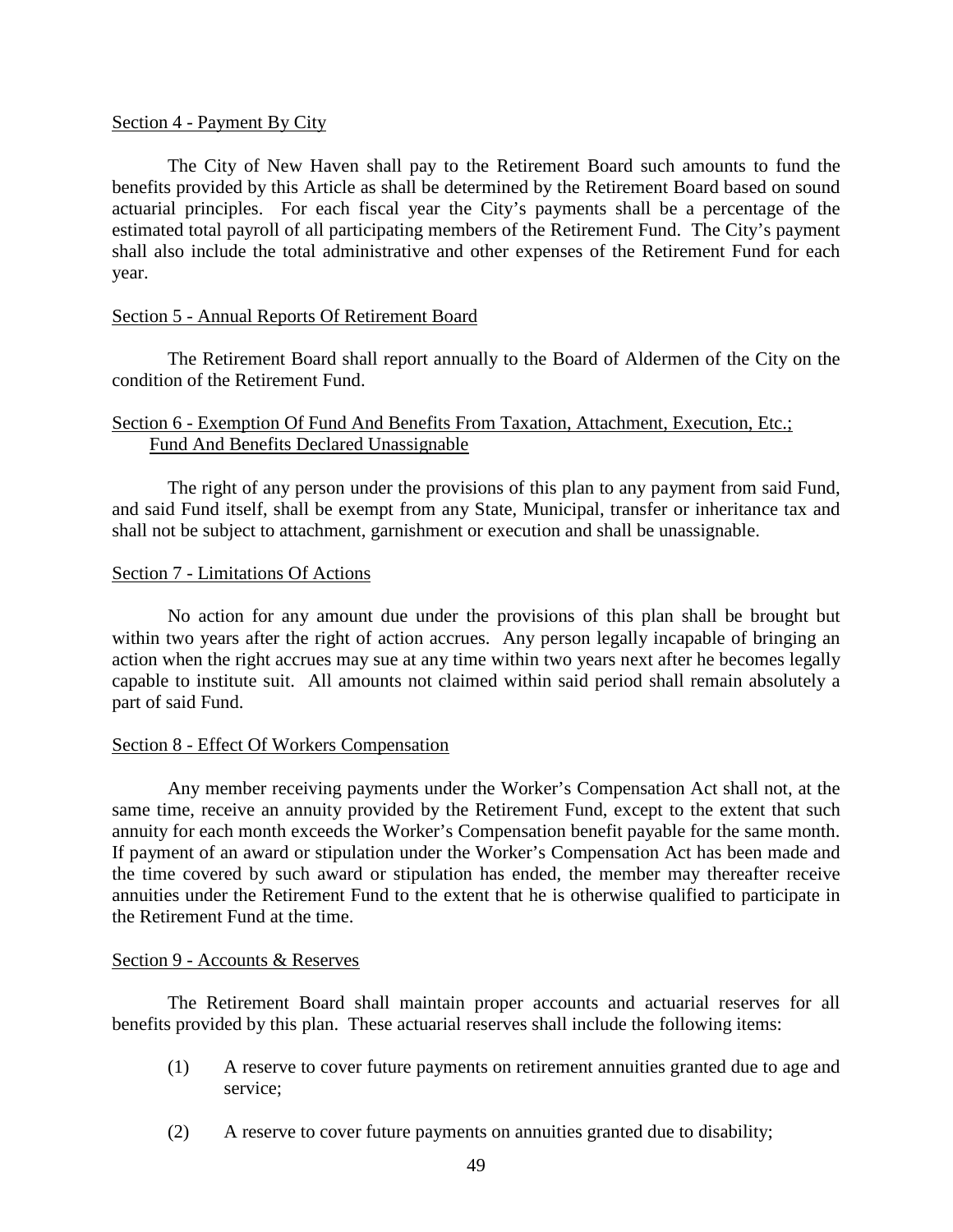- (3) A reserve to cover future payments of benefits granted to survivors; and
- (4) The balance representing the remainder of the accumulated contributions made by the members and by the City, to be held as a reserve for benefits accruing in future years in accordance with the provisions of this plan.

# Section 10 - Actuarial Valuation

A complete valuation shall be made periodically (but at least bi-annually) by a qualified actuary in order to determine the amount of the reserve prescribed in Section 9 of this Article and the City's contributions prescribed in Sections 2 and 4 of this Article.

# Section 11 - Membership Classification

When a member's status changes from one Bargaining Unit to another he will automatically become covered by the provisions of the Bargaining Unit which covers his new classification and his years of Credited Service will not be broken or diminished by reason of such change.

# Section 12 - Optional Transfer Of Pension Credits In Event A Member Changes To, Or From, Permanent Employment Covered By The Policemen And Firemen's Pension Fund

In the event of such change of employment within the City of New Haven the member can elect that the period of prior service for which he made contributions to the first Fund shall be included in determining the amount of his pension benefits under the second Fund to which he has transferred his participation. Such transfer of credits shall be contingent on a transfer of cash between the Funds equal to the actuarial reserve for his participating service in the first Fund, including both the employee's and the City's contributions therefor, and all rights to pension or other benefits under the first Fund will be terminated by such transfer.

# Section 13 - Miscellaneous

(a) In the event the Fund merges or consolidates with, or there is a transfer of assets or liabilities to any other Plan or Trust, each member would (if the Fund then terminated) receive a benefit immediately after the merger, consolidation or transfer which is equal to or greater than the benefit he would have been entitled to receive immediately before the merger, consolidation or transfer (if the Fund had then terminated).

(b) Participation under the Fund will not give any member any right or claim except to the extent such right is specifically fixed under the terms of the Fund and there are funds available therefor.

(c) If the Fund is terminated or if there shall be a complete discontinuance of the contributions under the Fund, the assets held in the Fund available for payment after provision for payment of all expenses of final liquidation or termination shall be allocated pursuant to the direction of the Board on the basis of actuarial valuations to the extent of the sufficiency of such assets for the purpose of providing retirement benefits determined by the Fund to have accrued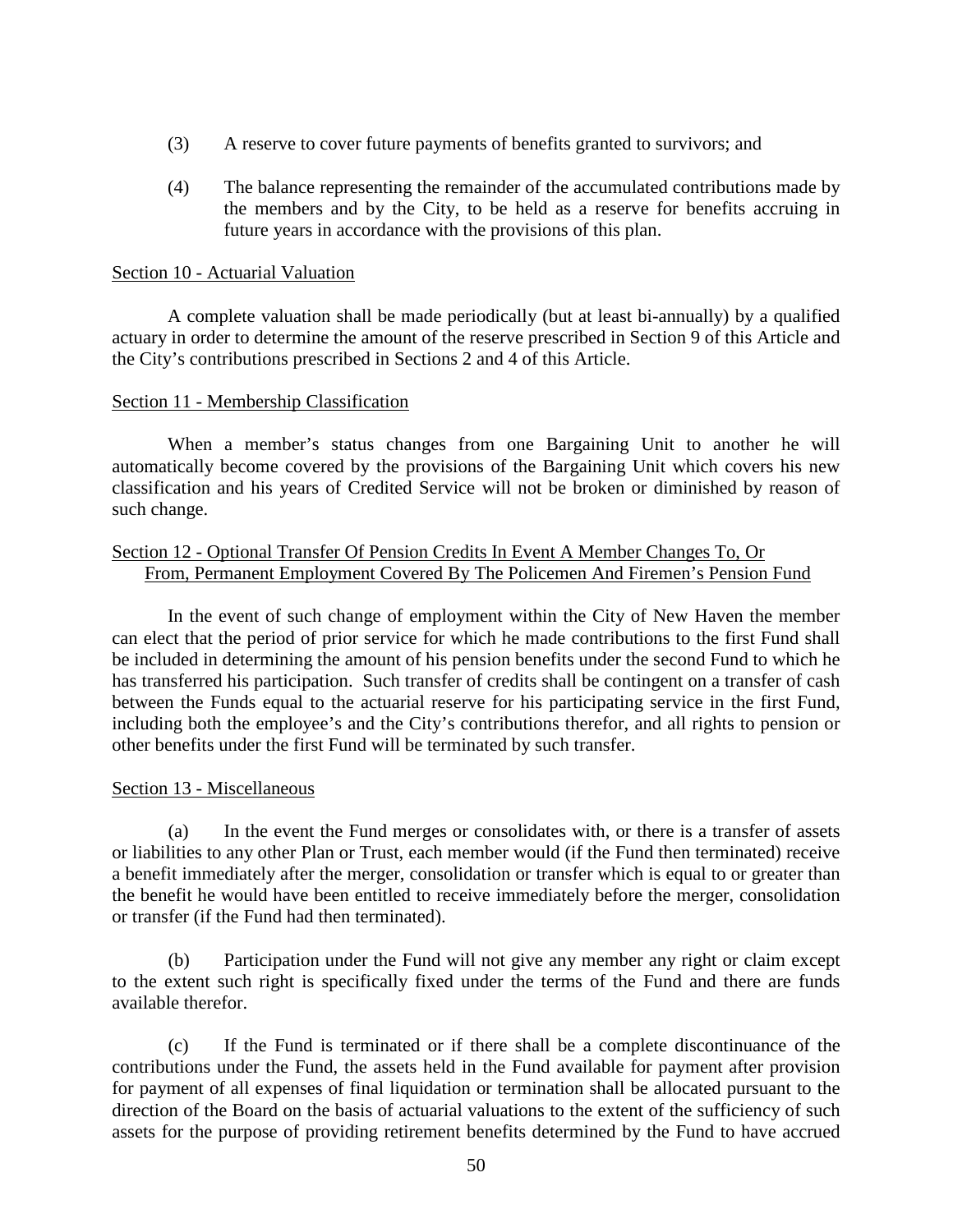under the Fund to the date of termination of the Fund. The allocation of the available assets in the Fund shall be in the manner and order described in the following paragraphs. If the amounts available shall be insufficient for a complete allocation in accordance with any paragraph, such amounts shall be allocated in a uniform manner to all persons in the group mentioned in such paragraph and no allocation shall be made under any subsequent paragraph.

(1) First, toward the payment of that portion of a member's benefit earned to date derived from his contributions (after reduction for annuity payments), whether to the contributing members, their survivors or beneficiaries.

(2) Second, an amount shall be allocated, which when added to the amount indicated in Paragraph 1, will be sufficient to provide retirement benefits to all persons who were receiving benefits on the date of termination of the Fund and members remaining in the employ of the City who have reached their normal retirement date.

(3) Third, an amount shall be allocated, which when added to the amount indicated in Paragraph 1, will be sufficient to provide retirement benefits for members still in the service of the City who were eligible to retire on an early retirement date.

(4) Fourth, an amount shall be allocated, which when added to the amount indicated in Paragraph 1, will be sufficient to provide benefits earned to date by those members who have earned 10 years Credited Service (but are not identified in Paragraphs 2 or 3).

(5) Fifth, amounts then remaining shall be allocated to provide benefits for all members not provided for above.

Amounts allocated in accordance with (1) through (5) above, may be applied in the discretion of the Board to provide benefits through the purchase of paid up annuities on an individual or group basis, through allocation of reserves within the then existing Fund and/or under a separate trust instrument or through participation in any other retirement plan or by any combination of these media or other means.

# **ARTICLE II - PROVISIONS OF THE RETIREMENT PLAN APPLICABLE TO EMPLOYEES REPRESENTED BY LOCAL 217, UNITEHERE, AFL-CIO.**

# Section 1 - Definitions

As used in this Article, the following terms shall have the following meanings:

Local 217, UNITEHERE, AFL-CIO members means all of eligible employees for whom the Local 217 or its successor has a legal obligation to represent, as specified from time to time by the Collective Bargaining Agreement between the City of New Haven and that Union.

Eligible employees holding positions under new classifications, which shall come under the category of Local 217or its successor in the future shall also accrue the terms and benefits of this Article.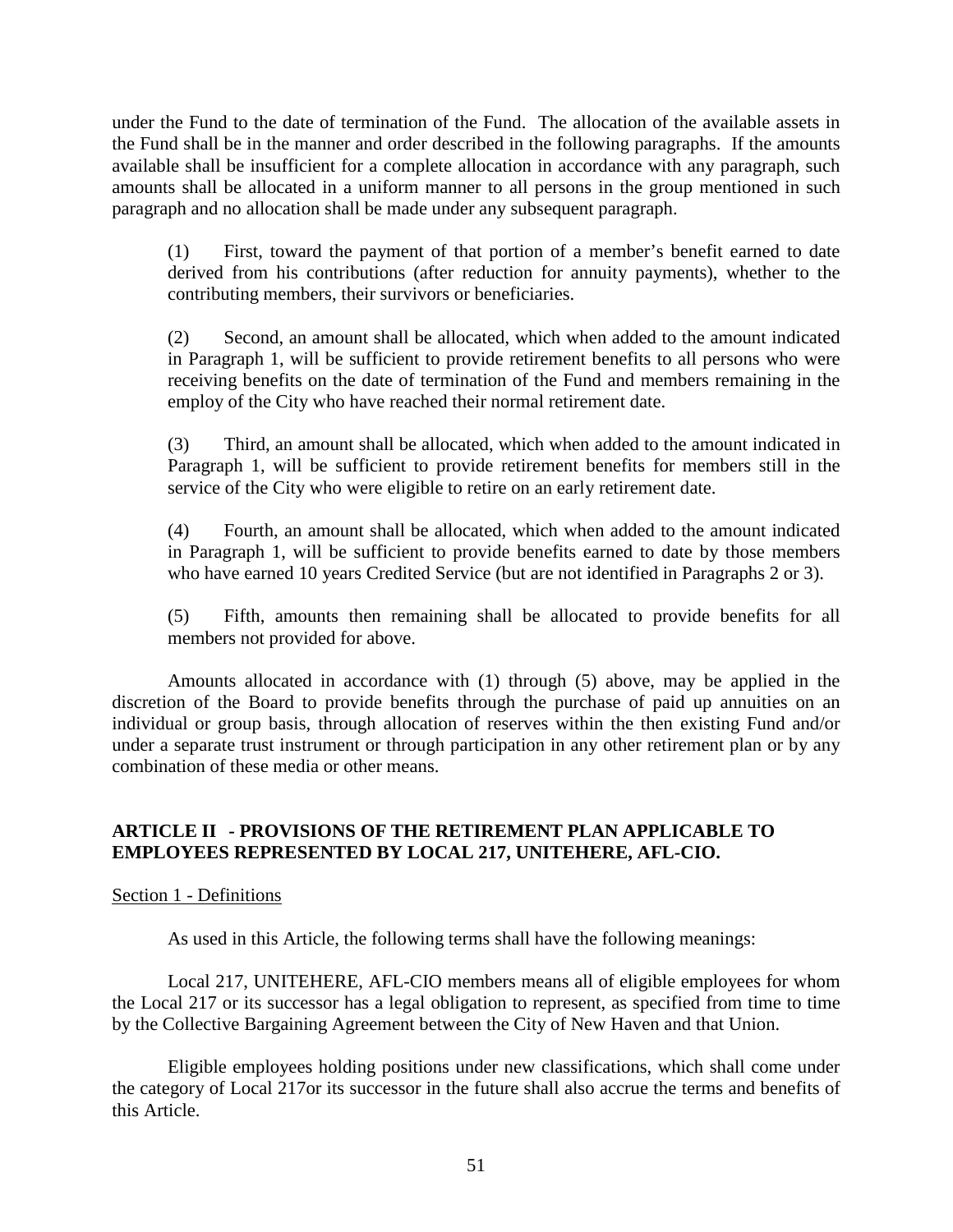### Section 2 - Determination Of Contributions Of Participating Members

The rate of contributions shall be 6% of pay effective upon ratification; 7% of pay effective July 1, 2017; and 8% of pay effective July 1, 2018; said percentage to be deducted from each eligible participating member's pay and transmitted to said Board. Computation of the average rate for use in determining benefits under this Article shall be based on such member's basic rate of pay except that total earnings including overtime, if greater, will be used for any year when such member's contributions were based on such larger amount.

# Section 3 - Provision For Refund Of Contributions Or Deferred Pensions For Members Withdrawing From Service; Provision For Refund Of Contributions Upon Death Of Member With No Qualified Survivors; Recovery From Disability

Withdrawal of contributions of a member shall not be permitted except in the event of discontinuance of employment. In the event of such discontinuance, the Retirement Board shall pay, upon request, to the member or to his representative, designated or otherwise, an amount equal to his total contributions to the Retirement Fund. Even if no such request is made, in the event of such discontinuance before the member has earned ten (10) or more years of Credited Service, the Retirement Board, in its sole discretion, may pay to the member, or to his representative, designated or otherwise, an amount equal to his total contributions to the Retirement Fund.

In the event of such discontinuance after ten (10) or more years of Credited Service, and provided he does not qualify for greater benefits under the provisions of Section 6, any terminating member who does not request a refund of his contributions will be retained as a conditional member and will be eligible for a deferred pension commencing when he attains age sixty five (65) or upon such earlier date as may be elected by the member pursuant to Section 6 (g). Such deferred pension shall be for an amount determined as two percent (2%) of the conditional member's average rate of pay averaged over those five (5) years of service producing the highest average, for each year of Credited Service, subject to a maximum of seventy percent (70%) of such average rate of pay and reduced as provided in Section 6 (g), if applicable. Such conditional member and his survivors will not be eligible for any disability, survivorship or other benefits which are provided for non-conditional members by other Sections of this Article. Any changes in benefits and/or eligibility requirements for such benefits prescribed in this paragraph which are adopted after a conditional member has discontinued his employment with the City shall not apply to such conditional member.

In the event of a member's or a conditional member's death, the Retirement Board shall pay to his beneficiary, or to his estate if no named beneficiary is surviving, an amount equal to the excess, if any, of his total contributions over the total of any annuity payments made to him.

In the event that a member is survived by a widow, widower or child or children under age eighteen (18), the Retirement Board shall, in lieu of such repayment of contributions, pay the survivorship benefits provided in Section 8 of this Article. If the total benefit payments to such member and his surviving widow or widower and children shall be less than the amount of his total contributions, the amount of any excess shall be paid to the legal representative of the last survivor who received benefits.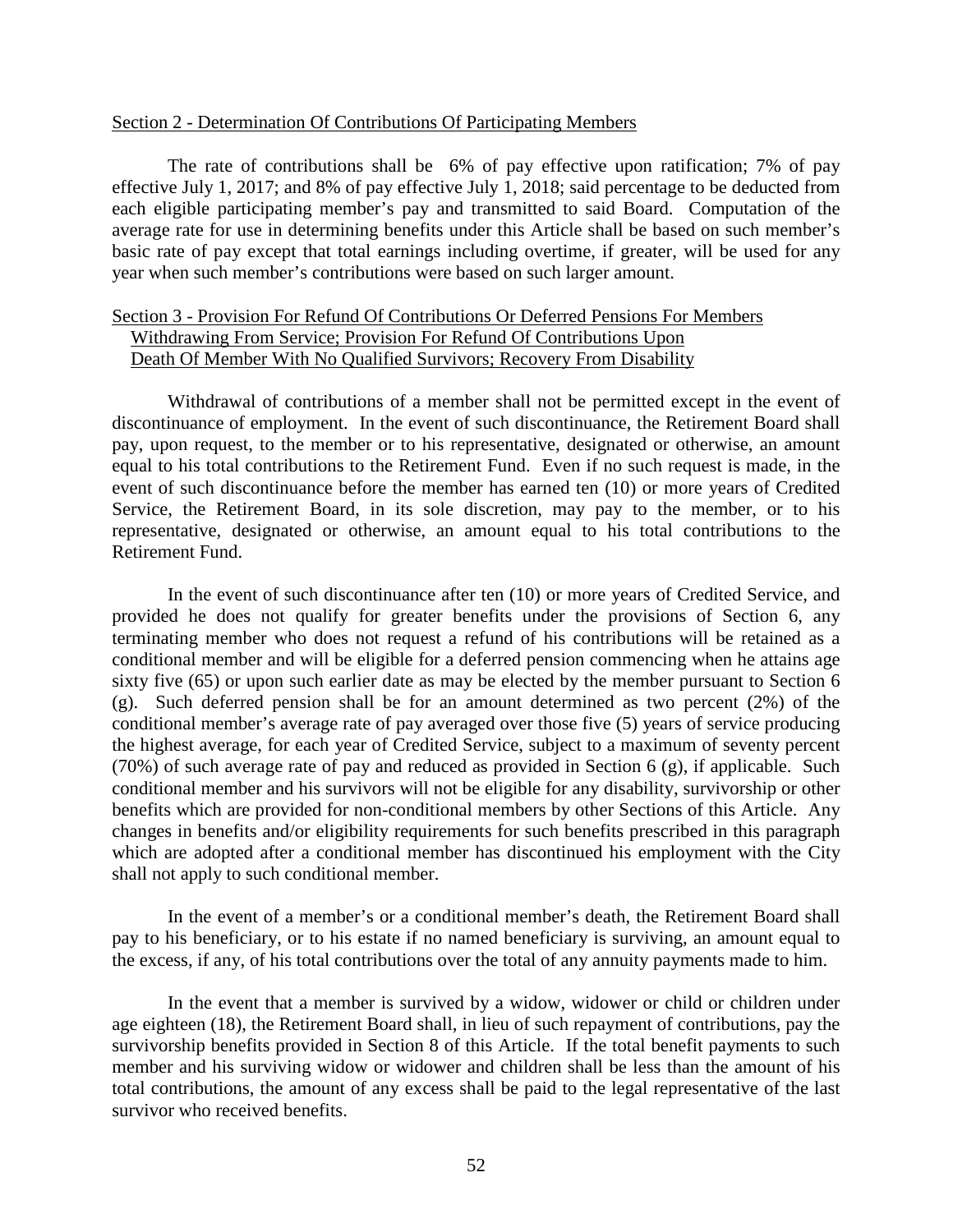A member whose disability benefits are terminated by reason of the member's recovery shall be entitled to the benefit of this Section, without regard to the amount of his Credited Service. Notwithstanding anything in this Section to the contrary, the Retirement Board shall not have the authority to pay any such member the amount of his total contributions to the Retirement Fund except upon such member's request.

# Section 4 - Eligibility For Retirement

(a) Any member who has completed ten (10) years of Credited Service for the City shall be eligible for retirement according to the provisions of this Article at the age of sixty five (65) years (sixty [60] years if he became a participating member before July 1, 1974).

(b) Any member (a) the sum of whose age and years of Credited Service for the City equals or exceeds eighty (80), or (b) in the case of members with less than ten years of credited service (including new hires) as of July 1, 2016, equals or exceeds eighty-five (85) and is at least sixtytwo (62) years of age, shall be eligible for retirement according to the provisions of this Article.

(c) Any member who has completed ten (10) years of Credited Service for the City shall be eligible for retirement on account of disability according to the provisions of Section 5.

(d) "Credited Service" for the purposes of this Article, shall mean that number of full and fractional years (calculated on a daily basis) with respect to which a member's pay is reduced by the amounts provided in Section 2.

(e) Notwithstanding anything contained herein to the contrary, in the event a member separates from the City's service and receives a refund of his contributions pursuant to Section 3, the member's Credited Service shall include only those full and fractional years (calculated on a daily basis) occurring after the latest such refund, with respect to which the member's pay is reduced by the amounts provided in Section 2, unless:

(1) The member, within six (6) months of his return to the City's service, requests a reinstatement of his Prior Credited Service, if any;

(2) The members Prior Credited Service calculated as of the date of the latest refund exceeds the number of full and fractional years (calculated on a daily basis) falling between the date the member last separated from the City's service and the date first following such separation on which the member contributed to the Fund pursuant to Section 2;

(3) The member repays the latest refund together with three percent (3%) interest compounded annually; and

(4) The member passes such medical examination as the Retirement Board, in its sole discretion, shall prescribe. The Retirement Board shall have the sole discretion to determine whether the member has passed such medical examinations, and its decision shall be final and conclusive on all parties.

In the event a member satisfies all of the foregoing conditions, his Credited Service shall consist of those full and fractional years (calculated on a daily basis) occurring after the latest such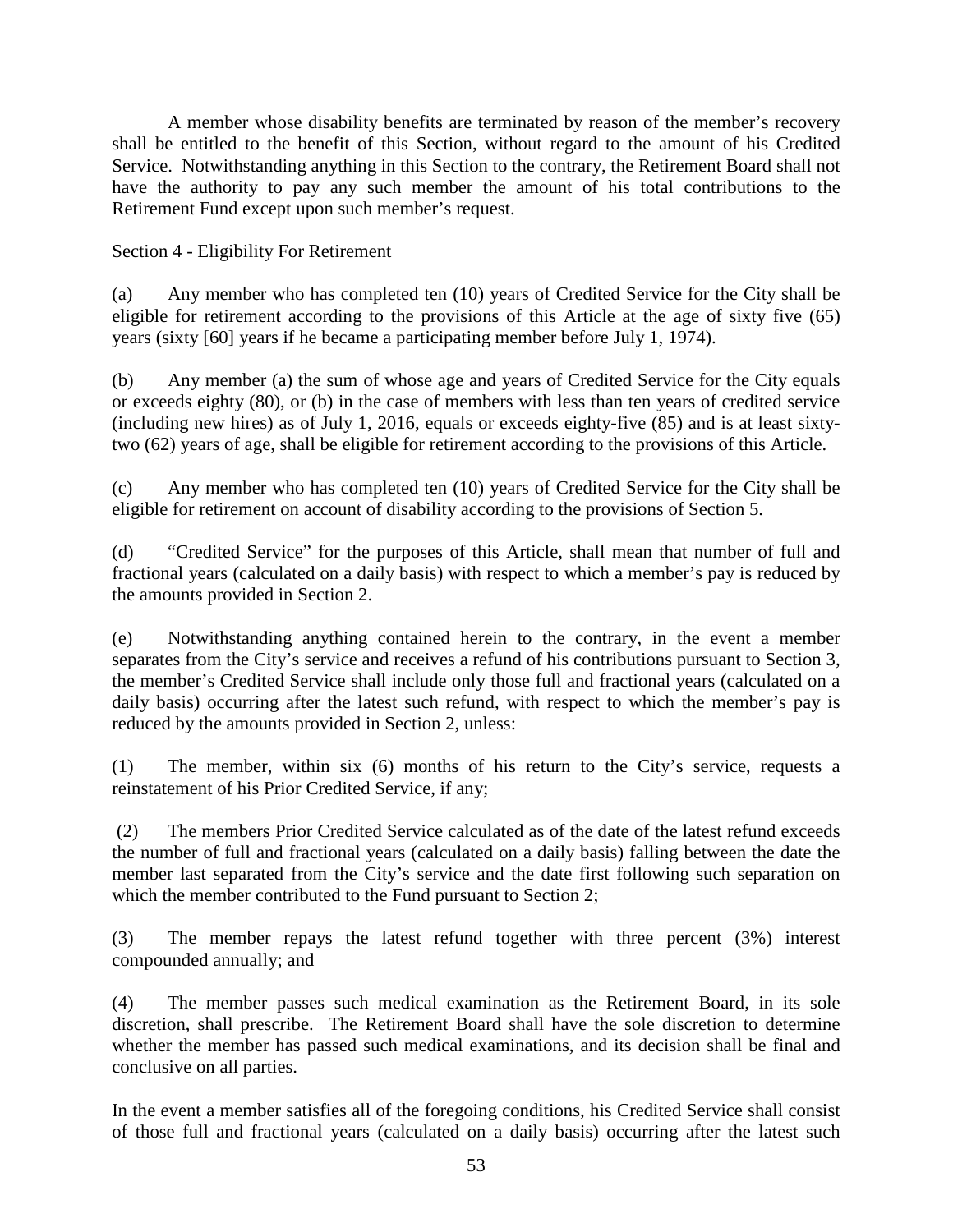refund with respect to which the member's pay is reduced by the amounts provided in Section 2 plus his Prior Credited Service.

For purposes of this Section, the term Prior Credited Service shall mean those full and fractional years (calculated on a daily basis) with respect to which the latest refund was made.

(f) "Credited Service" shall also include those full and fractional years (calculated on a daily basis) during which a member received a disability benefit, provided such member recovers from such disability, is rehired by the City and thereafter earns at least five (5) years of Credited Service.

# Section 5 - Disability Annuities

Any member of the Retirement Fund who, after ten (10) years of Credited Service for the City, is permanently disabled from performing duties of the nature required by his job; or, irrespective of the duration of his employment, suffers such a disability which is shown to the satisfaction of the Board to have arisen out of or in the course of his employment by the City, as defined in the Worker's Compensation Act, shall be entitled to an annuity in an amount determined in Section 6; provided satisfactory proof of such disability shall be submitted to the Retirement Board.

The Retirement Board shall cause examinations to be made by at least two (2) impartial medical examiners to initially verify the existence of such disability.

The Retirement Board may, from time to time, call for similar medical evidence that the member continues to be permanently disabled. Such member shall be required to submit himself to any medical examination requested by the Retirement Board. If the Retirement Board, upon competent medical evidence, concludes that the disability for which the member is receiving an annuity no longer exists, such Board shall thereupon order a discontinuance of all such annuities payable to such member, effective on the date which is ninety (90) days after the Board concludes that the disability no longer exists. Each member whose benefits are terminated in accordance with this paragraph shall, regardless of the number of his years of Credited Service, thereafter be entitled to those benefits provided in the second paragraph of Section 3.

Disability annuity benefits shall be subject to the conditions set forth in Section 7.

# Section 6 - Retirement And Disability Benefits

(a) For employees retiring by reason of age and service, pension benefits shall be calculated at a rate of two percent (2%) for the first twenty (20) years of credited service; three percent (3%) for each additional year of credited service after twenty (20) years. However, in no event shall the total amount of the pension benefit exceed a maximum of seventy percent (70%) of the employee's average annual rate of pay averaged over those five (5) years of service producing the highest average. Such annuity shall be paid monthly at the rate of one-twelfth of the annual amount so determined. A minimum annual pension of two thousand dollars (\$2,000.00) or seventy percent (70%) of the employee's annual rate of pay at the time of his retirement, whichever is smaller, is hereby established for present and future annuities.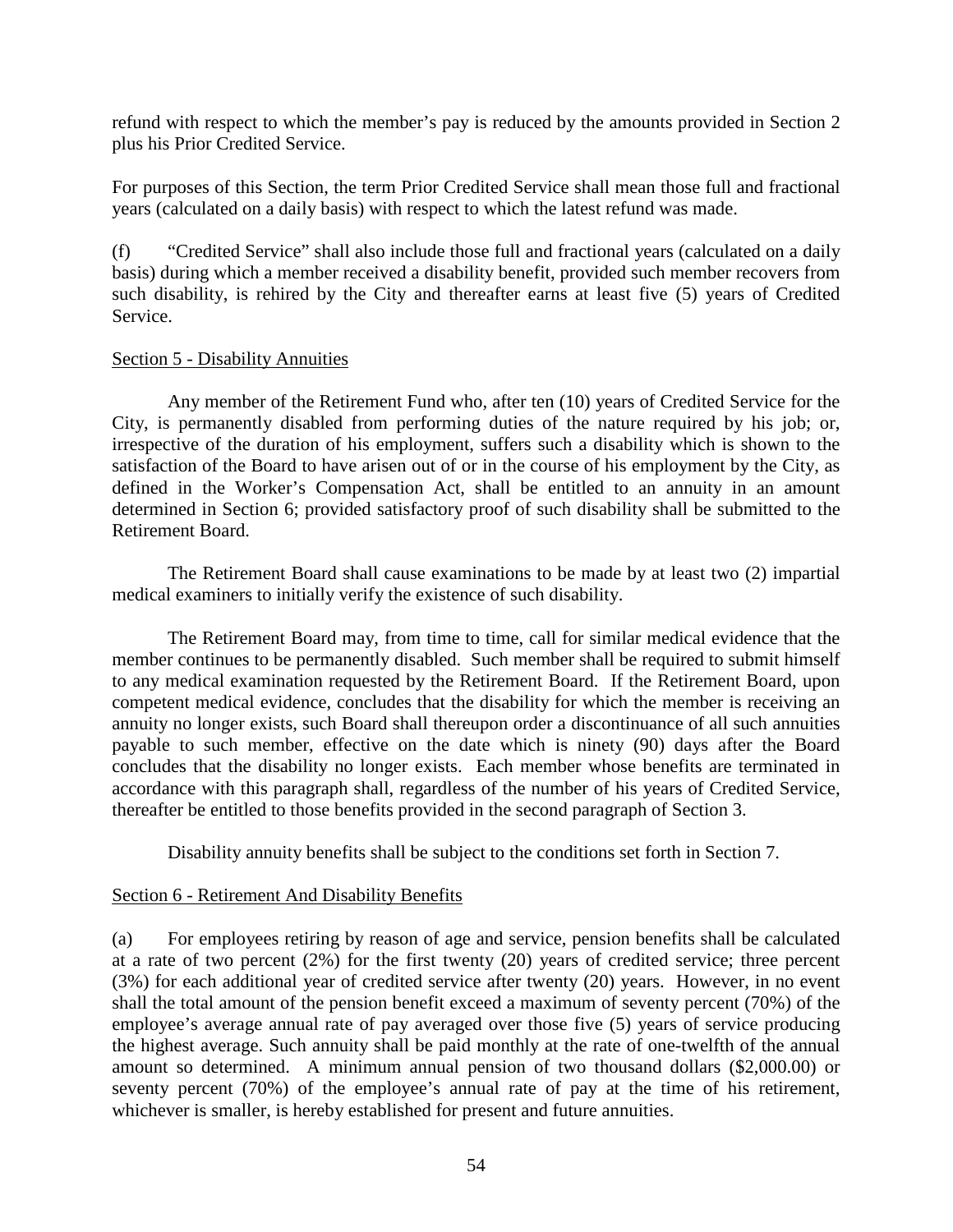(b) For employees retiring by reason of disability arising out of and in the course of employment as defined in the Worker's Compensation Act, the Retirement Board shall pay to each eligible member an annuity for life in an amount determined as two percent (2%) of the member's average annual rate of pay averaged over those five (5) years of service producing the highest average, for each year (or fraction) of Credited Service; provided such annuity shall not exceed seventy percent (70%) of his average annual rate of pay averaged over those five (5) years of service producing the highest average. Such annuity shall be paid monthly at the rate of one-twelfth of the annual amount so determined. A minimum annual pension of two thousand dollars (\$2,000.00) or seventy percent (70%) of the employee's annual rate of pay at the time of his retirement, whichever is smaller, is hereby established for present and future annuities. This disability annuity benefit shall be subject to the conditions set forth in Section 7.

(c) For employees retiring by reason of disability arising after the completion of ten (10) years Credited Service which is not a result of any pre-existing medical condition at date of employment, provided such disability was not incurred as a result of any other gainful employment, the Retirement Board shall pay to each eligible member an annuity for life in an amount determined as two percent (2%) of the member's average annual rate of pay averaged over those five (5) years of service producing the highest average, for each year (or fraction) of Credited Service; provided such annuity shall not exceed seventy percent (70%) of his average annual rate of pay averaged over those five (5) years of service producing the highest average. Such annuity shall be paid monthly at the rate of one-twelfth of the annual amount so determined. A minimum annual pension of two thousand dollars (\$2,000.00) or seventy percent (70%) of the employee's annual rate of pay at the time of his retirement, whichever is smaller, is hereby established for present and future annuities. Any pension payable by reason of such disability shall not be less than one-half of the member's annual rate of pay at the time of disability. This disability annuity benefit shall be subject to the conditions set forth in Section 7.

(d) For employees retiring by reason of disability arising after completion of ten (10) years of Credited Service which is a result of a pre-existing medical condition at the date of employment, provided such disability was not incurred as a result of any other gainful employment, the Retirement Board shall pay to each eligible member an annuity for life in an amount determined as two percent (2%) of the member's average annual rate of pay averaged over those five (5) years of service producing the highest average, for each year (or fraction) of Credited Service; provided such annuity shall not exceed seventy percent (70%) of his average annual rate of pay averaged over those five (5) years of service producing the highest average. Such annuity shall be paid monthly at the rate of one-twelfth of the annual amount so determined. A minimum annual pension of two thousand dollars (\$2,000.00) or seventy percent (70%) of the employee's annual rate of pay at the time of his retirement, whichever is smaller, is hereby established for present and future annuities. This disability annuity benefit shall be subject to the conditions set forth in Section 7.

(e) Any elected official whose period in office expires or elected official or appointed official whose service is terminated involuntarily, not due to malfeasance or misfeasance in office, or who resigns after completion of ten (10) years of service and upon attainment of the age of forty five (45) shall subsequently receive, commencing upon the attainment of the age of sixty (60) or upon qualification for disability annuity according to the provisions of this Article, an annuity for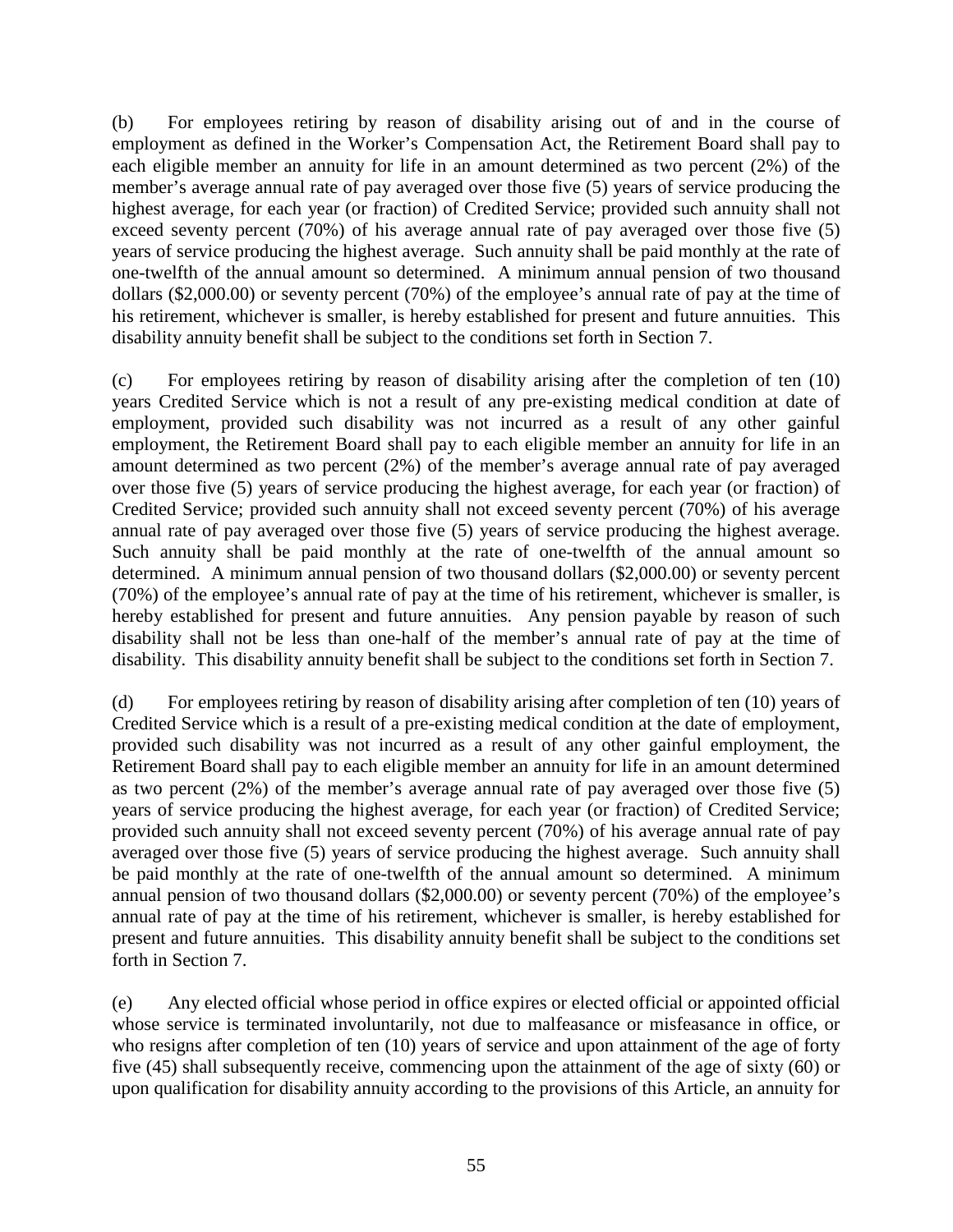life equal to forty percent (40%) of his average annual rate of pay averaged over those five (5) years of service producing the highest average, plus two percent (2%) of such average annual rate of pay for each full year of service in excess of ten (10) years, provided such annuity shall not exceed seventy percent (70%) of his average annual rate of pay averaged over those five (5) years of service producing the highest average.

(f) Any member who is not eligible to receive a normal retirement or disability benefit under the provisions of this Section and who, after reaching the age of fifty five years and being a member of the Retirement Fund at the time, and after at least fifteen (15) years of Credited Service, is obligated to retire involuntarily from such service, which involuntary retirement is not due to malfeasance or misfeasance in office, shall receive an annual retirement benefit equal to forty percent (40%) of his average annual rate of pay averaged over those five (5) years of service producing the highest average, plus two percent (2%) of his average annual rate of pay averaged over those five (5) years of his service producing the highest average, for each full or fractional year of Credited Service in excess of fifteen (15) years but in no event more than fifty percent (50%) of his average annual rate of pay for said five (5) years of his service. This provision shall apply to any person retired on or after July 1, 1997, provided such person makes written application to the Retirement Board within one year after such involuntary retirement.

(g) Early retirement option: Any (i) active member, or (ii) conditional member having ten (10) or more years of Credited Service, or (iii) member whose disability benefits are terminated by reason of his recovery, may elect early retirement on any date which is ten (10) or fewer years prior to the date on which he would first become eligible for normal retirement as prescribed in subsections (a) or (b) of Section 4, or subsection (e) of this section 6, in the case of an active member; or would have become eligible for normal retirement as prescribed in subsection (a) of Section 4 in all other situations covered by this Section had he remained in the City's employ. In such event his annuity, as determined by subsection (a) of this Section or Section 3, as the case may be, shall be reduced in amount by (i) two (2%) percent, or (ii) three and one-half percent (3.5%) for members with less than ten (10) years of service (including new hires) upon ratification by the Board of Aldermen, for each full year by which his early retirement date precedes the earliest eligibility date for normal retirement as prescribed in subsections (a) or (b) of Section 4, in the case of an active member, or subsection (a) of Section 4 in all other situations covered by this Section, with a further proportionate reduction for any fraction of a year.

# Section 7 - Additional Conditions For All Disability Annuities

Any disability annuity which is approved by the Retirement Board shall be subject to adjustment on account of the member's earnings from employment or self-employment of any kind, and his pension shall be discontinued unless he files with the Retirement Board annually before April 30th, a sworn statement of such earnings for the preceding calendar year as shown in his federal income tax return. The reduction in his disability annuity shall equal fifty (50%) percent of any excess of his earnings in the preceding calendar year over six thousand eight hundred dollars (\$6,800.00), but in no event shall such reduction exceed the amount of disability annuity paid for the period during which such excess earnings were earned. Such deduction shall be spread evenly over twelve (12) months, starting with the payment due on April 30th. No such adjustments for earnings shall be made after the disabled member attains the age of sixty five. For any one of these members whose period of credited membership shall have commenced after his fortieth birthday, the amount payable as a disability annuity (before adjustment for earnings)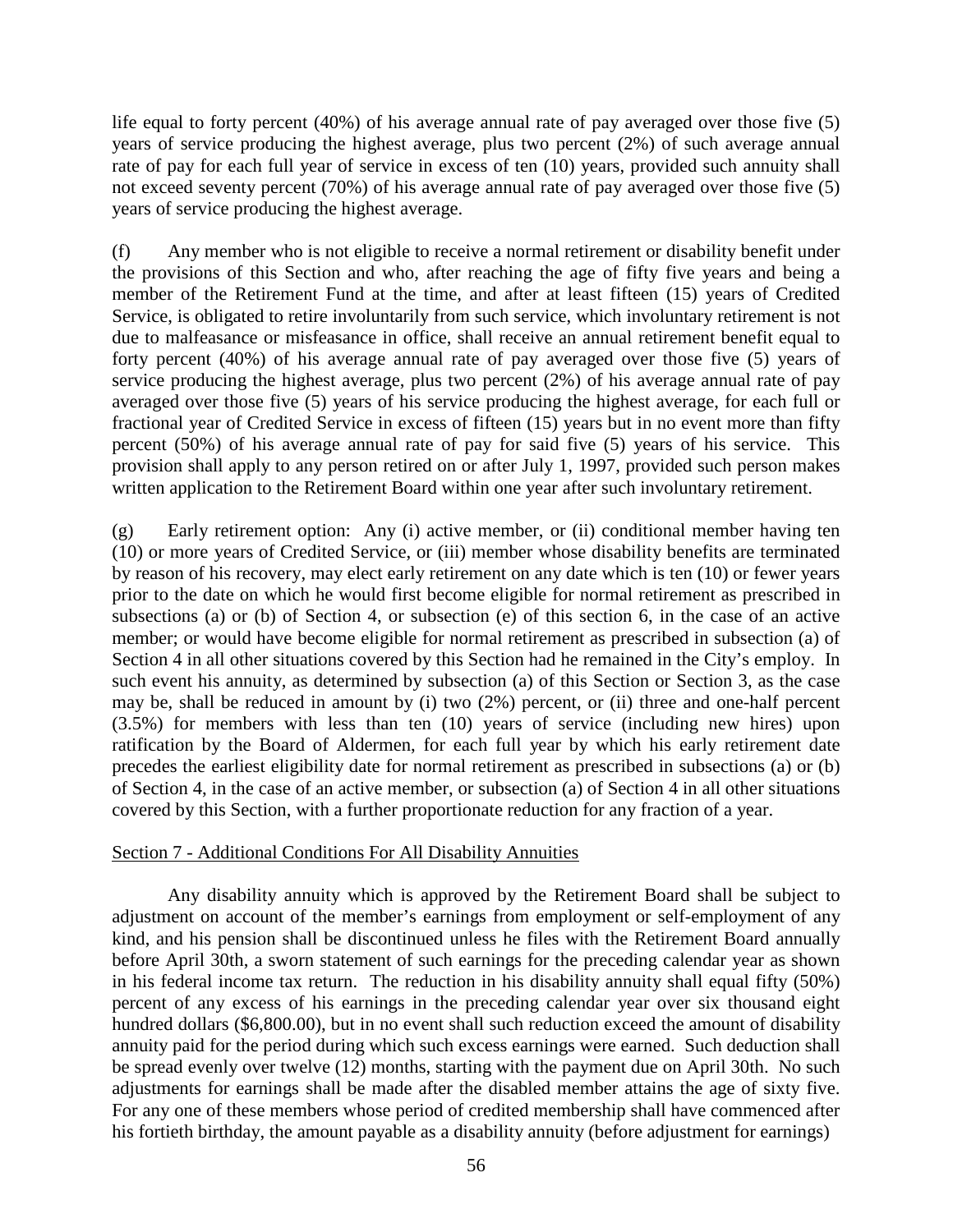shall be limited to a percentage of his annual rate of pay at the time of disability; this percentage is to be determined by multiplying two percent  $(2\%)$  by the number of years of membership which he could have accumulated up to his sixty fifth birthday if he were able to continue his employment for the City until that date.

# Section 8 - Survivorship Benefits

(a) Upon the death of a member who has participated in the Retirement Fund for a period of not less than six (6) months or who had been retired by reason of age and service, or by reason of disability, there shall be paid to or on account of his surviving child or children under eighteen years of age, and to his widow or widower, monthly benefits consistent with the following table:

| <b>MONTHLY BENEFIT</b> |          |          |          |                  |          |                  |
|------------------------|----------|----------|----------|------------------|----------|------------------|
|                        |          |          | Widow Or |                  |          |                  |
|                        |          | Widow Or | Widower  |                  |          |                  |
| Average                | Widow Or | Widower  | And Two  |                  |          | Three Or         |
| Annual                 | Widower  | And One  | Or More  |                  | Two      | More             |
| Pay                    | Only     | Child    | Children | One Child        | Children | Children         |
| 7\$2,400               | \$130    | \$200    | \$200    | \$70             | \$140    | \$200            |
| 3,000                  | 140      | 225      | 250      | 85               | 170      | 250              |
| 3,600                  | 150      | 250      | 300      | 100              | 200      | $\overline{300}$ |
| 4,200                  | 160      | 270      | 320      | 110              | 220      | 320              |
| 4,800                  | 170      | 290      | 340      | 120              | 240      | 340              |
| 5,400                  | 180      | 310      | 360      | 130              | 260      | 360              |
| 6,000                  | 190      | 330      | 380      | 140              | 280      | 380              |
| 6,600                  | 195      | 345      | 400      | 150              | 300      | 400              |
| 7,200                  | 200      | 360      | 420      | 160              | 320      | 420              |
| 7,800                  | 200      | 370      | 440      | 170              | 340      | 440              |
| 8,400                  | 200      | 375      | 460      | 175              | 350      | 460              |
| 9,000                  | 200      | 380      | 480      | 180              | 360      | 480              |
| 9,600                  | 205      | 390      | 500      | 185              | 370      | 500              |
| 10,200                 | 210      | 400      | 525      | 190              | 380      | 525              |
| 10,800                 | 215      | 410      | 550      | 195              | 390      | 550              |
| 11,400                 | 220      | 420      | 575      | 200              | 400      | 575              |
| 12,000                 | 225      | 430      | 600      | $\overline{205}$ | 410      | 600              |
| 12,600                 | 230      | 440      | 625      | 210              | 420      | 625              |
| 13,200                 | 235      | 450      | 650      | 215              | 430      | 650              |
| 13,800                 | 240      | 460      | 675      | 220              | 440      | 675              |
| 14,400                 | 245      | 470      | 700      | 225              | 450      | 700              |
| 15,000                 | 250      | 480      | 725      | 230              | 460      | 725              |
| 15,600                 | 255      | 490      | 750      | 235              | 470      | 750              |
| 16,200                 | 260      | 500      | 775      | 240              | 480      | 775              |
| 16,800                 | 265      | 510      | 800      | 245              | 490      | 800              |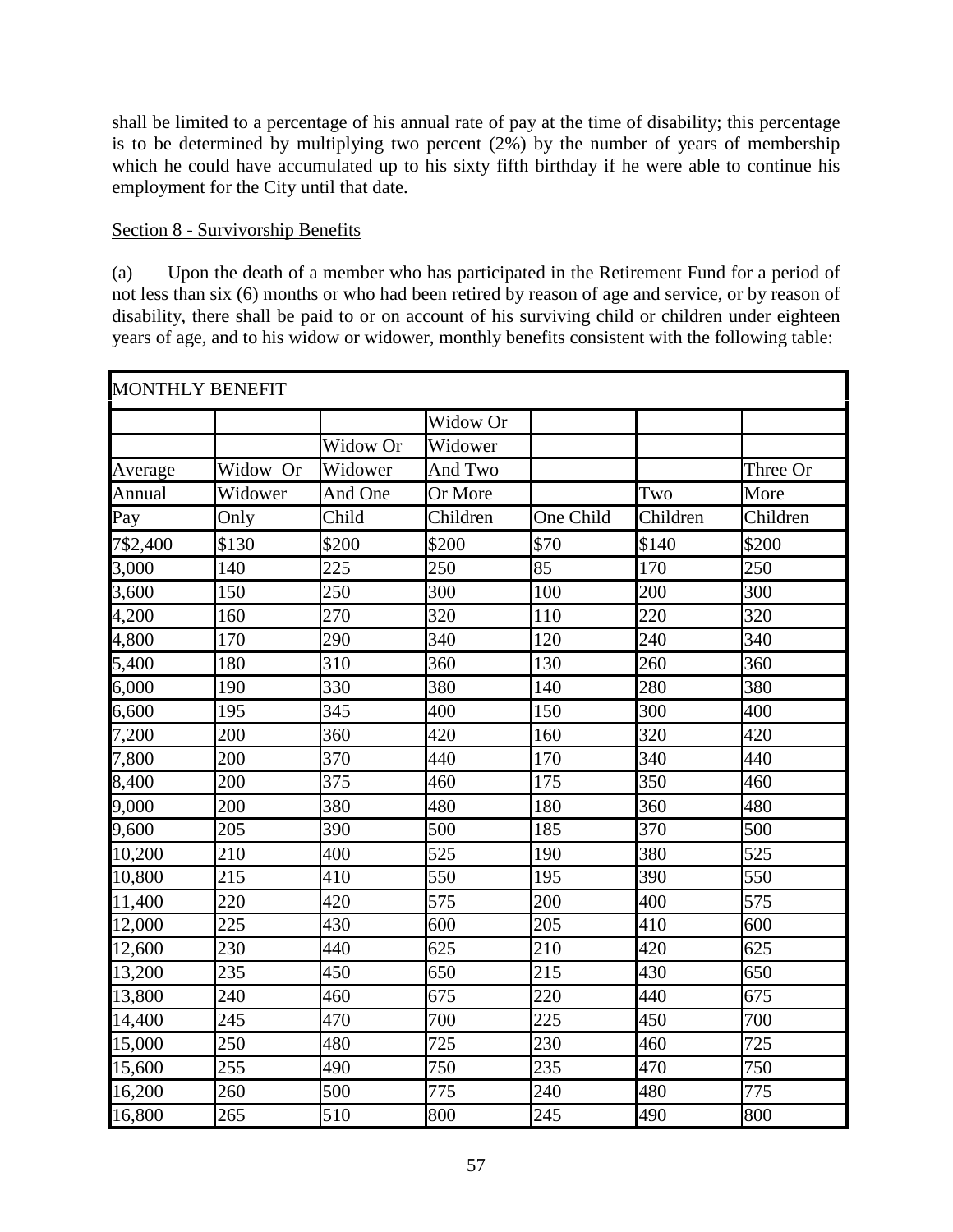In the event that payments are made pursuant to this Section to surviving children under eighteen years of age who are represented by more than one legal guardian, such payments shall be apportioned among such guardians in proportion to the number of children represented by each guardian, respectively.

(b) "Average Annual Pay" as used in computing survivorship benefits shall mean the average annual rate of pay received by the deceased member averaged over those five (5) years of service producing the highest average, or the duration of such service if less than five (5) years, subject to a maximum of sixteen thousand and eight hundred dollars (\$16,800.00) for such average annual pay.

(c) Upon the death of a member who has completed ten (10) years of Credited Service for the City or who has qualified for a disability annuity or a retirement benefit by reason of age and service, a minimum monthly benefit will be paid to his qualified survivors if greater than the amount determined from the benefit table above. Said minimum monthly benefit shall be equal to fifty percent (50%) of the amount of the monthly annuity to which the member would have been entitled if he had been permanently disabled on the date of his death, or fifty percent (50%) of the amount of his actual monthly annuity in the case of a member who has been receiving retirement or disability benefits from the Fund.

(d) In order to qualify for benefits under this Section a widow or widower must have been married to the deceased member at the time of his death and if such member had been retired due to age and service or disability must have been married to him at the time of retirement. Proof of dates of birth of the children must be submitted before payments of benefits under this Section.

(e) These benefits in Section 8 shall no longer apply should such widow or widower remarry. In such cases he/she shall receive only such benefits as are payable to his/her children alone.

(f) For any employee who dies while still employed, the widow benefit shall be calculated by treating said deceased employee as if they had retired on the date of death and then giving the widow or widower 50% of what the pension would have been.

# Section 9 - Requirements For Participation

(a) Any person who becomes an eligible employee of the City shall be required to participate in the Retirement Fund; provided no person who becomes an eligible employee on or after his sixtieth (60) birthday may participate in the Retirement Fund.

(b) Each eligible employee shall, upon entering service, submit to such medical examinations as the Retirement Board shall by regulation or by law provide in order to determine whether the eligible employee is then permanently disabled from performing duties of the nature required by his job and for use by the Retirement Board in evaluating future claims for disability. In the event any such employee refuses to submit to any such medical examination he shall bear the burden of proving by clear and convincing evidence that he is entitled to a disability benefit.